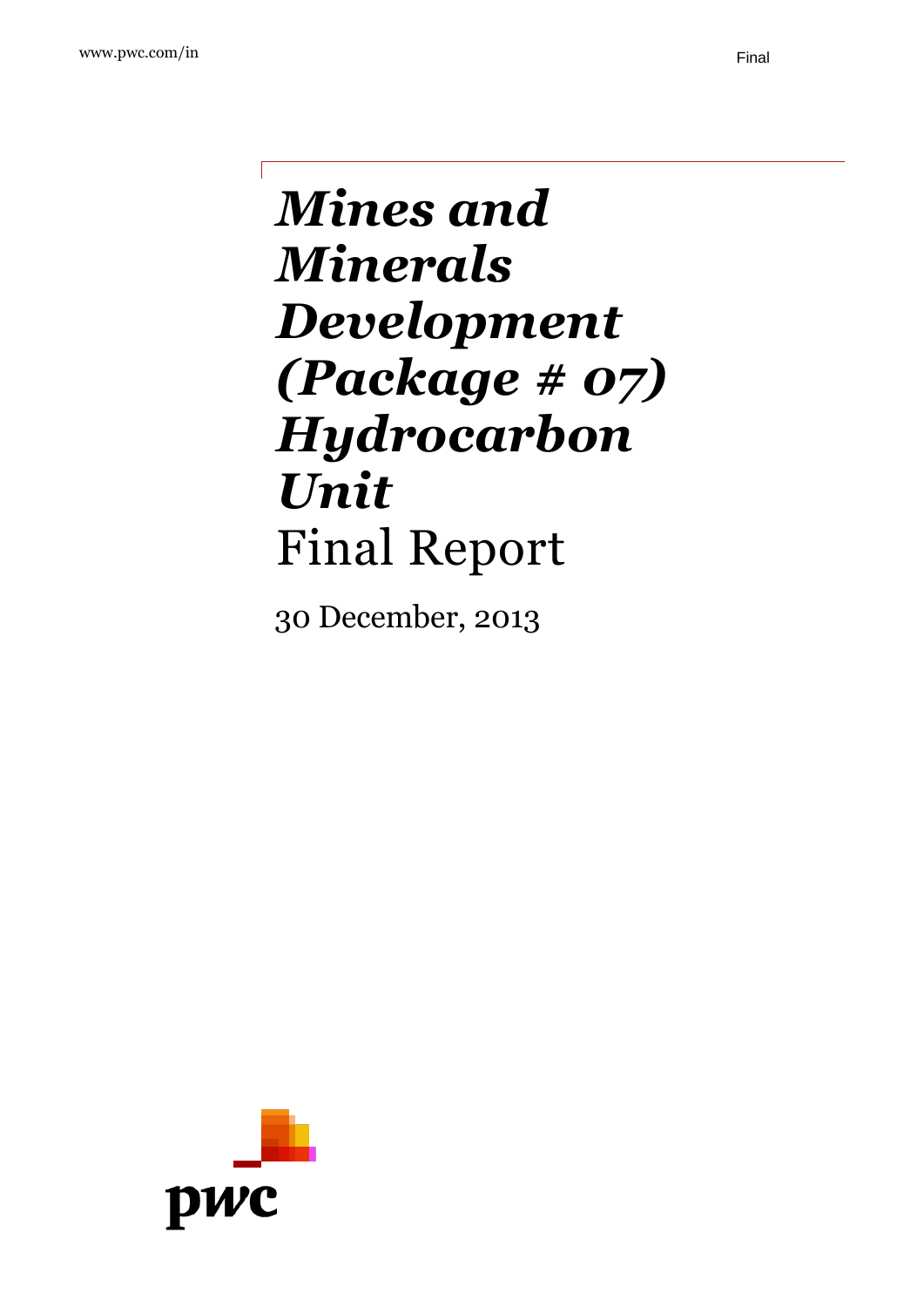# *Document control information*

# *Author*

|             | Name & Title                                                                                                                                                                                       |
|-------------|----------------------------------------------------------------------------------------------------------------------------------------------------------------------------------------------------|
| Produced by | Prof. D.C. Panigrahi, Prof. S. Chaudhuri, Prof. S.B. Srivastava, Prof. U.K. Singh,<br>Bijan Kumar Saha, Nazrul Islam, A.K.M. Shamsuddin, Md. Mosharraf Hossain,<br>Md. Ehsanullah, Pukhraj Sethiya |
| Reviewed by | Yogesh Daruka                                                                                                                                                                                      |
| Approved by | Kameswara Rao                                                                                                                                                                                      |

# *Distribution list*

| <b>Recipient</b>    | <b>Title / Designation</b> | No. of copies |
|---------------------|----------------------------|---------------|
| Mohammed Osman Amin | Director General (HCU)     | 10            |

# *Important Notice*

*This report has been prepared for Hydrocarbon Unit, EMRD, Government of the People's Republic of Bangladesh in accordance with the terms of our engagement contract for Mines and Minerals Development (Package#07) dated 16th June 2011 and for no other purpose. We do not accept or assume any liability or duty of care for any other purpose or to any other person to whom this report is shown or into whose hands it may come save where expressly agreed by our prior consent in writing.*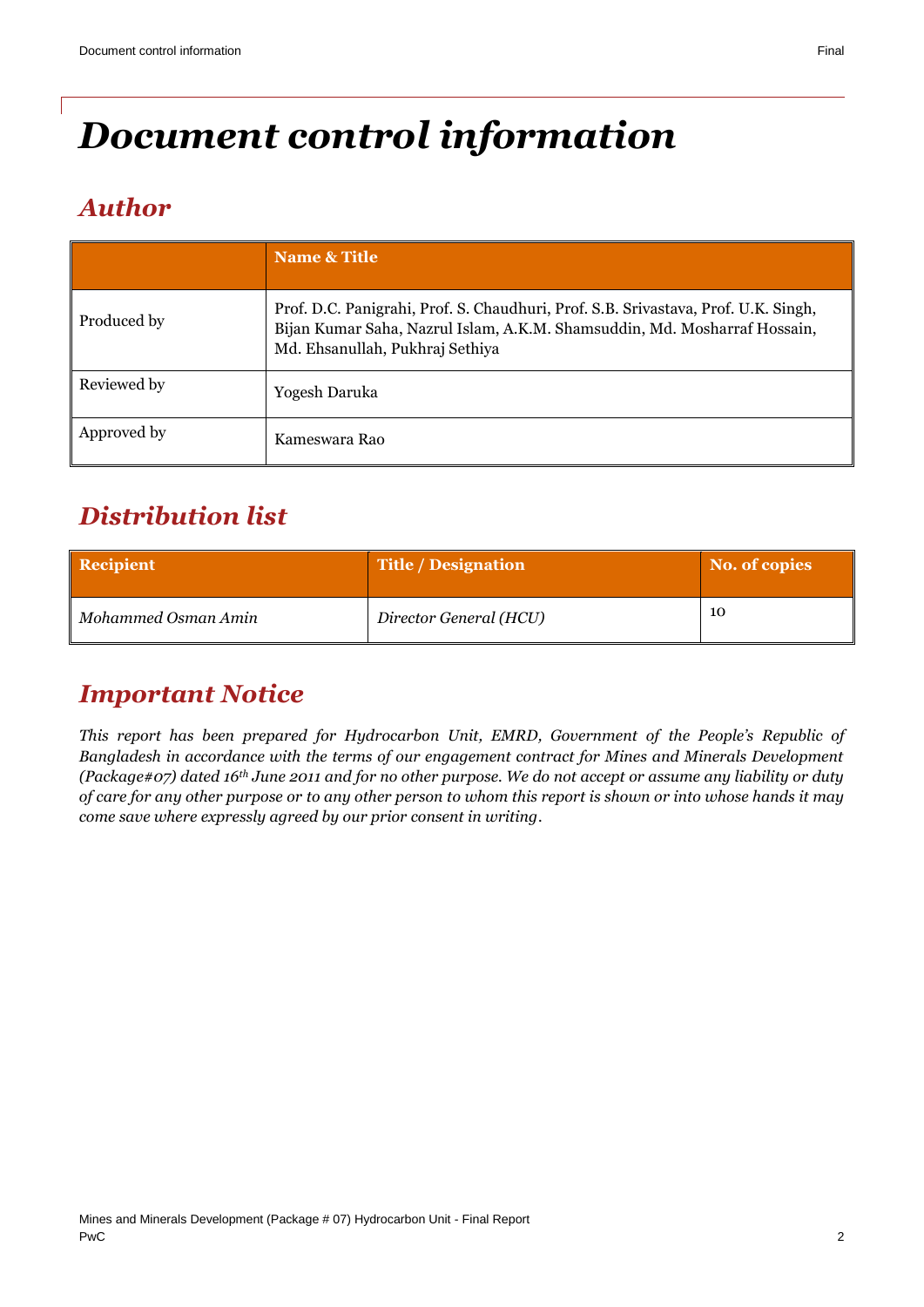# *Acknowledgment*

*PricewaterhouseCoopers Pvt. Ltd. wishes to express its sincere gratitude to Hydrocarbon Unit (HCU) for providing this opportunity to carry out this project on "Mines and Minerals Development Project (Hydrocarbon Package # 07)" for Bangladesh and prepare this "Final Report" as a part of the project concluding the engagement.*

*We would like to sincerely thank the Director General (HCU) and other officials of Hydrocarbon Unit, Director General, Directors and Senior Officials of Geological Survey of Bangladesh (GSB), Director and senior officials of BMD, Senior Officials, Managing Director, General Manager and other officials of BCMCL, Managing Director and Senior Officials of MGMCL, Academician from Universities of Bangladesh and other prominent people from the industry for sharing their valuable opinions and insights and for providing valuable guidance and inputs in carrying out this assignment and for preparation of this report.* 

*We would also like to sincerely thank all the participants of the Workshop held from October 02-05, 2011, to capture views of several stakeholders in Bangladesh Mineral Sector and Academicians from Universities on suitable Mineral Resource Classification System for Bangladesh and legal and regulatory regime for administering mineral sector in Bangladesh.* 

*Further, we would like to thank all the participants of the Workshop on Mineral Resources Assessment held on September 04, 2012, Workshop on Coal Sector Development Strategy and Action Plan and Guidelines for development of CBM, UCG and Hard Rock Projects held on September 05, 2012 and Training on Barapukuria Mine Operations Review and Recommendations held on September 06, 2012 for their valuable views.*

*In addition, we would like to thank all the participants of the Workshop on finalisation of Draft Final Report on Mineral Resources Assessment, Coal Sector Development Strategy, Action Plan and Guidelines for development of CBM, UCG and Hard Rock Projects, Review of the existing mining operations of the Barapukuria Coal Mine and Recommendation on improvements and Review of the existing Mining Act, Rules and Regulations and Recommendations held on August 26, 2013 at Petrobangla office for their valuable views. Without their participation, completion of these reports would have been difficult.*

*We would also like to thank all the participants of the meeting on acceptance of Final Report on Action Plan and Guidelines for development of CBM, UCG and Hard Rock Projects held on October 8, 2013 at meeting room of EMRD for their valuable comments.*

Last but not the least, we would like to sincerely thank the IMC (Consultant to BCMCL) and Chinese National *Machinery Import & Export Corporation (BCMCL's contractor) for according their permission to visit the Mine Site, collect data and for providing valuable guidance and inputs in carrying out this assignment and preparation of this report.* 

*PricewaterhouseCoopers Pvt. Ltd.* 

*Place: Hyderabad*

*Date: 30 December, 2013*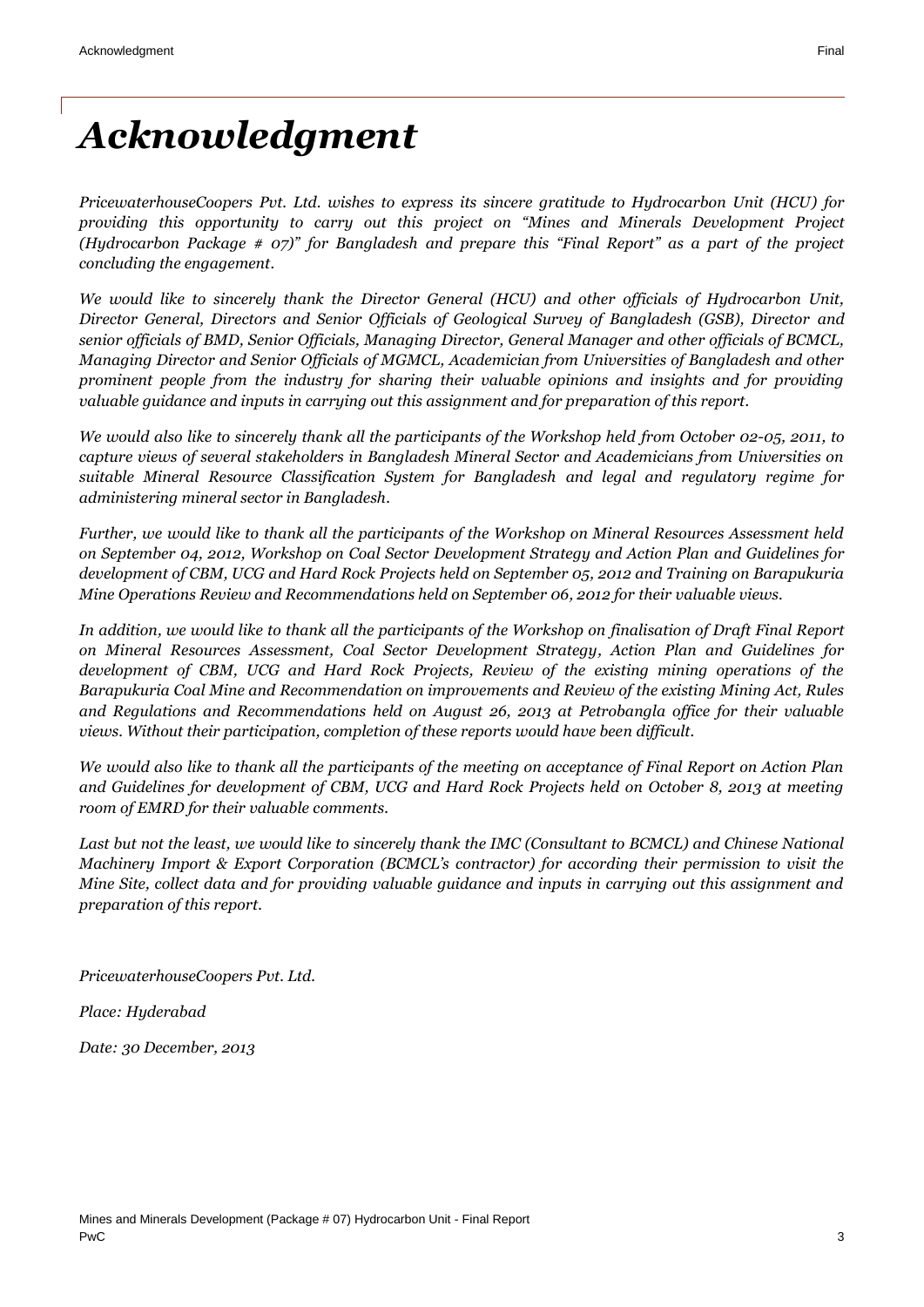# *Table of Abbreviations*

| <b>Abbreviation</b> | <b>Full Form</b>                                                                                            |
|---------------------|-------------------------------------------------------------------------------------------------------------|
| <b>ADB</b>          | <b>Asian Development Bank</b>                                                                               |
| <b>AMD</b>          | Acid Mine Drainage                                                                                          |
| <b>ARC</b>          | <b>Armoured Rear Conveyor</b>                                                                               |
| <b>ARD</b>          | Airborne Respirable dust                                                                                    |
| <b>BAPEX</b>        | Bangladesh Petroleum Exploration and Production Company Ltd.Company Ltd                                     |
| <b>BB</b>           | Bangladesh Bank                                                                                             |
| <b>BCMCL</b>        | Barapukuria Coal Mining Company Limited                                                                     |
| <b>BMD</b>          | <b>Bureau of Mineral Development</b>                                                                        |
| <b>BPDP</b>         | <b>Bangladesh Power Development Board</b>                                                                   |
| <b>CBM</b>          | <b>Coal Bed Methane</b>                                                                                     |
| <b>CMC</b>          | <b>Chinese National Machinery Import &amp; Export Corporation</b>                                           |
| <b>CPEF</b>         | Coal Price Equalization Fund                                                                                |
| <b>CRIRSCO</b>      | <b>Committee for Mineral Reserves International Reporting Standards</b>                                     |
| <b>DG</b>           | Director General                                                                                            |
| <b>DGM</b>          | <b>Deputy General Manager</b>                                                                               |
| <b>EIA</b>          | <b>Environmental Impact Assessment</b>                                                                      |
| <b>EMRD</b>         | <b>Energy and Mineral Resources Division</b>                                                                |
| <b>GDP</b>          | <b>Gross Domestic Product</b>                                                                               |
| <b>GNI</b>          | <b>Gross National Income</b>                                                                                |
| GoB                 | Government of Bangladesh                                                                                    |
| <b>GSB</b>          | <b>Geological Survey of Bangladesh</b>                                                                      |
| <b>GTDP</b>         | Gas Transmission and Development Project                                                                    |
| <b>HCU</b>          | Hydrocarbon Unit                                                                                            |
| <b>IGF</b>          | <b>Intergovernmental Forum</b>                                                                              |
| ILO                 | <b>International Labour Organization</b>                                                                    |
| <b>IMCL</b>         | <b>International Mining Consultants Limited</b>                                                             |
| <b>IMF</b>          | <b>International Monetary Fund</b>                                                                          |
| <b>IRR</b>          | <b>Internal Rate of Return</b>                                                                              |
| <b>ISM</b>          | Indian School of Mines, Dhanbad, India                                                                      |
| <b>ISO-OHSAS</b>    | International Organization for Standardization - Occupational Health and Safety Advisory<br><b>Services</b> |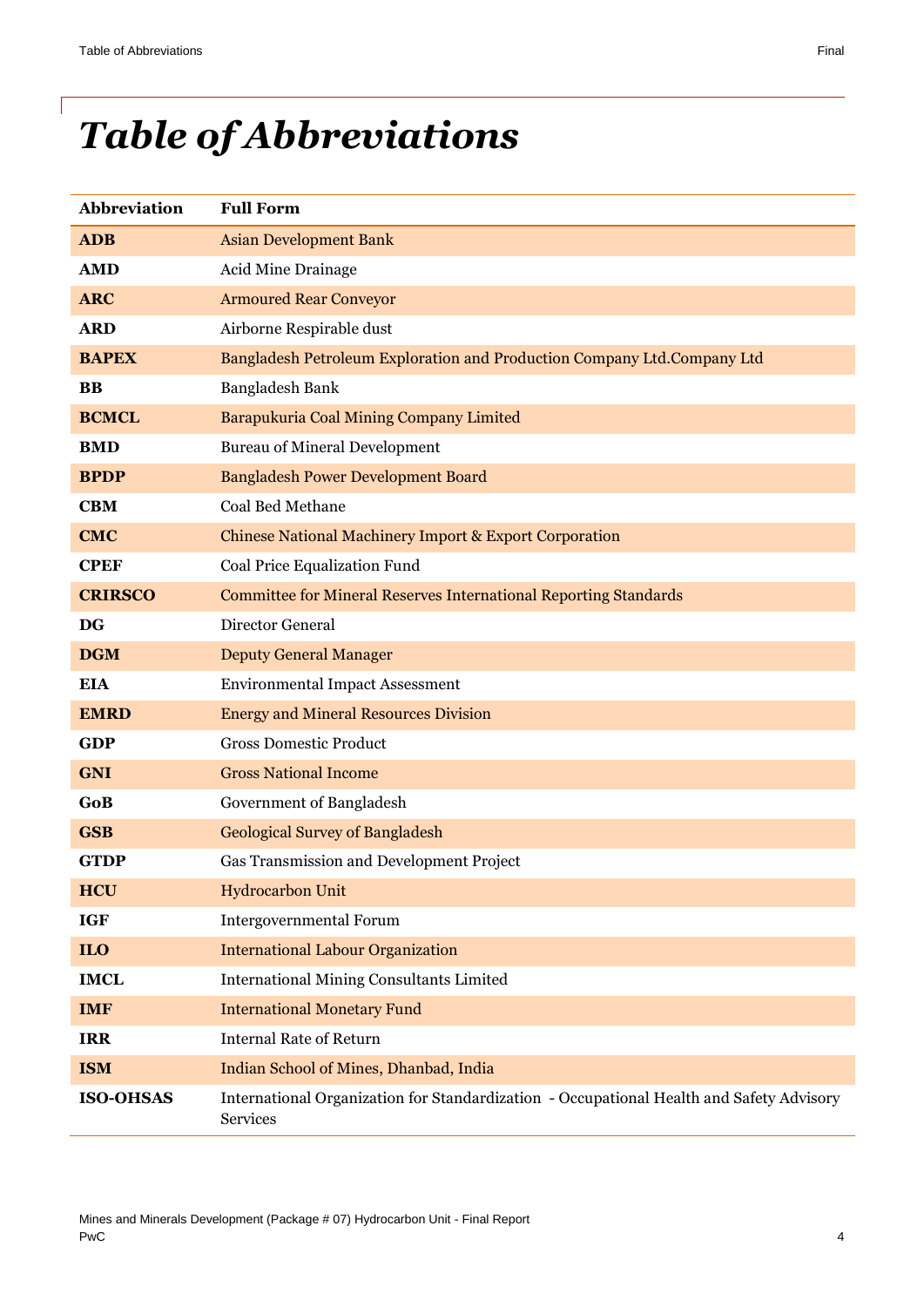| Abbreviation            | <b>Full Form</b>                                              |
|-------------------------|---------------------------------------------------------------|
| <b>LDT</b>              | Lower Dupi Tila                                               |
| <b>LTCC</b>             | Longwall Top Coal Caving                                      |
| <b>M&amp;P Contract</b> | <b>Management Production and Maintenance Service Contract</b> |
| <b>MGMCL</b>            | Maddhapara Granite Mining Company Ltd                         |
| <b>MMDP</b>             | <b>Mines and Minerals Development Project</b>                 |
| <b>MMMSD</b>            | Mining, Minerals, Metals and Sustainable Development          |
| <b>MMR</b>              | <b>Mines and Minerals Rules</b>                               |
| Mt                      | <b>Million Tonne</b>                                          |
| <b>NPV</b>              | <b>Net Present Value</b>                                      |
| OH&S                    | Operations Health and Safety                                  |
| <b>PME</b>              | <b>Periodical Mmedical Eexamination</b>                       |
| <b>PPE</b>              | Personal Protective Equipment                                 |
| <b>PSC</b>              | <b>Profit Sharing Contract</b>                                |
| <b>PSU</b>              | Public Sector Unit                                            |
| PwC                     | PricewaterhouseCoopers Pvt. Ltd., India                       |
| R&D                     | <b>Research and Development</b>                               |
| <b>R&amp;R</b>          | <b>Rehabilitation and Resettlement</b>                        |
| <b>REC</b>              | <b>Revised Cost Estimate</b>                                  |
| S&P                     | <b>Standard &amp; Poor</b>                                    |
| <b>SDF</b>              | Sustainable Development Framework                             |
| <b>SOP</b>              | <b>Standard Operating Procedure</b>                           |
| <b>SSR</b>              | Systematic Support Rule                                       |
| <b>TEFS</b>             | <b>Techno-Economic Feasibility Study</b>                      |
| <b>UCG</b>              | <b>Underground Coal Gasification</b>                          |
| <b>UDT</b>              | <b>Upper Dupi Tila</b>                                        |
| <b>UNFC</b>             | United Nations Framework Classification                       |
| <b>XMC</b>              | <b>Xuzhou Coal Mining Group Company Limited</b>               |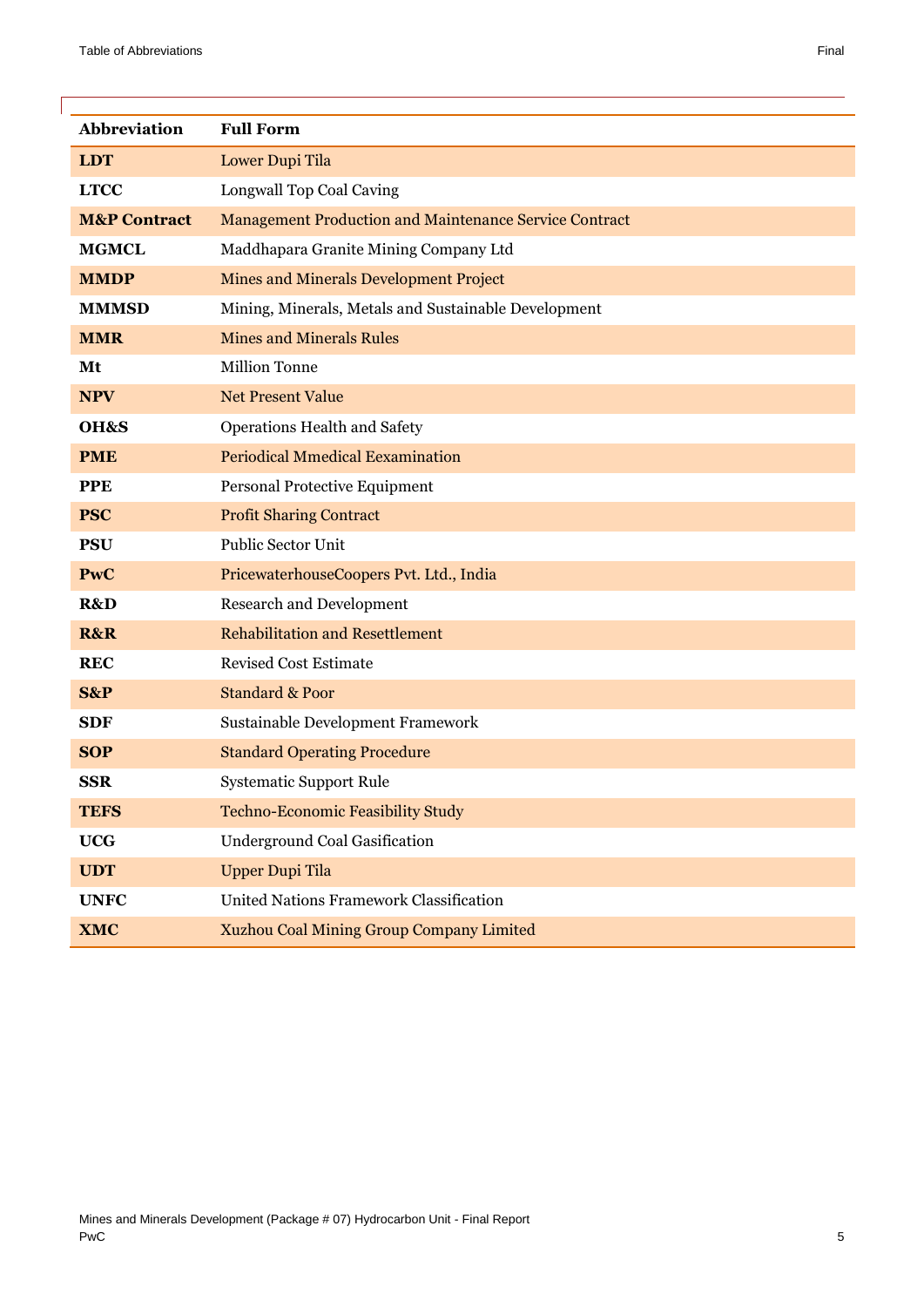# *Table of contents*

| 1. Introduction                                                                                                  | 8  |
|------------------------------------------------------------------------------------------------------------------|----|
| 1.1. Context                                                                                                     | 8  |
| 1.2. The Project Objectives                                                                                      | 9  |
| 1.3. The scope of work                                                                                           | 10 |
| 2. Project Execution                                                                                             | 11 |
| 2.1. Module 1                                                                                                    | 11 |
| Mineral Resources Classification Systems - Suitability and Selection                                             | 11 |
| <b>Mineral Resources Assessment</b>                                                                              | 12 |
| 2.2. Module 2                                                                                                    | 14 |
| Review of the existing mining operations of the Barapukuria Coal Mine and Recommendation on<br>improvements      | 14 |
| 2.3. Module 3                                                                                                    | 19 |
| Review of the existing Mining Act, Rules and Regulations and Recommendation                                      | 19 |
| Action Plan and Guidelines for development of CBM, UCG and Hard Rock Projects                                    | 22 |
| Coal Sector Development Strategy                                                                                 | 25 |
| 3. Findings and Recommendation                                                                                   | 29 |
| 3.1. Report on Mineral Resources Classification Systems - Suitability and Selection                              | 29 |
| Recommendations and Conclusion                                                                                   | 29 |
| 3.2. Mineral Resources Assessment                                                                                | 30 |
| <b>Summary of Mineral Resources Assessment</b>                                                                   | 30 |
| Recommendations                                                                                                  | 33 |
| 3.3. Review of the existing mining operations of the Barapukuria Coal Mine and Recommendation on<br>improvements | 33 |
| Recommendations and Conclusions                                                                                  | 33 |
| 3.4. Review of the existing Mining Act, Rules and Regulations and Recommendation                                 | 45 |
| Recommendations                                                                                                  | 45 |
| 3.5. Action Plan and Guidelines for development of CBM, UCG and Hard Rock Projects                               | 49 |
| Recommendations for development of CBM and UCG                                                                   | 49 |
| Recommendations for Hard Rock sector development                                                                 | 50 |
| 3.6. Coal Sector Development Strategy                                                                            | 51 |
| Recommendations                                                                                                  | 51 |
| 4. Way Forward                                                                                                   | 55 |
| 4.1. Legal and Regulatory Framework                                                                              | 55 |
| To implement proposed amendments to legislation:                                                                 | 55 |
|                                                                                                                  |    |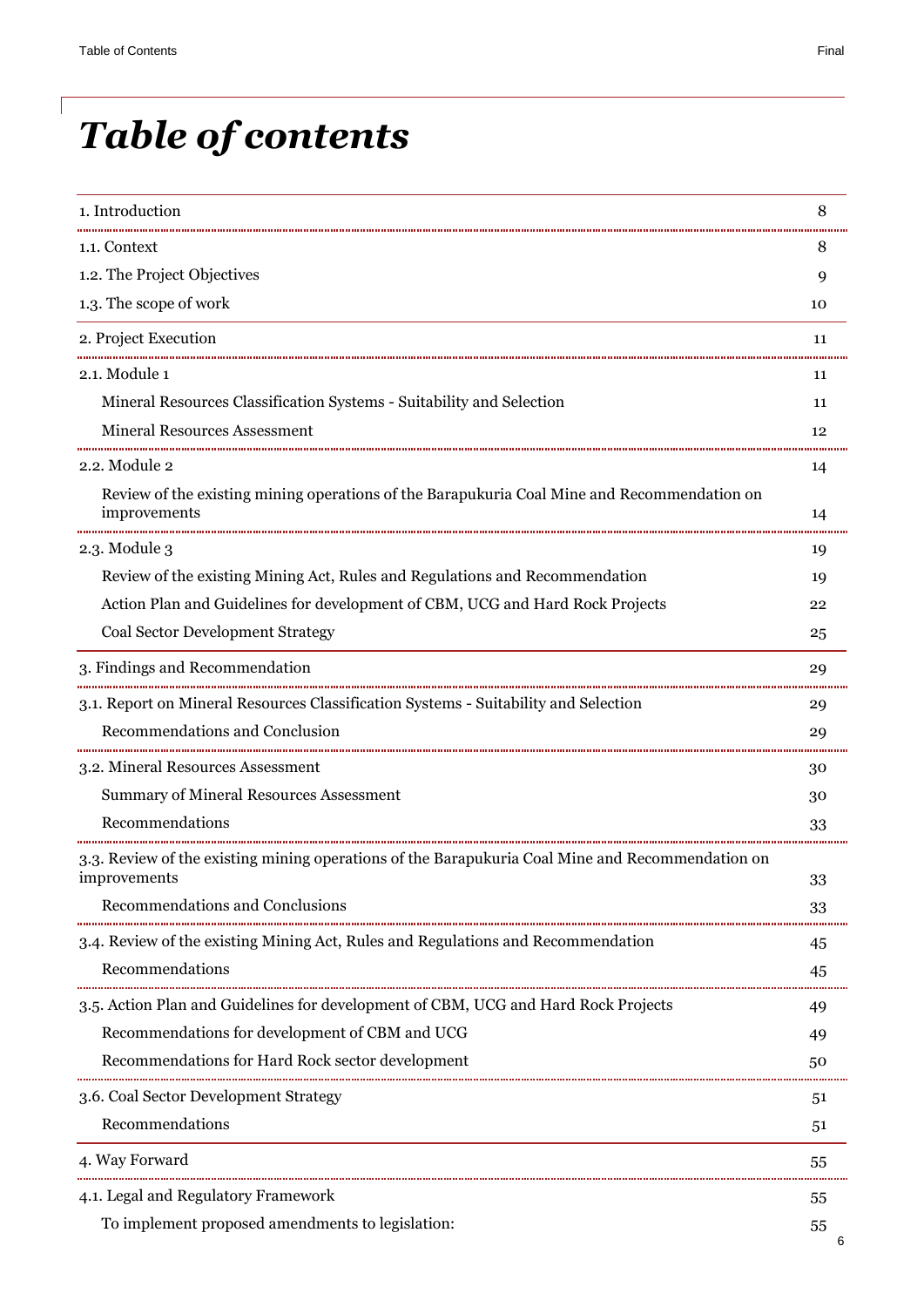| New institutions and capacity building of new and existing institutions | ר.ר |
|-------------------------------------------------------------------------|-----|
| 4.2. Setting up of enabling structure                                   | 56  |
| Coal Zone and Coal Axis                                                 | 56  |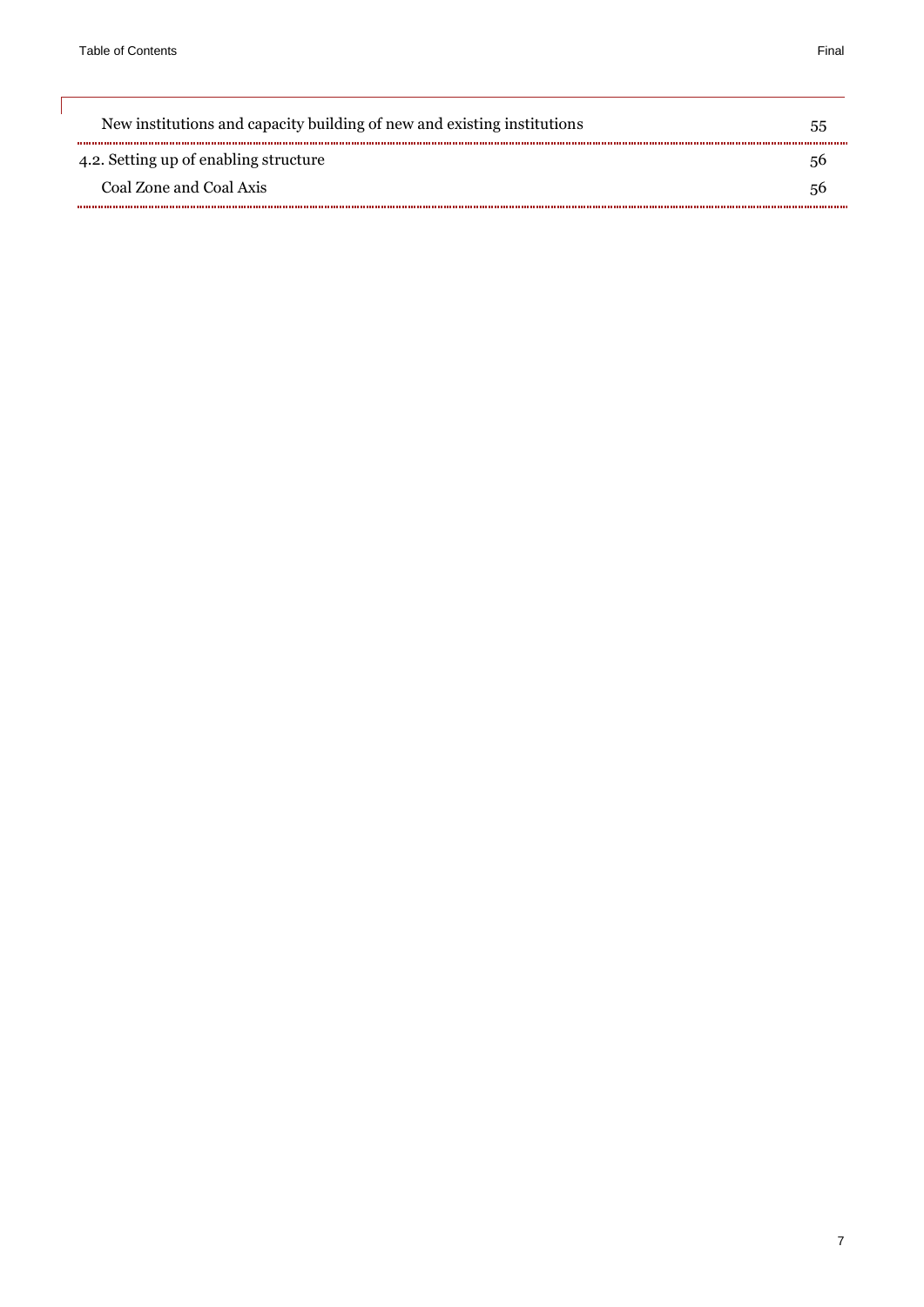# <span id="page-7-0"></span>*1. Introduction*

## <span id="page-7-1"></span>*1.1. Context*

- 1.1.1. Bangladesh is one the world's most densely populated countries with a modest per capita income (USD 700, IMF 2012). The country has posted a consistent growth of around 6% for past several years (IMF, 2007-12) despite the global recession. Its external debt is moderate (22.6% of GNI, 2011) and it has the second best credit rating in the region (BB- for long-term debt, S&P 2012).
- 1.1.2. Despite challenges, prospects in long-term are perceived bright. Bangladesh is seen as one of the next round of global growth leaders and is listed in "Next Eleven" (Goldman Sachs, 2007). The Government's vision document charts a growth rate of 10% by 2017 (Vision 2021). The Bangladesh GDP is expected grow at 6% (ADB) during 2013-14 supported by revival of exports and improving industrial performance.
- 1.1.3. The primary energy consumption in Bangladesh is 24.3 Mtoe (2011) representing 0.2% of global primary energy consumption, against a global population share of about 2.4% (BP statistical review of World Energy, 2012). Similarly, the per capita power generation is low at 315 kWh (BPDB 2012-13) and electricity access covers only 60% of the population (BPDB 2012-13). This is low even in comparison with other South Asian countries.
- 1.1.4. The country's continued economic stability and growth will depend inter alia on its upgrading public infrastructure, in particular, the energy sector, transport, and urban development.
- 1.1.5. To achieve these objectives, Bangladesh needs to develop its domestic mineral resources to harness energy and infrastructure potential.
- 1.1.6. To assist development of Country's energy sector, Hydrocarbon Unit (HCU) was set up to act as a technical arm of the EMRD.
- 1.1.7. In this pursuit, Bangladesh has formulated policies to attract private sector and foreign investment in petroleum sector and in power generation. The Hydrocarbon Unit (HCU) in its role as the technical arm of the EMRD has been engaged in activities such as:
	- Reserve and resource estimation of the national oil and gas resources;
	- To establish a mini energy sector databank
	- Optimal gas utilization study, which includes long-term supply demand projection and utilization of natural gas;
	- Monitoring of production sharing activities for the Energy and Mineral Resources Division.
- 1.1.8. The Norwegian Government has extended a grant for the project "Strengthening of the Hydrocarbon Unit (Phase-II)", which is being administered by the Asian Development Bank (ADB) under the "Gas Transmission and Development Project (GTDP)". The EMRD advised HCU to include Mining activities in these initiatives towards developing the Mines & Minerals Sector, in particular, the Coal and Hard Rock aspects. Under this grant initiative, the Mines and Minerals Development Project (Package#07) was conceptualized.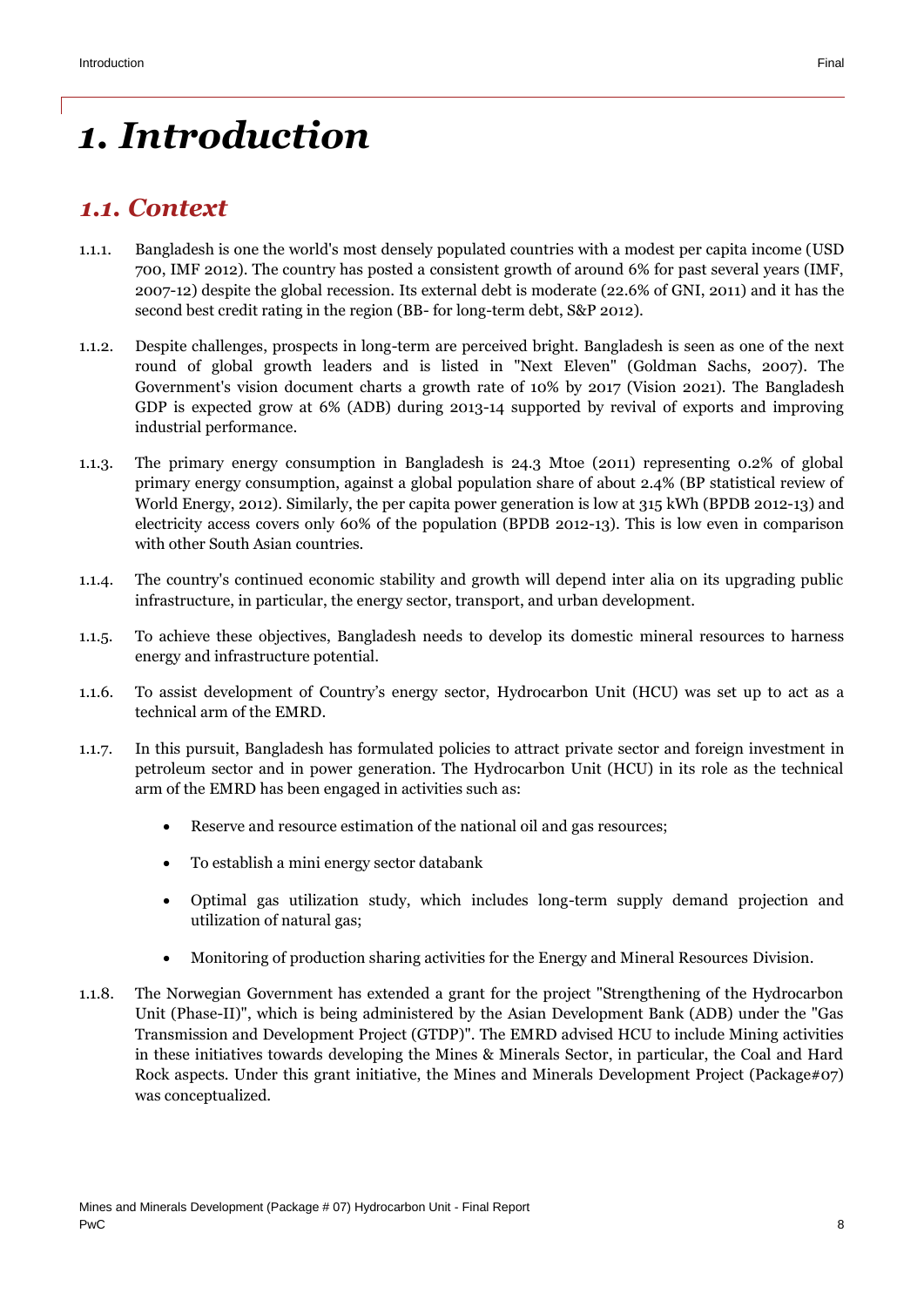## <span id="page-8-0"></span>*1.2. The Project Objectives*

- 1.2.1. PricewaterhouseCoopers Pvt. Ltd. (PwC) was appointed as the consultant for the Mines and Minerals Development Project (Package#07). PwC has undertaken this project along with sub-consultants from the Indian School of Mines (ISM) and the Infrastructure Investment Facilitation Company (IIFC), Bangladesh.
- 1.2.2. Contract for the project was signed on 16 June 2011 between HCU and PwC at Dhaka followed with project initiation on 20 June, 2011.
- 1.2.3. The objectives of the project, as indicated by the HCU (Annexure A: Description of Services listed in the Contract dated June 16, 2011) are:
	- **Mineral resources assessment:** This module of the project aims to assess the mineral resources (Coal including Peat and Hard Rock minerals) detailing the in-place and recoverable resources, discovered and potential remaining resources. This quantitative assessment would help in identifying the potential of the country in terms of energy production and infrastructure development from these mineral resources. The resource assessment will be conducted based on the results and information available from exploration and field studies conducted in past.
	- **Review of mining proposal/ operations:** The country's solitary coal mine at Barapukuria has faced several operational problems since inception. In this module, consultants will review the existing mining operations at Barapukuria coal mine to suggest measures to improve production from the current operations.
	- **Review the existing mining acts, rules, regulations:** The sustainable development of mineral resources requires a strong and effective mineral policy. The consultants will review the existing mining legislation, rules and regulations and identify key areas not covered in the existing mining law compared to other major mining geographies. This exercise is focused on review of the existing regulatory provisions and to provide recommendations for changes/new initiative for scientific development and exploitation of mineral resources with due emphasis on mineral conservation, safety and environmental protection.
	- **Strategy and Action Plan for development of coal and hard rock sector:** The coal and hard rock sectors in Bangladesh are largely underdeveloped. There is lack of investment from both public as well as private sector. The project aims to overcome this by developing an appropriate strategy and framework for public and private sector investments in these sectors. A sector development strategy will be prepared for systematic investment in the sector.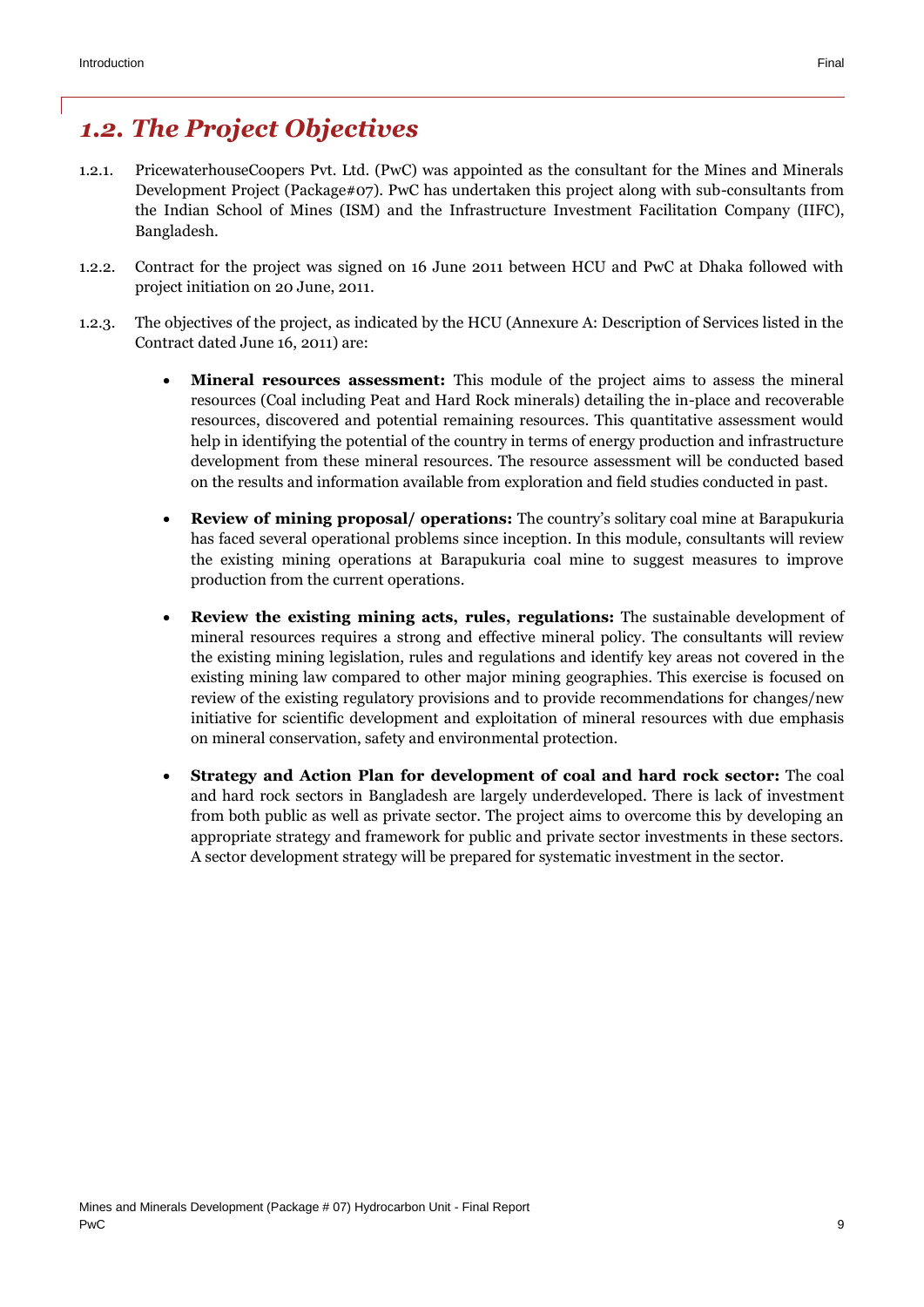## <span id="page-9-0"></span>*1.3. The scope of work*

- 1.3.1. The scope of work for the project is as follows:
	- To review the various reports on mineral resources assessment of hard rock and coal (including peat) in Bangladesh. Based on these reports and further analysis, prepare the mineral resources assessment report of hard rock and coal (including peat) detailing the in-place and recoverable resources, discovered and undiscovered as well as produced and remaining resources.
	- To review the existing operations of the Barapukuria coal mine and give suggestions for its performance improvement by focusing on approach & methodology, deliverables and managing operation to achieve long-term cost efficiency.
	- To review the existing mining acts, rules, regulations and recommend changes in them based on the study of the policies followed in the various mineral rich countries in the world.
	- To develop coal sector development strategy (including peat) with appropriate enabling frameworks for public sector and for private sector participation and institutional arrangements for the sector..
	- To recommend Action plan and guidelines for the relevant executing agency for sustainable development of Coal Bed Methane (CBM), Underground Coal Gasification (UCG) and Hard Rock projects.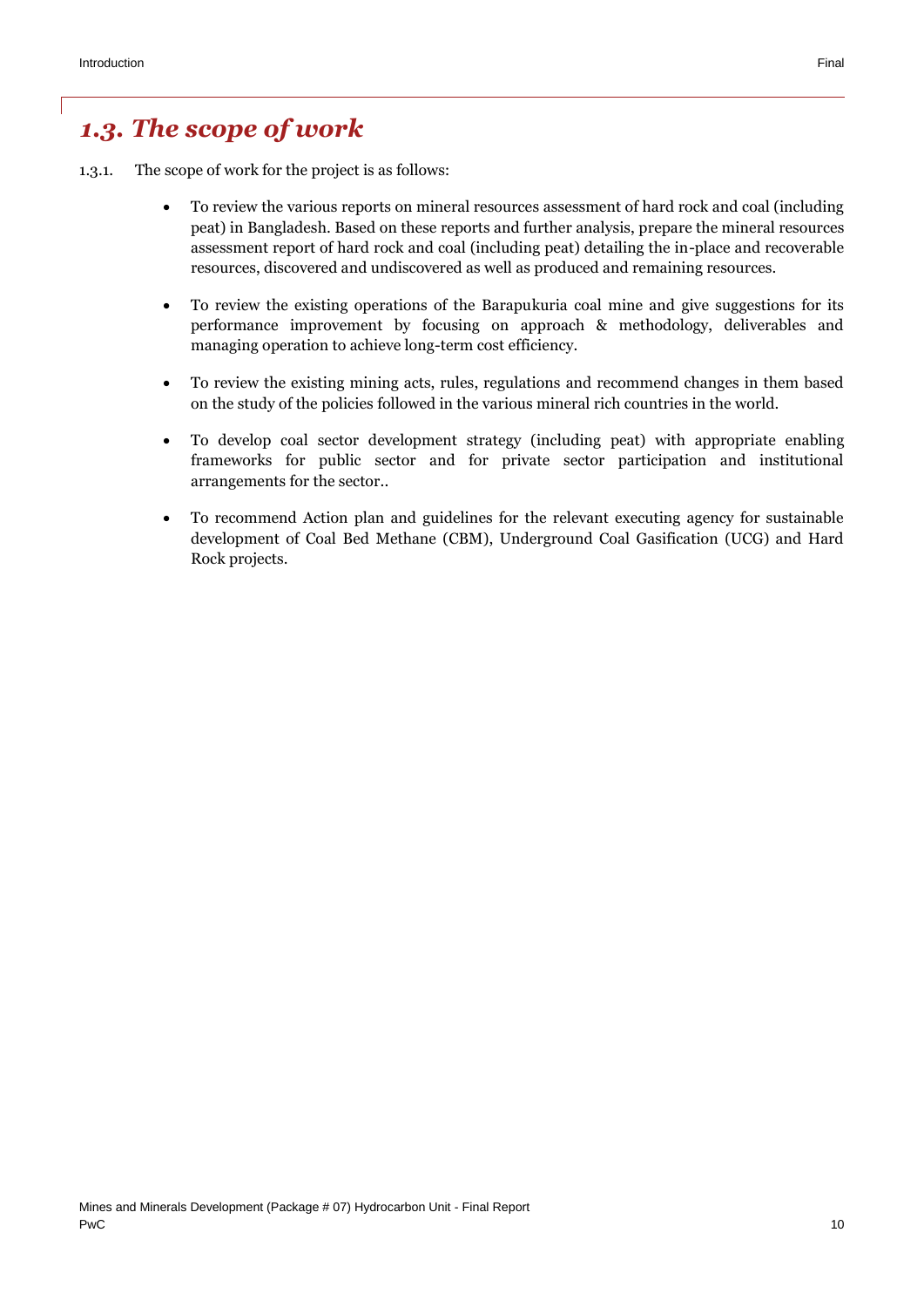# <span id="page-10-0"></span>*2. Project Execution*

# <span id="page-10-2"></span><span id="page-10-1"></span>*2.1. Module 1*

### **Mineral Resources Classification Systems - Suitability and Selection**

#### *Activities carried out*

- 2.1.1. The objective of the phase was to select a suitable mineral resources and reserves classification and reporting system for assessment and classification of mineral resources of Bangladesh according to selected system.
- 2.1.2. To achieve these objectives, all the major Mineral Resources Classification systems prevalent globally were reviewed to assess their suitability for Bangladesh.
- 2.1.3. The activities undertaken for selection of suitable classification system and preparation of report are:
	- Identification of mineral resources and reserves classification and reporting systems adopted by large mineral based economies like Australia, South Africa, USA, Canada, China, India and Chile.
	- Review of these mineral resources and reserves classification and reporting systems.
	- A comparative study of these classification systems.
	- Identification of key factors on the basis of which the classification system was adopted in these countries.
	- Appraisal of the parameters identified in the context of Bangladesh mineral sector.
	- Identification and selection of the classification system and its justification and consultation with various stakeholders.

### *Workshop on Mineral Classification and Reporting System*

- 2.1.4. A workshop was held on October 5, 2011 in Dhaka at the office of HCU as a part of Module 1, Mines and Minerals Development Project (Package #07) to facilitate the selection of suitable classification system for the mineral resources of Bangladesh. The workshop was attended by invitees from EMRD, HCU, Petrobangla, BMD, BCMCL and various stakeholders and representatives from the various educational institutes.
- 2.1.5. A presentation was made by consulting team in the workshop on the different mineral resources and reserves classification and reporting systems. Key factors on the basis of which any classification system was evaluated and adopted and key factors differentiating these mineral resources classification and reporting systems were identified and a comparative study of the same was presented to stakeholders. The presentation discussed the evolution and applications of CRIRSCO Style Codes and UNFC Classification systems along with comparative advantages and disadvantages of these systems.
- 2.1.6. In addition to this, the presentation also highlighted the harmonization between these codes to meet the purposes of comparability and compatibility of different categories of mineral resources and reserves for national and international reporting.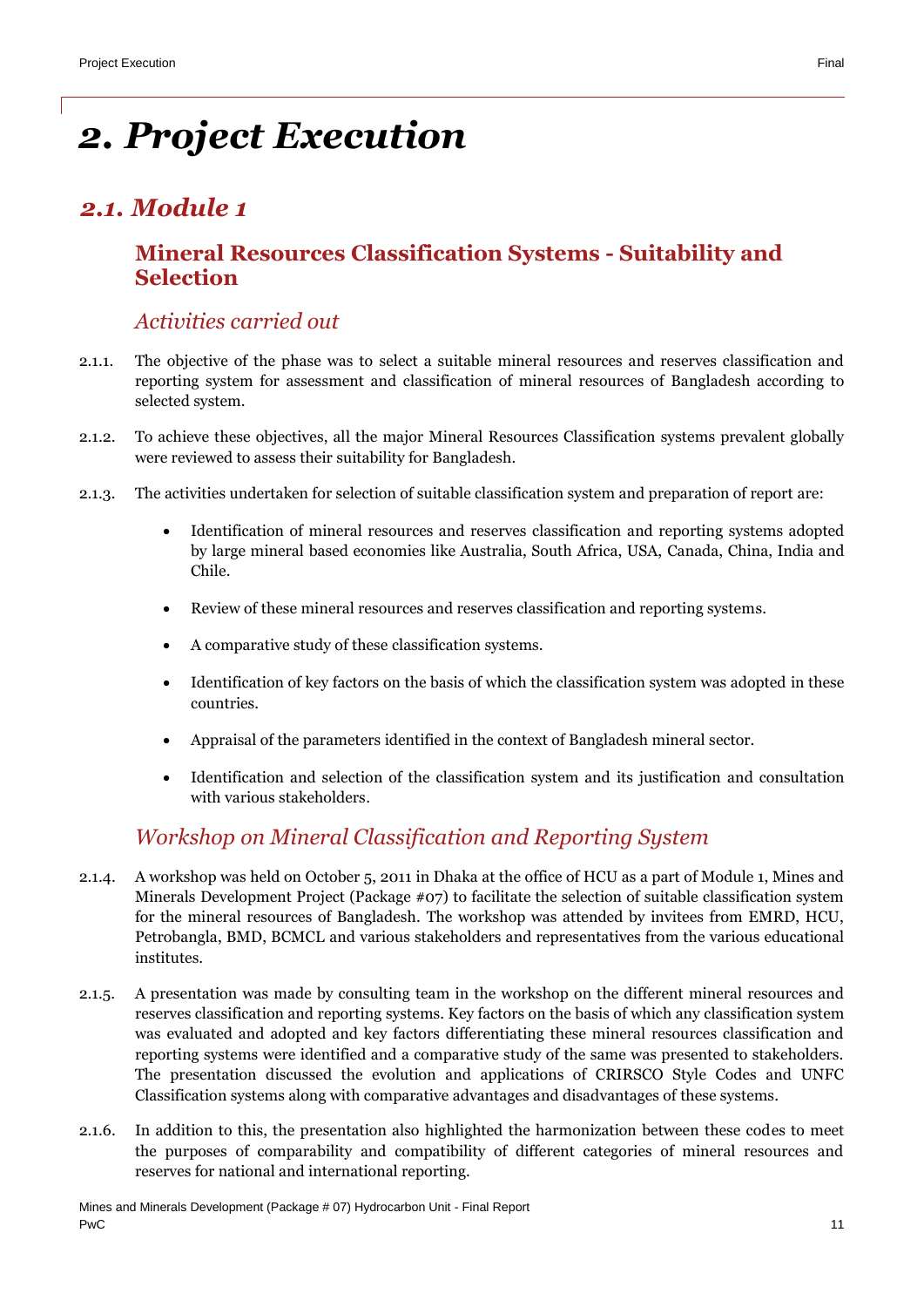- 2.1.7. The invitees from EMRD, HCU, Petrobangla, BMD, BCMCL, various stakeholders and representatives from the various educational institutes expressed their viewpoints on the Mineral Resource Classification and Reporting System to be adopted in Bangladesh.
- 2.1.8. Based on the presentation and consultation with various stakeholders, UNFC System for classification and reporting of mineral reserves and resources with suitable modification was adopted unanimously for Bangladesh as a common system to report mineral inventory of Bangladesh.

#### <span id="page-11-0"></span>**Mineral Resources Assessment**

#### *Activities carried out*

- 2.1.9. In this phase of engagement, the aim was to carry out the Mineral resources assessment of Coal, Peat and Hard rock resources of Bangladesh based on the existing exploration data and results available and classify them in accordance with the UNFC system of classification and reporting (selected system).
- 2.1.10. The activities which were carried out in the preparation of this report are:
	- Collection of the available geological data, geological reports, exploratory study reports and feasibility study reports related to the Coal, Peat and Hard rock resources of Bangladesh for various deposits.
	- Studying the geology of the Coal, Peat and Hard rock bearing areas of Bangladesh and understanding the level of geological confidence of these areas based on the study of exploration study reports and feasibility study reports already available.
	- Analyzing the geological information collected to assess the mineral resources of coal and hard rock existing in Bangladesh.
	- Carrying out assessment of mineral resource of the Coal, Peat and Hard rock deposits of Bangladesh where resource data are available and classifying them as per the UNFC System of Classification.

### *Site Visits/Meetings*

2.1.11. The consulting team conducted site visits/meetings for the purpose of data collection for mineral resources assessment from various agencies and for holding discussions with HCU and other stakeholders. The table below summarizes the details of the site visits/meetings held:

| <b>Duration of</b><br>the Visit                        | <b>Purpose of the</b><br><b>Visit</b>                                                                                                                                        | <b>Meetings held with</b>                                                                                                                                           | <b>Team Members</b>                                                                                                                                                                                                                                   |
|--------------------------------------------------------|------------------------------------------------------------------------------------------------------------------------------------------------------------------------------|---------------------------------------------------------------------------------------------------------------------------------------------------------------------|-------------------------------------------------------------------------------------------------------------------------------------------------------------------------------------------------------------------------------------------------------|
| September 24,<br><b>2011 to</b><br>October 06,<br>2011 | Data collection from<br>various agencies and<br>holding<br>discussions/meetings<br>from the perspective<br>of mineral resources<br>assessment of coal,<br>peat and hard rock | $\bullet$ Officials of HCU<br>$\bullet$ Officials of GSB<br>• Officials of Petrobangla<br>$\bullet$ Officials of BMD<br>• Officials of BCMCL<br>$\bullet$ IMC Group | • Prof. D.C. Panigrahi<br>• Prof. S. B. Srivastava<br>$\bullet$ Prof. U.K. Singh<br>$\bullet$ Prof S. Chaudhuri<br>• Neeraj Kumar<br>• Nazrul Islam,<br>$\bullet$ Md. Mosharraf<br>Hossain<br>$\bullet$ A.K.M. Shamsuddin<br>$\bullet$ Md. Ehsanullah |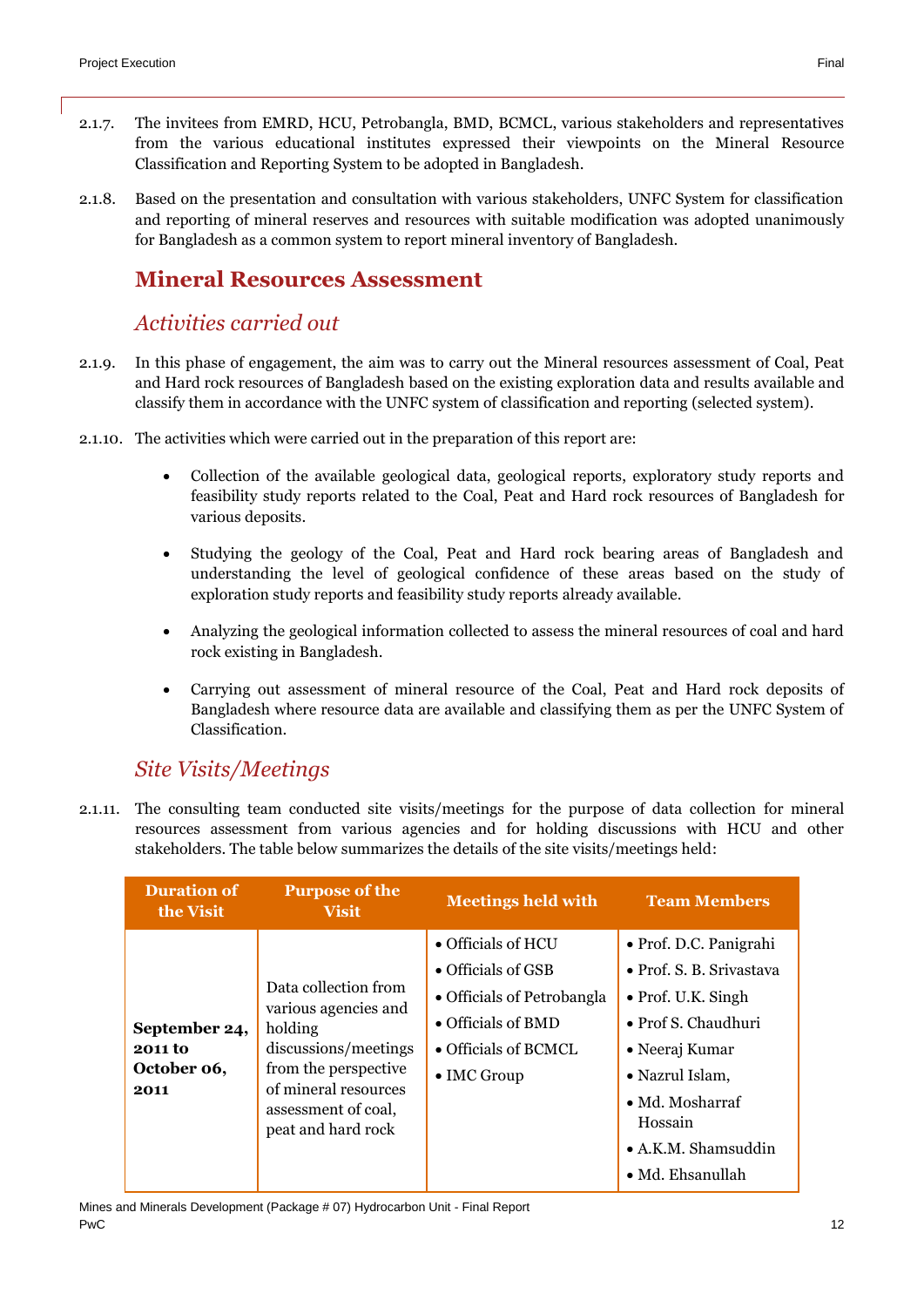| November 26,<br><b>2011 to</b><br>December 01,<br>2011 |                                                                                  | · Officials of HCU<br>• Officials of GSB<br>• Officials of Petrobangla<br>• Officials of BMD<br>• Officials of BCMCL<br>· Officials of MGMCL<br>• BCMCL Mining | · Md. Maqbul-E-Elahi<br>· Pukhraj Sethiya<br>· Piyush Kumar Bharti<br>· Prof. S. B. Srivastava<br>• Nazrul Islam<br>· Md. Mosharraf<br>Hossain<br>· A.K.M. Shamsuddin<br>· Md. Ehsanullah<br>· Piyush Kumar Bharti     |
|--------------------------------------------------------|----------------------------------------------------------------------------------|----------------------------------------------------------------------------------------------------------------------------------------------------------------|------------------------------------------------------------------------------------------------------------------------------------------------------------------------------------------------------------------------|
|                                                        | Holding<br>discussions/meetings,<br>conducting<br>workshops from the             | Contractor, XZMC<br>• IMC Group<br>• Officials of HCU<br>· Officials of GSB<br>• Officials of Petrobangla                                                      | • Bhavesh Singhavi<br>· Dr. D.P. Mishra<br>• Kameswara Rao<br>· Prof. D.C. Panigrahi<br>· Prof. S. B. Srivastava                                                                                                       |
| August 25,<br>2012 to<br>September<br>06, 2012         | perspective of<br>mineral resources<br>assessment of coal,<br>peat and hard rock | • Officials of BMD<br>• Officials of BCMCL<br>· Officials of MGMCL<br>and participants from<br>academic institutes                                             | · Prof S. Chaudhuri<br>· B.K. Saha<br>• Nazrul Islam<br>· Md. Mosharraf<br>Hossain<br>• A.K.M. Shamsuddin<br>· Md. Ehsanullah<br>• Pukhraj Sethiya<br>· Piyush Kumar Bharti<br>• Bhavesh Singhavi<br>· Dr. D.P. Mishra |

**Table 1: Details of Site Visits/Meeting for the purpose of mineral resource assessment**

#### *Workshop on Mineral Resources Assessment*

- 2.1.12. A workshop was held on September 04, 2012 in Dhaka at the office of HCU as a part of the Module 1, Mines and Minerals Development Project (Package #07). The workshop was attended by invitees from EMRD, HCU, Petrobangla, BMD, BCMCL and various stakeholders and representatives from the various educational institutes.
- 2.1.13. A presentation was made by consulting team in the workshop on the mineral resources assessment carried out for the coal, peat and hard rock deposits of Bangladesh.
- 2.1.14. The presentation briefed comparison of different mineral resources classification systems studied. Further, consulting team presented UNFC systems of mineral resources classification and reporting (selected system) in detail covering various parameters considered for classification of mineral resources under the system to classify coal, peat and hard rock resources. The methodology adopted for assessment of mineral resources for coal and hard rock based on the existing geological data and report and findings were discussed.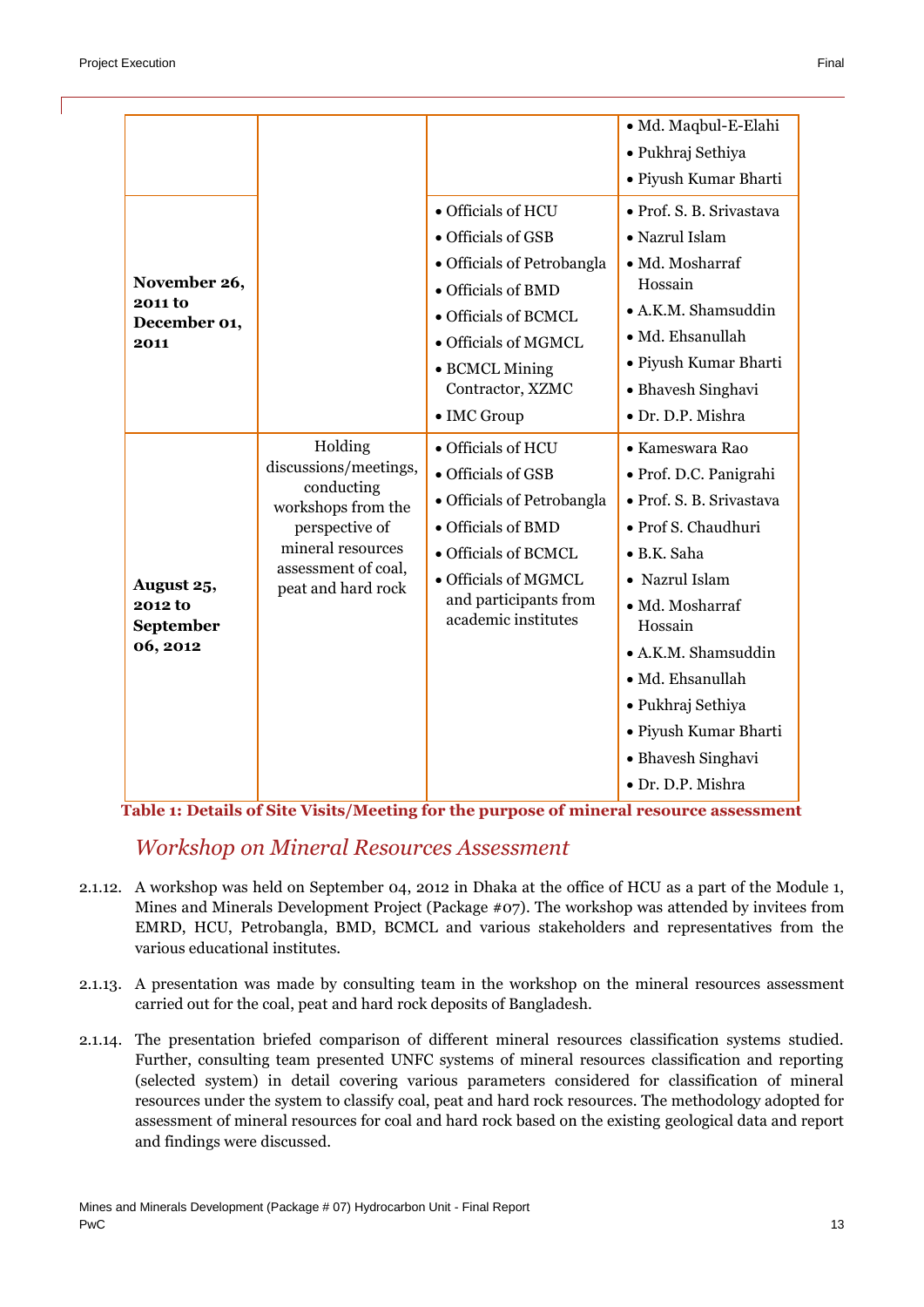- 2.1.15. Further, the team presented the assessment of resources of coal and hard rock as per UNFC system for various identified coal fields and hard rock areas of Bangladesh.
- 2.1.16. The presentation by consulting team was followed by presentation of representative from GSB briefing GSB's viewpoints on resource assessment, classification and data repository. In the presentation GSB also presented challenges faced and issues to be dealt in implementing UNFC system.
- 2.1.17. The invitees from EMRD, HCU, Petrobangla, BMD, BCMCL and various stakeholders and representatives from the various educational institutes expressed their viewpoints on the Mineral Resources Assessment of the coal, peat and hard rock deposits of Bangladesh.
- 2.1.18. Subsequently, a presentation on "Mineral Resources Assessment" was made by IIFC local consultants on 18 June 2013 at Bangladesh Secretariat in presence of HCU, Petrobangla, EMRD and GSB under the Chairmanship of Hon. State Minister, Ministry of Power, Energy and Mineral Resources.
- 2.1.19. The major points made during the presentation were on Mineral Resources Assessment on five coal fields of Bangladesh, viz., Barapukuria Coal field, Phulbari Coal field, Khalashpir Coal field, Jamalganj Coal field and Dighipara Coal field adopting UNFC system of classification. Further discussion on peat resources of Bangladesh was also made.
- 2.1.20. Final workshop on module for Mineral Resources Assessment was held on August 26, 2013 in Dhaka at the office of Petrobangla. The workshop was attended by invitees from EMRD, HCU, Petrobangla, BMD, BCMCL and various stakeholders and representatives from the various educational institutes.
- 2.1.21. During this workshop, concept and importance of UNFC based classification system was explained and distribution of coal, peat and hard rock under various categories like Proved Mineral Resources, Probable Mineral Resources in accordance to the UNFC based classification system was presented based on final findings.
- 2.1.22. Lastly, recommendations were made such as:
	- Detailed exploration needs to be carried out in the Barapukuria coal basin so as to ascertain the coal reserves.
	- Develop an appropriate mining technology for exploiting the resource of VI seam in the 'open area' in the northern part of Barapukuria mine so that the estimates of recoverable reserve in this area can be firmed up.
	- Intensive exploration work is necessary in all the basins except in Barapukuria and Phulbari basin to upgrade the resource base to measured/proved category.

## <span id="page-13-1"></span><span id="page-13-0"></span>*2.2. Module 2*

### **Review of the existing mining operations of the Barapukuria Coal Mine and Recommendation on improvements**

#### *Activities carried out*

2.2.1. The aim of this phase of engagement was to review existing mining operations at Barapukuria coal mine and suggest measures to improve its operational efficiency, operational performance and production. The key areas identified for review of mining operations were based on the discussions held during inception stage and in subsequent meetings and visits including site visits during the course of engagement.

2.2.2. The activities which were carried out for the preparation of this report are:

Mines and Minerals Development (Package # 07) Hydrocarbon Unit - Final Report PwC the contract of the contract of the contract of the contract of the contract of the contract of the contract of the contract of the contract of the contract of the contract of the contract of the contract of the contra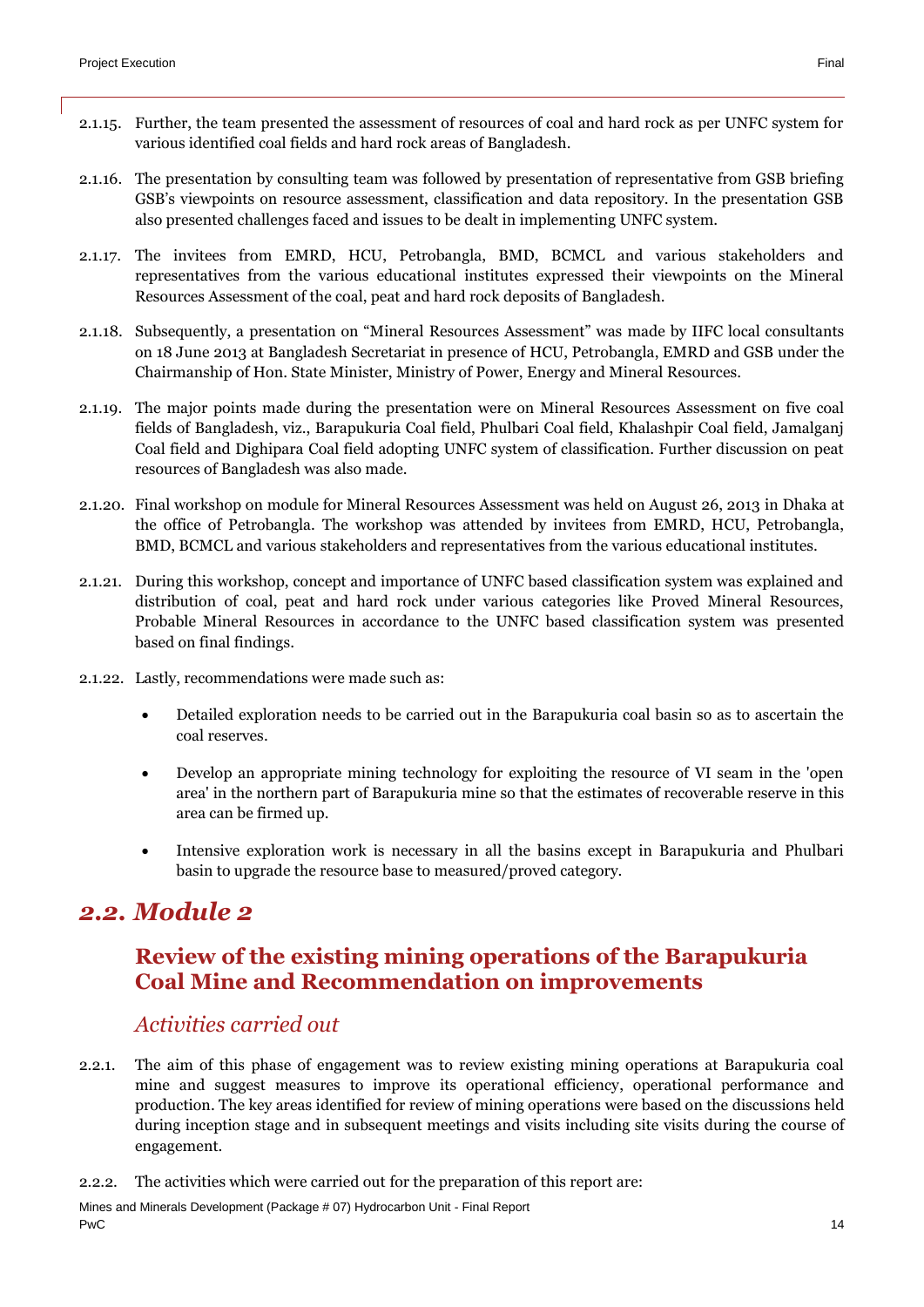- Collection of data and information related to existing mining operations like TEFS, mining plan, geological information, data related to operations, ventilation, safety etc. subject to the same being made available by BCMCL and other agencies.
- Interaction with BCMCL officials and officials of its consultant IMC and Contractor CMC-XMC Consortium during site visits
- Reviewing the present mining operations in the first slice of Seam VI of Barapukuria coal mine.
- Commenting on the suitability of mining method for mining at the Southern extension of the coal seam.
- Commenting on the suitability of introducing Longwall Top Coal Caving method for second slice of Seam VI.
- Commenting on mining method for coal seams above Seam VI, based on the studies already conducted.
- Commenting on the suitability of operating the Northern extension by opencast mining method, based on the studies already conducted.

#### *Site Visits/Meetings*

2.2.3. The consulting team has conducted site visits and meetings with officials of various agencies for the purpose of Review of the existing mining operations of the Barapukuria Coal Mine, holding discussions with HCU, BCMCL and other stakeholders. The table below summarizes the details of the site visits/meetings held:

| <b>Duration of</b><br>the Visit                 | <b>Purpose of the</b><br><b>Visit</b>                                              | <b>Meetings held with</b>                                                                                                                                                                                                           | <b>Team Members</b>                                                                                                                                                    |
|-------------------------------------------------|------------------------------------------------------------------------------------|-------------------------------------------------------------------------------------------------------------------------------------------------------------------------------------------------------------------------------------|------------------------------------------------------------------------------------------------------------------------------------------------------------------------|
| September 24,<br>2011 to<br>October 06,<br>2011 | Review of the existing<br>mining operations of<br>the Barapukuria Coal<br>Mine and | • Officials of HCU<br>• Manager Operations,<br><b>BCMCL</b><br>• Department of<br>ventilation and<br>surveying, BCMCL<br>• Geology Department,<br><b>BCMCL</b><br>• Manager, Mining<br>BCMCL<br>$\bullet$ IMC Group<br>• CMD, BCMCL | • Prof. D.C. Panigrahi<br>• Prof S. Chaudhuri<br>$\bullet$ A.K.M. Shamsuddin<br>• Md. Ehsanullah<br>· Md. Maqbul-E-Elahi<br>• Pukhraj Sethiya<br>• Piyush Kumar Bharti |
| November 26,<br>2011 to<br>December 01,<br>2011 | improvements                                                                       | • Officials of HCU<br>• Kick off Meeting with<br>officials of BCMCL<br>• Department wise<br>meeting with mining<br>officials of BCMCL<br>• BCMCL Mining<br>Contractor                                                               | • Prof. S. B. Srivastava<br>• A.K.M. Shamsuddin<br>· Md. Ehsanullah<br>• Piyush Kumar Bharti<br>• Bhavesh Singhavi<br>• Dr. D.P. Mishra                                |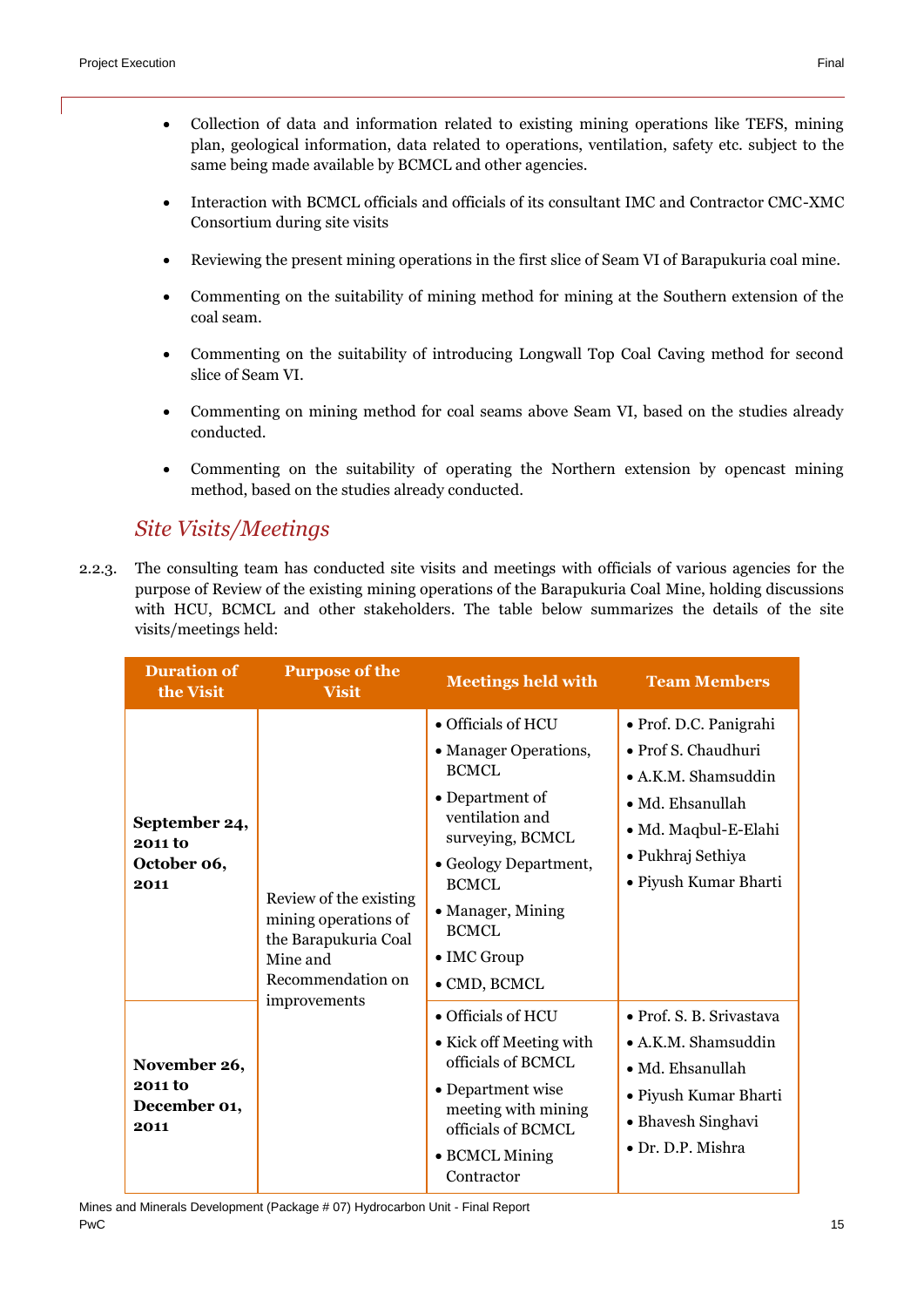| August 25,<br>2012 to<br>September<br>06, 2012 | Holding<br>discussions/meetings,<br>conducting training<br>sessions on Review of<br>the existing mining<br>operations of the<br>Barapukuria Coal<br>Mine and<br>Recommendation on<br>improvements | • IMC Group (BCMCL's<br>consultant)<br>$\bullet$ Officials of HCU<br>$\bullet$ Officials of GSB<br>• Officials of Petrobangla<br>• Officials of BMD<br>• Officials of BCMCL<br>• Officials of MGMCL<br>and participants from<br>academic institutes | • Prof. S. B. Srivastava<br>• Prof S. Chaudhuri<br>$\bullet$ A.K.M. Shamsuddin<br>• Md. Ehsanullah<br>• Piyush Kumar Bharti<br>• Bhavesh Singhavi<br>• Dr. D.P. Mishra |
|------------------------------------------------|---------------------------------------------------------------------------------------------------------------------------------------------------------------------------------------------------|-----------------------------------------------------------------------------------------------------------------------------------------------------------------------------------------------------------------------------------------------------|------------------------------------------------------------------------------------------------------------------------------------------------------------------------|
| January 06,<br>2012 to<br>January 13,<br>2012  | Site review and data<br>collection for Review<br>of the existing mining<br>operations of the<br>Barapukuria Coal<br>Mine and<br>Recommendation on<br>improvements from<br><b>BCMCL</b>            | • Officials of BCMCL<br>$\bullet$ MD, BCMCL<br>• IMC Group (BCMCL's<br>consultant)<br>• BCMCL Mining<br>Contractor                                                                                                                                  | • Prof. S. B. Srivastava<br>• Prof S. Chaudhuri<br>• A.K.M. Shamsuddin<br>$\bullet$ Md. Ehsanullah<br>• Piyush Kumar Bharti<br>• Bhavesh Singhavi<br>• Dr. D.P. Mishra |

**Table 2: Details of Site Visits/Meeting for the purpose of Review of the existing mining operations of the Barapukuria Coal Mine and Recommendation on improvements**

#### *Training Session*

- 2.2.4. After the submission of Report on Review of existing mining operations of Barapukuria coal mine and recommendations, consulting team conducted a training session on the same. The training session was held on September 06, 2012 in Dhaka at HCU office as a part of the Module 2, Mines and Minerals Development Project (Package #07). The training session was attended by invitees from EMRD, HCU, Petrobangla, BMD, BCMCL and various stakeholders and representatives from the various educational institutes.
- 2.2.5. A presentation was made by consulting team in the training session on the Review of the existing mining operations of the Barapukuria Coal Mine and Recommendation on improvements. The presentation discussed various recommendations made in the report and necessary actions which are required to be taken to improve production from the mine.
- 2.2.6. The Consulting team also discussed various initiatives which need to be taken for improving safety of mining operations, persons employed and increase production level from the mine.
- 2.2.7. The consulting team also discussed various points/comments raised by BCMCL on the draft report submitted by consulting team and clarified various issues to arrive at a common view for finalizing the report.
- 2.2.8. Some of the key comments and recommendations made in the report and during training session are as follows:
	- (i) **Suitability of LTCC method:** Various studies were suggested for the adoption of LTCC method of mining such as:
		- a. Height of fracture zone and safe thickness of coal/rock parting above VI seam to prevent disturbance to the UDT aquifer horizon should be established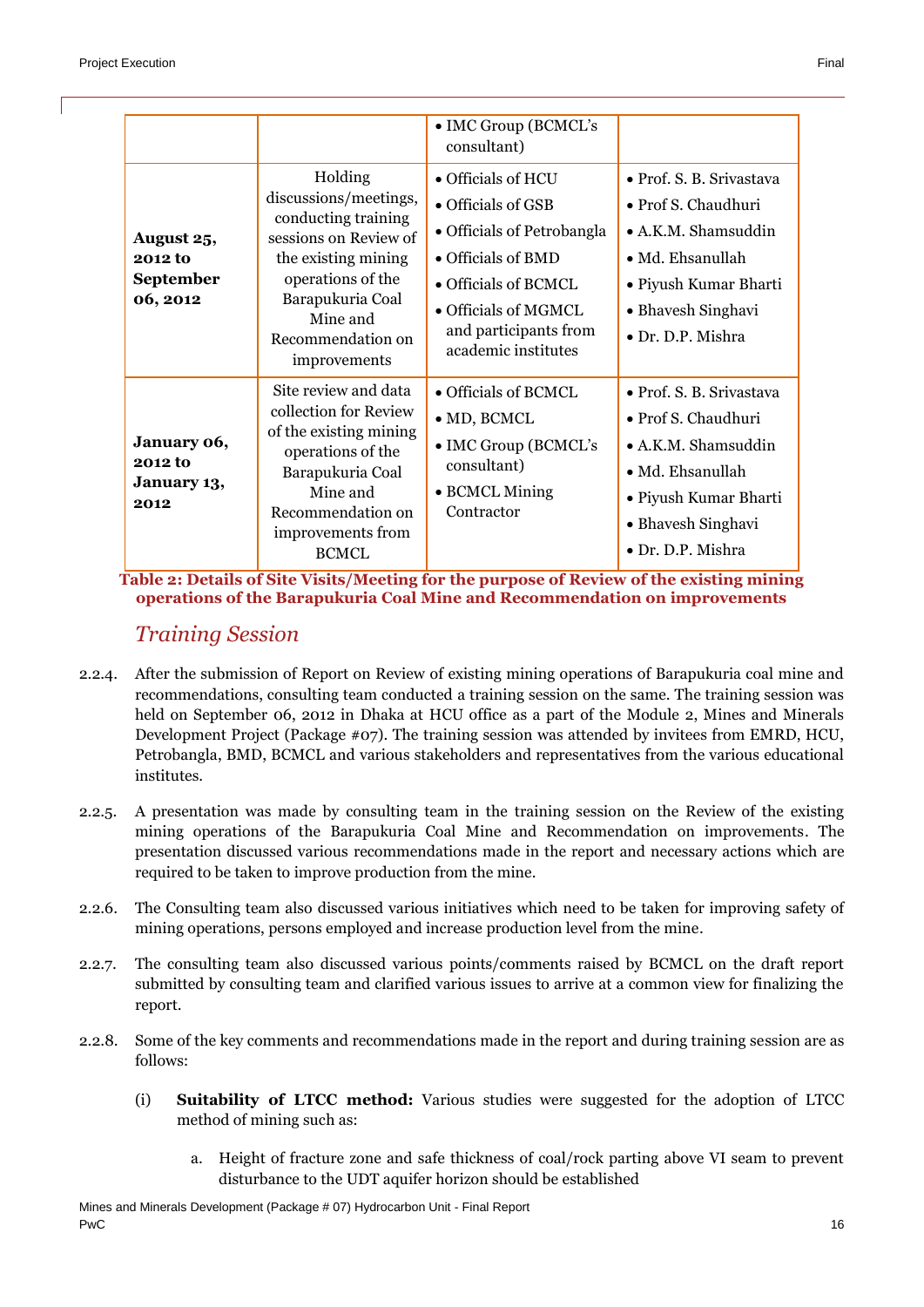- b. Support resistance required at the longwall face in LTCC method in 2<sup>nd</sup> and subsequent slices
- c. Quantum of flow of water from Gondwana aquifer in the goaf of  $2<sup>nd</sup>$  and subsequent slices worked by LTCC method.
- d. Further, a detailed Techno-economic feasibility study was also proposed to be carried out for successful application of this method of mining, suiting the geological conditions of the Barapukuria coal basin.
- (ii) Improvement of mine environment, ventilation, method of mining, percentage of extraction, establishing hydrogeology, detailed exploration were other areas where recommendations were made for further improvement.
- 2.2.9. The report also discussed various options for future operations in the mine. The key recommendations made for future operations are as follows:
	- (i) **Feasibility of opencast mining of VI seam in open window area:** Considering the favorable stripping ratio of coal in open window area and the grade of coal, Open cast method of mining was suggested. However, considering various constraints in any Open cast mining, several studies which need to be conducted were suggested such as, slope stability of highwall as well as dump area, ground bearing capacity for large sized equipment, initial excavation dumping area, effect on water aquifer, additional drilling to ascertain the nature of coal seam and development of a detailed Techno-economic feasibility study. In addition to these studies, commencement of Open cast mining shall also be given due importance considering the ongoing underground mining in the nearby area.
	- (ii) **Mining of VI Seam in southern side of south district:** Various studies were recommended for carrying out underground mining activity in this area including undertaking further exploration to establish coal reserves.
	- (iii) **Mining of upper seams above Seam VI:** It was recommended during the presentation to carry out detailed exploration of this area and prepare a detailed TEFR before carrying out mining in this area. It was also suggested that the commencement of mining of these seams should only begin after completing Seam VI and stabilization of strata above.
- 2.2.10. **Feasibility of adopting stowing:** It was recommended to carry out a comparative study, involving safety, total extraction percentage and overall economics, between the proposed LTCC, conventional longwall mining and stowing in ascending order of mining. In addition, various studies were also recommended for establishing feasibility of stowing in Barapukuria coal mine.
- 2.2.11. The invitees from EMRD, HCU, Petrobangla, BMD, BCMCL and various stakeholders and representatives from the various educational institutes expressed their viewpoints on the recommendations made and the actions which need to be taken.

#### *Workshop on Finalisation of Report on Review of the existing mining operations of the Barapukuria Coal Mine and Recommendation on improvements*

2.2.12. A workshop was conducted on the module "Review of the existing mining operations of the Barapukuria Coal Mine and Recommendation on improvements" on August 26, 2013 in Dhaka at the office of Petrobangla. The workshop was attended by invitees from EMRD, HCU, Petrobangla, BMD, BCMCL and various stakeholders and representatives from the various educational institutes.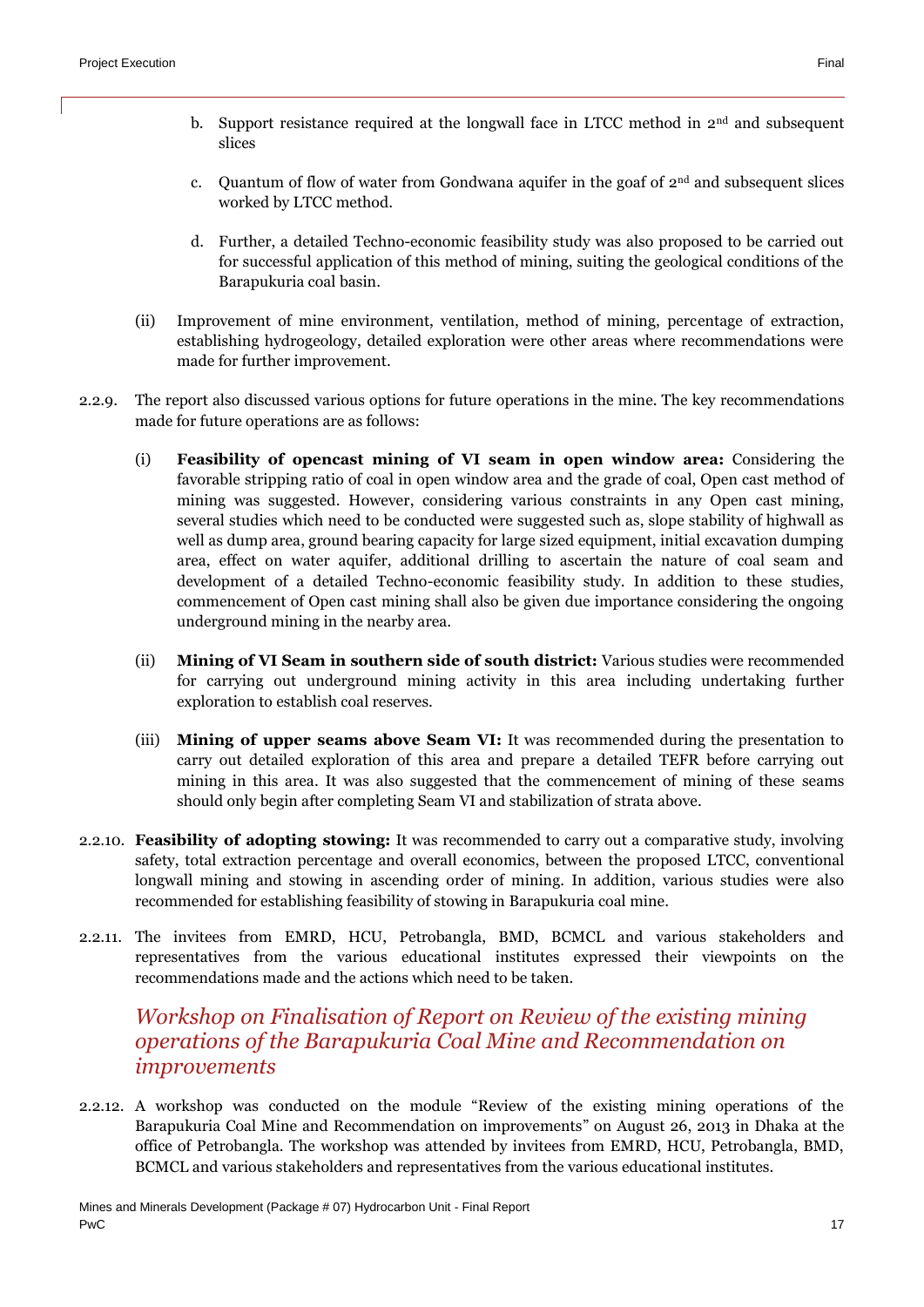- 2.2.13. A presentation was made by the consulting team on various aspects of the module such as Scope of study, studies and analyses made for the development of Barapukuria coal mine including other areas of improvements such as:
	- Suitability of Longwall Top Coal Caving (LTCC) Method
	- Feasibility of opencast mining of VI seam in open window area
	- Mining of VI Seam in southern side of south district
	- Mining of upper seams above Seam VI
	- Feasibility of adopting stowing for mining of Seam VI
- 2.2.14. The consulting team also presented views on various areas of improvements and provided detailed recommendations. Some of these are discussed below:
	- (i) **Exploration:** Recommendations were made for further detailed exploration of the complete Barapukuria coal basin which is necessary for up-gradation of reserves presently categorized under Rank 'C'.
	- (ii) The upper seams (seams I, II, III, IV and V) are also not adequately explored. Most of the areas of the upper seams occur vertically above the present mining area of Seam VI. Therefore, exploration of these seams should be taken up later after depletion of Seam VI to avoid problems during drilling due to ground movement arising out of mining in Seam VI.
	- (iii) **Hydrogeology:** In addition to recommendations made for LTCC method to be supplemented with pumping capacity and use of long hole underground directional drilling machines for safely draining out water under pressure in advance in case of necessity, major suggestion was made to carry out Detailed studies to be carried out through modeling, preferably numerical modeling or any other suitable method, to review the application of LTCC method of mining to predict its impact on the overall stability of the mine and quantity of water inflow into the mine due to unstable conditions arising out of movement/caving of the overlying ground above Seam VI.
	- (iv) **Method of Mining:** Recommendation was made for considering and planning for the complete coal block in totality rather than seam wise/slice wise approach.
	- (v) Recommendation was also made for carrying out detailed scientific studies for comparing descending slices with caving (for conventional multi-slicing method and LTCC method separately) and ascending slices with hydraulic sand stowing (for conventional multi-slicing with barrier between panels). Primarily this study may result in increase in percentage extraction from the coal mine in case of stowing found to be techno-economically feasible.
	- (vi) **Underground mine environment:** As Barapukuria coal mining operations face issues related to Underground mine environment such as heat, humidity, ventilation and spontaneous combustion, recommendations were made to improve upon the existing conditions such as carrying out ventilation survey of the complete developed and extracted mine in totality, carrying out Simulation using the ventilation network model to fix a suitable location of an additional ventilation shaft to reduce the air travel distance, minimize pressure loss and improve ventilation, Ventilation system to be reorganized in such a way that the ventilation pressure requirement of the system is the minimum, properly channelizing mine out-flow water, proper sealing of worked out panels and timely monitoring and in case the fire activity is increasing, inertisation of the goaf areas to be adopted. Recommendations were also made to carry out extensive R&D for improving Underground mine environment, fresh studies to be carried out on the proximate analysis, maceral content, cleat intensity and extension, thermal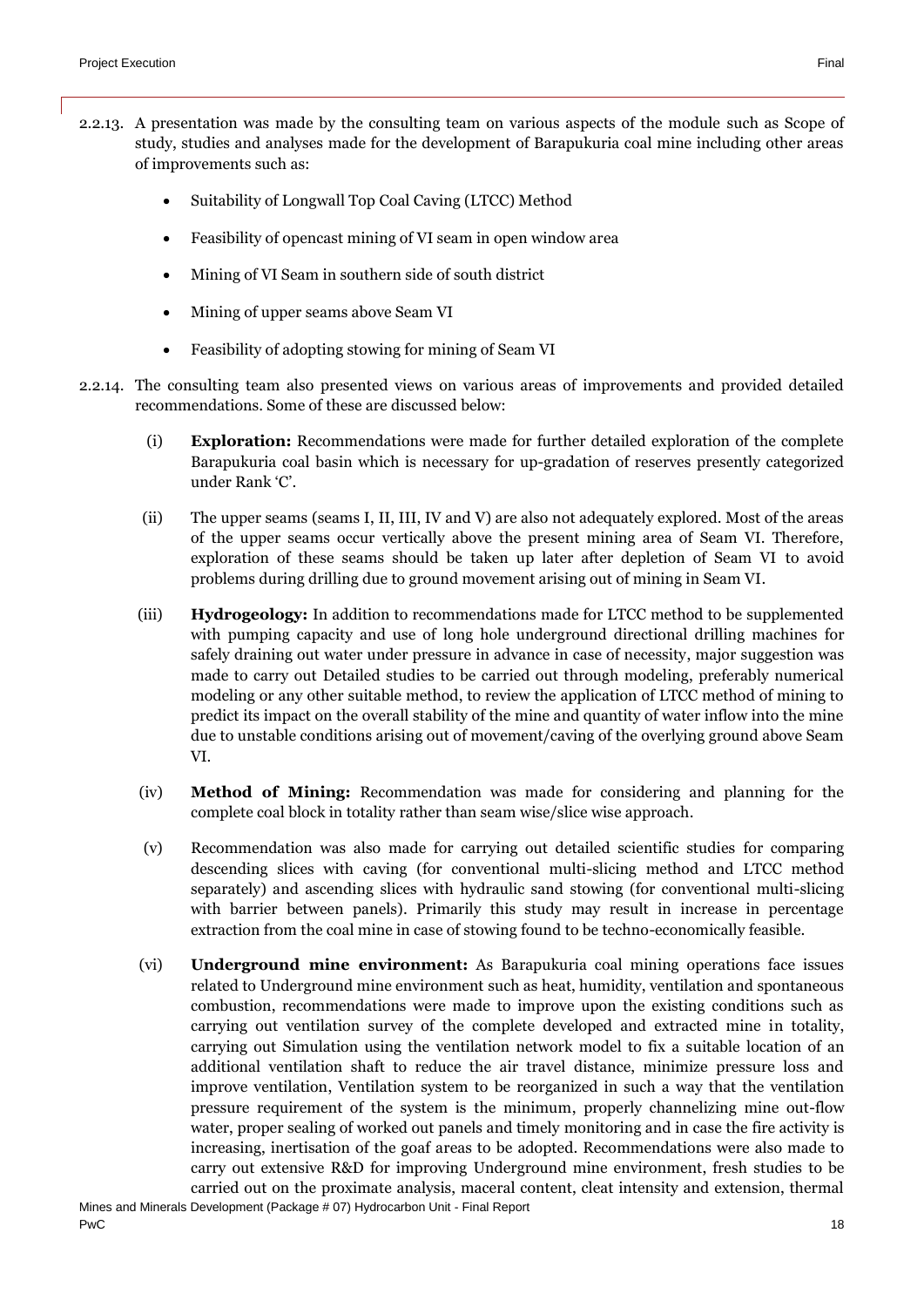(vii) Other recommendations were made on improving mine safety and targeting on Management capacity building.

# <span id="page-18-1"></span><span id="page-18-0"></span>*2.3. Module 3*

## **Review of the existing Mining Act, Rules and Regulations and Recommendation**

#### *Activities carried out*

- 2.3.1 The aim of this exercise was to review the existing Mining Act, Rules and Regulations and recommend amendments to existing laws/enacting new laws, rules, and regulations for administering the mining sector in line with the global development and regulatory changes in the key mining countries. This report has been prepared based on review of legislations governing mineral sector in Bangladesh to identify the need for changes in the provisions, considering the emerging need of sustainable development of mineral sector. The legislations governing mineral sector in Bangladesh and which are reviewed in this report are as follows:
	- The Mines Act, 1923 (as amended in year 2005)
	- The Mines and Mineral Resources (Control and Development) Act, 1992
	- The Mines and Mineral Rules, 1968 (as amended in years 1989, 1995, 1999, and 2004)
	- The Mines and Mineral Rules 2012.

Other laws having potential impact on mining sector have also been discussed in brief.

- 2.3.2 Key activities undertaken to achieve aims of this exercise and prepare the report making recommendations for changes in legislations and regulatory framework of Bangladesh are as follows:
	- Identifying applicable rules, regulations, policies governing coal and hard rock minerals sector in Bangladesh
	- Review of these legislative pieces for identifying key areas covered under the legislations and detailed provisions
	- A comparative study with regulatory provisions of other countries
	- Identify the areas not covered in the existing legislations for smooth and sustainable governance of mineral sector
	- Recommendations for amendments and enacting new laws and highlight the provisions which should be covered by these changes

#### *Meetings*

2.3.3 The PwC team held consultative meetings to understand regulatory framework of Bangladesh governing mining sector and perspective of various stakeholders. Further meetings were held with HCU, GSB, BMD, BCMCL, MGMCL and other stakeholders to discuss findings and develop recommendations. The table below summarizes the details of the meetings held: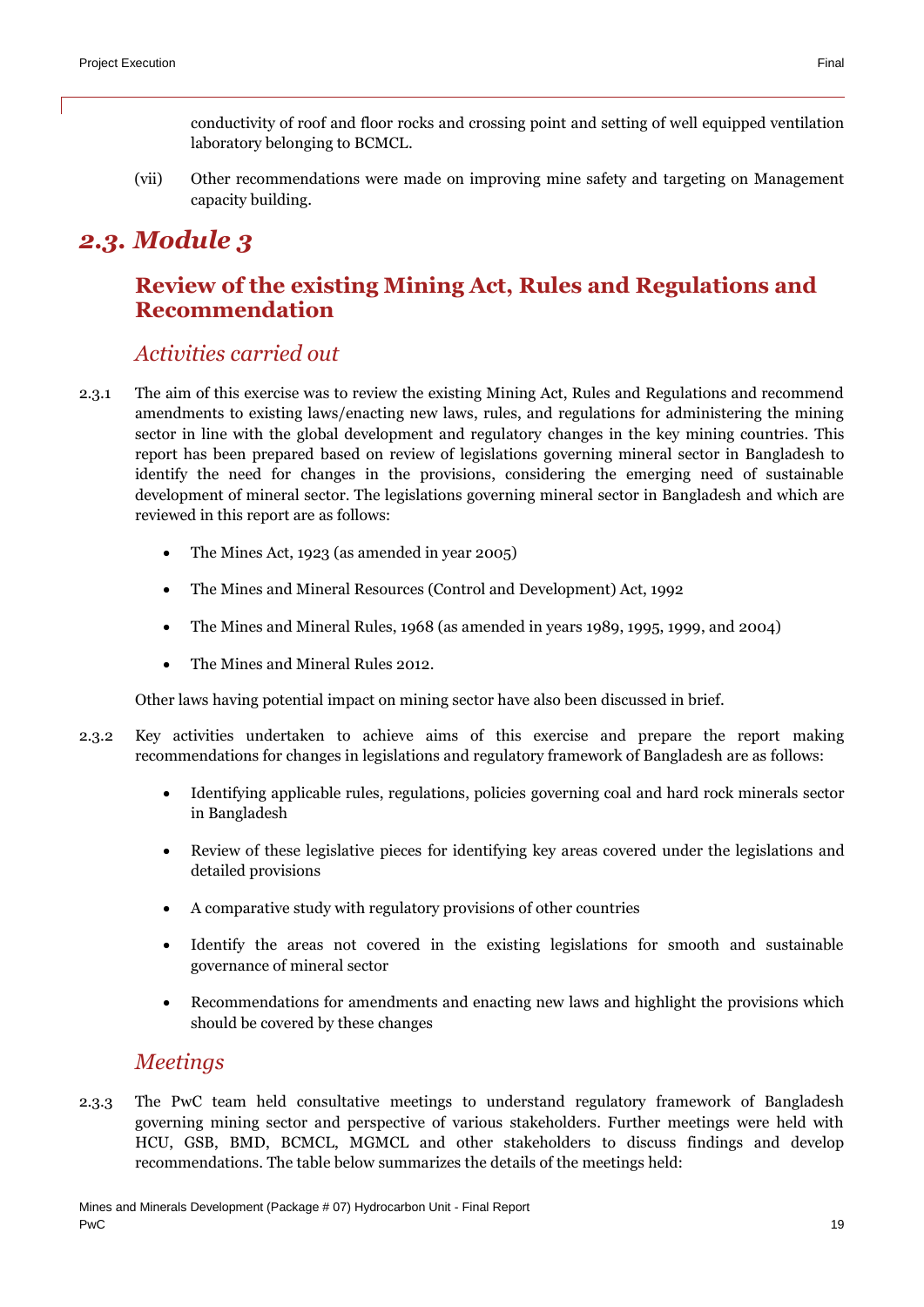| <b>Duration of</b><br>the Visit                 | <b>Purpose of the</b><br>Visit                                                          | <b>Meetings held with</b>  | <b>Team Members</b>        |
|-------------------------------------------------|-----------------------------------------------------------------------------------------|----------------------------|----------------------------|
|                                                 |                                                                                         | • Officials of HCU         | • Prof. D.C. Panigrahi     |
|                                                 |                                                                                         | · Officials of GSB         | • Prof. S. B. Srivastava   |
|                                                 |                                                                                         | • Officials of Petrobangla | • Prof. U.K. Singh         |
|                                                 |                                                                                         | • Officials of BMD         | • Prof S. Chaudhuri        |
|                                                 |                                                                                         | • Officials of BCMCL       | · Nazrul Islam,            |
| September 24,<br>2011 to                        |                                                                                         |                            | · Md. Mosharraf<br>Hossain |
| October 06,<br>2011                             | Review of the<br>existing Mining Act,<br>Rules and<br>Regulations and<br>Recommendation |                            | • A.K.M. Shamsuddin        |
|                                                 |                                                                                         |                            | · Md. Ehsanullah           |
|                                                 |                                                                                         |                            | · Md. Maqbul-E-Elahi       |
|                                                 |                                                                                         |                            | • Pukhraj Sethiya          |
|                                                 |                                                                                         |                            | · Piyush Kumar Bharti      |
|                                                 |                                                                                         |                            | • Neeraj Kumar             |
|                                                 |                                                                                         | · Officials of HCU         | · Prof. S. B. Srivastava   |
| November 26,<br>2011 to<br>December 01,<br>2011 |                                                                                         | • Officials of GSB         | · Nazrul Islam,            |
|                                                 |                                                                                         | • Officials of Petrobangla | · Md. Mosharraf            |
|                                                 |                                                                                         | • Officials of BMD         | Hossain                    |
|                                                 |                                                                                         | • Officials of BCMCL       | • A.K.M. Shamsuddin        |
|                                                 |                                                                                         |                            | · Md. Ehsanullah           |
|                                                 |                                                                                         |                            | • Piyush Kumar Bharti      |
|                                                 |                                                                                         |                            | • Bhavesh Singhavi         |
|                                                 |                                                                                         |                            | • Dr. D.P. Mishra          |

**Table 3: Details of Site Visits/Meeting for the purpose of Review of the existing Mining Act, Rules and Regulations and Recommendation**

### *Workshops*

- 2.3.4 The consulting team conducted a workshop on October 02, 2011 at HCU office for discussing the draft findings on review of the existing Mining Act, regulations, and rules. The consulting team presented findings and views to participants of the workshop along with comparison of existing regulatory framework of Bangladesh with regulatory framework of several countries, identifying best practices among them considering the sustainable development framework of Inter Governmental Forum of UN.
- 2.3.5 The workshop was attended by representatives from HCU, BMD, Petrobangla, Department of Explosives and other stakeholders. In the workshop, participants expressed their views on the changes required in the regulatory framework governing mineral sector in Bangladesh.
- 2.3.6 Key findings were also discussed with the stakeholders during the workshop on Coal Sector Development Strategy which was held on September 05, 2012 in Dhaka at HCU Office as a part of the Module 3, Mines and Minerals Development Project (Package #07). The workshop was attended by invitees from EMRD, HCU, Petrobangla, BMD, BCMCL and various stakeholders and representatives from the various educational institutes.
- 2.3.7 A presentation was made by PwC team in the workshop on the Review of the existing mining act, rules and regulations and recommendations as part of presentation on Coal Sector Development Strategy.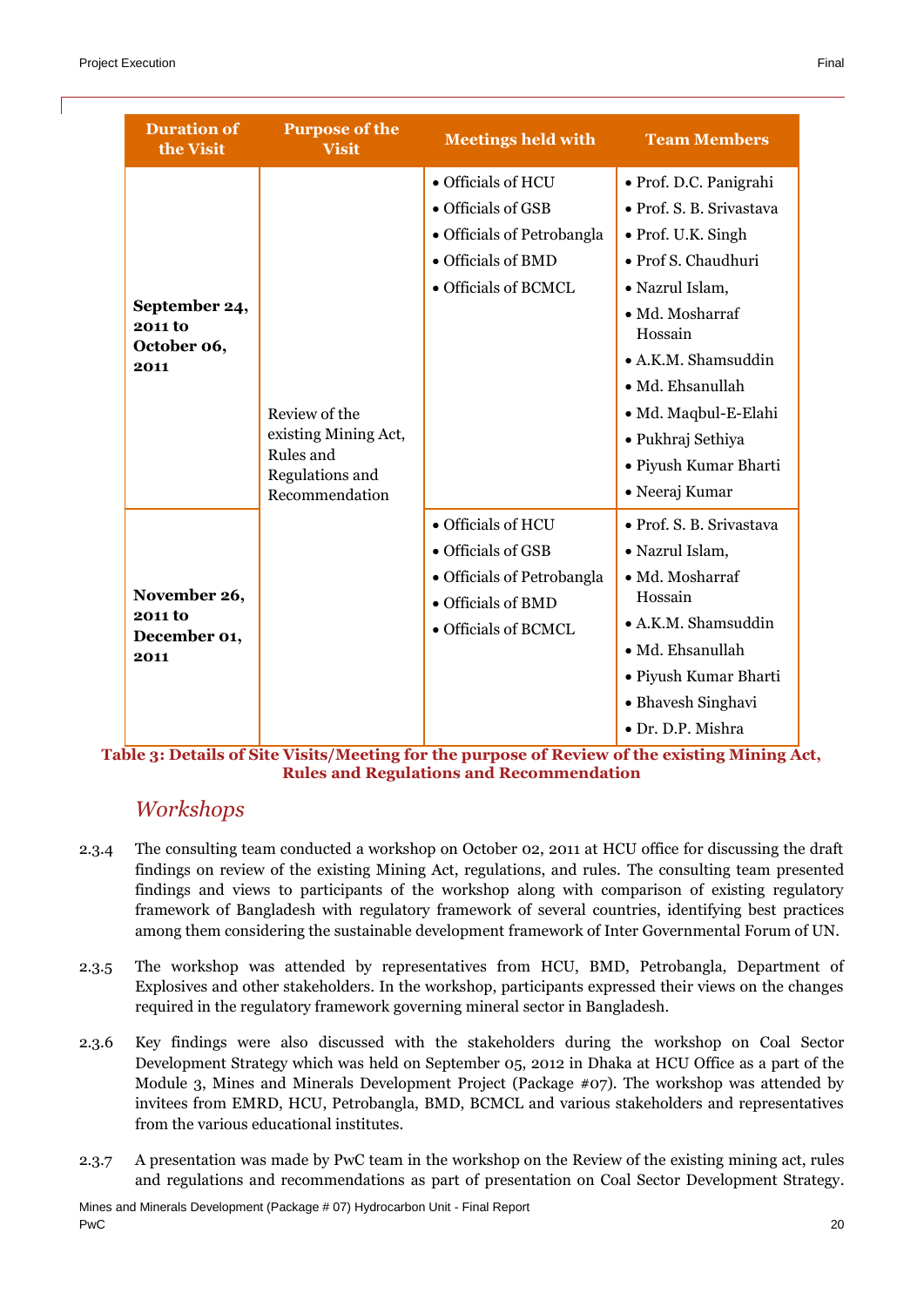The presentation discussed various recommendations made in the report on Review of the existing mining act, rules and regulations and recommendations which are necessary for effective administration of mineral sector and also for sustainable development. The consulting team discussed the premise of sustainable development and regulatory changes as per the Sustainable Development Framework (SDF) prepared by Intergovernmental Forum (IGF) on Mining, Minerals, Metals and Sustainable Development (MMMSD), which is guiding several countries in formulating their policy and laws as well as helping in strengthening the mineral sector.

- 2.3.8 The key points discussed in the presentation are as following:
	- Key aspects considered for review of the legislative framework governing the mineral sector
	- Amendments required in existing statutes/laws for licensing, exploration, ownership, data management, safety, health, labour deployment, mining operations monitoring, mine management, mine closure etc.
	- Basis for determining compensation to persons working in mining entities
	- Regulatory enablers required for environmental management in and around mining areas
	- Recommendation for changes in licencing regime
	- Promulgation rules for improvement of mine safety standards
	- Adoption of UNFC system for classification and reporting of mineral resources
	- Promulgation of new legislation pertaining to occupational health and safety (OH&S)
	- Adoption of mineral conservation principles
- 2.3.9 The participants from HCU, EMRD, Petrobangla, BMD, BCMCL, GSB, various educational institutes expressed their viewpoints on the recommendations made and the actions which need to be taken.
- 2.3.10 The consulting team further conducted workshop for presenting final findings and recommendations on August 26, 2013 at Petrobangla office.
- 2.3.11 The workshop was attended by representatives from EMRD, HCU, BMD, Petrobangla and other stakeholders. In the workshop, participants expressed their views on the changes required in the regulatory framework governing mineral sector in Bangladesh.
- 2.3.12 The consulting team discussed about the principle laws enacted so far to regulate mineral sector in Bangladesh. The team also discussed about the necessity for reforms and updating of regulatory regime in the country and the approach the consulting team adopted while reviewing the current sector scenario and recommendations based on necessity for the mineral sector of the country.
- 2.3.13 The consulting team henceforth, put forward recommendations for the following sectors:
	- Licencing and leasing
	- Health and safety management
	- Management of Mineral Resource Information and mineral resource classification
	- Conservation of Mineral Resources during Mining, Extraction and End-use
	- Labour Laws, Workers Compensation, and Welfare Legislation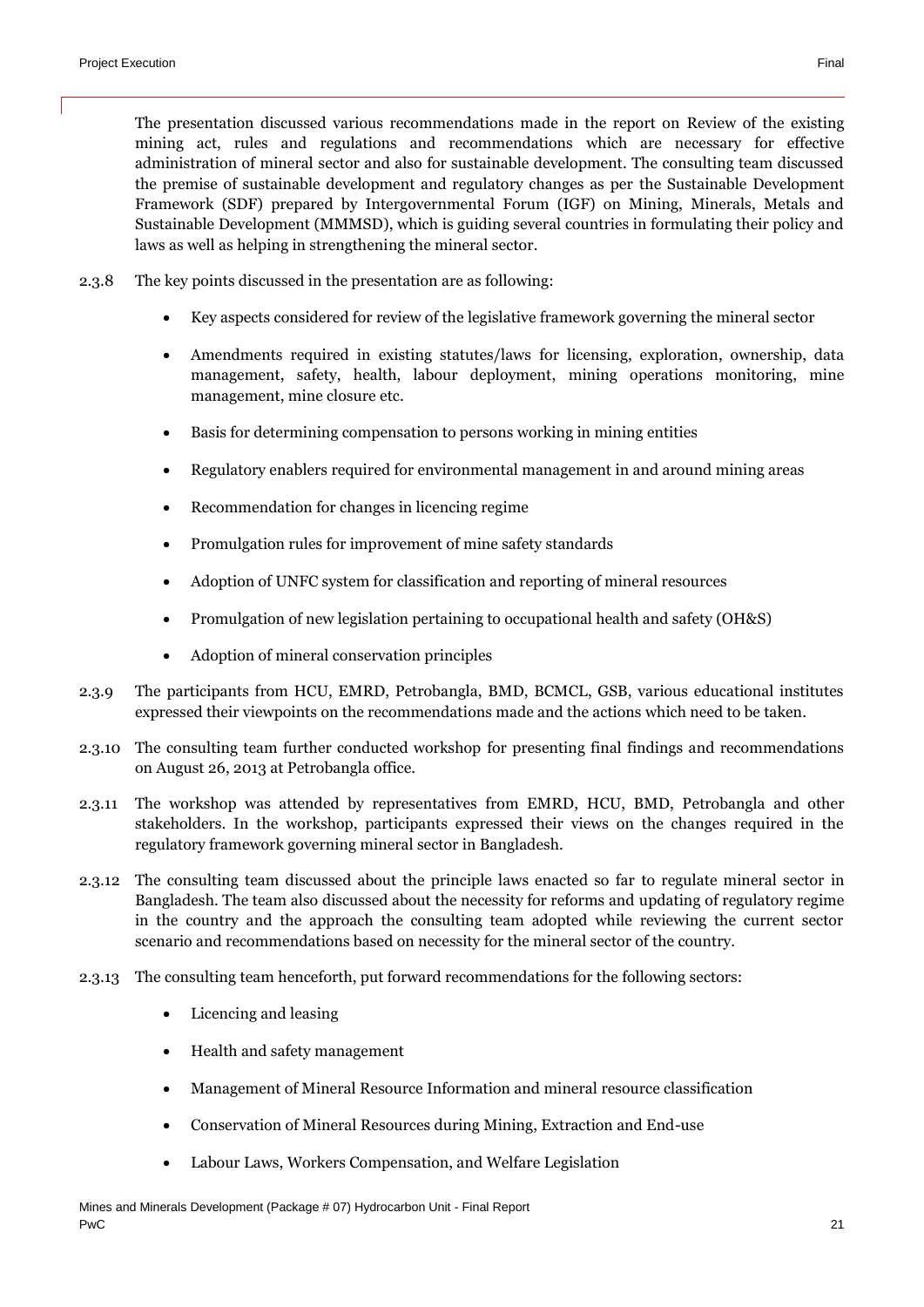- Socio-economic benefit optimization
- Environmental Management
- Domestic and Foreign Investment in Mineral Sector
- Taxation and Royalties
- Mine Closure and Post-mining Transition

#### <span id="page-21-0"></span>**Action Plan and Guidelines for development of CBM, UCG and Hard Rock Projects**

#### *Activities carried out*

- 2.3.14 The aim of this activity of the engagement was to prepare an Action Plan and Guidelines for the relevant executing agency for development of Coal Bed Methane (CBM), Underground Coal Gasification (UCG) and Hard rock projects. This report has been prepared to provide a roadmap for future activities for development of UCG, CBM and Hard Rock sectors in Bangladesh.
- 2.3.15 The activities which were carried out for the preparation of this report are:
	- Study of history of development of CBM and UCG globally and the current status of CBM, UCG and Hard Rock sectors of Bangladesh
	- Identification and discussion on key technical studies which need to be undertaken for assessment of potential for CBM and UCG and its development in Bangladesh.
	- Developing Action plan and Guidelines for CBM and UCG development in Bangladesh covering:
		- Identification of technical studies that need to be conducted to assess the potential of CBM and UCG development
		- Plan for financing the technical studies
		- Identifying framework for commercial development of CBM and UCG
		- Suggest suitable ways to finance the commercial development of CBM and UCG
		- Suggest policy measures and guidelines for development of CBM and UCG sectors
	- Developing Action plan and Guidelines for development of hard rock sector in Bangladesh.

#### *Site Visits/Meetings*

2.3.16 The Consulting team has conducted site visits/meetings for the purpose of discussion on Action Plan and Guidelines for development of Coal Bed Methane (CBM), Underground Coal Gasification (UCG) and Hard rock projects. The discussions were held with HCU, GSB, BMD, BCMCL, MGMCL and other stakeholders. The table below summarizes the details of the meetings held: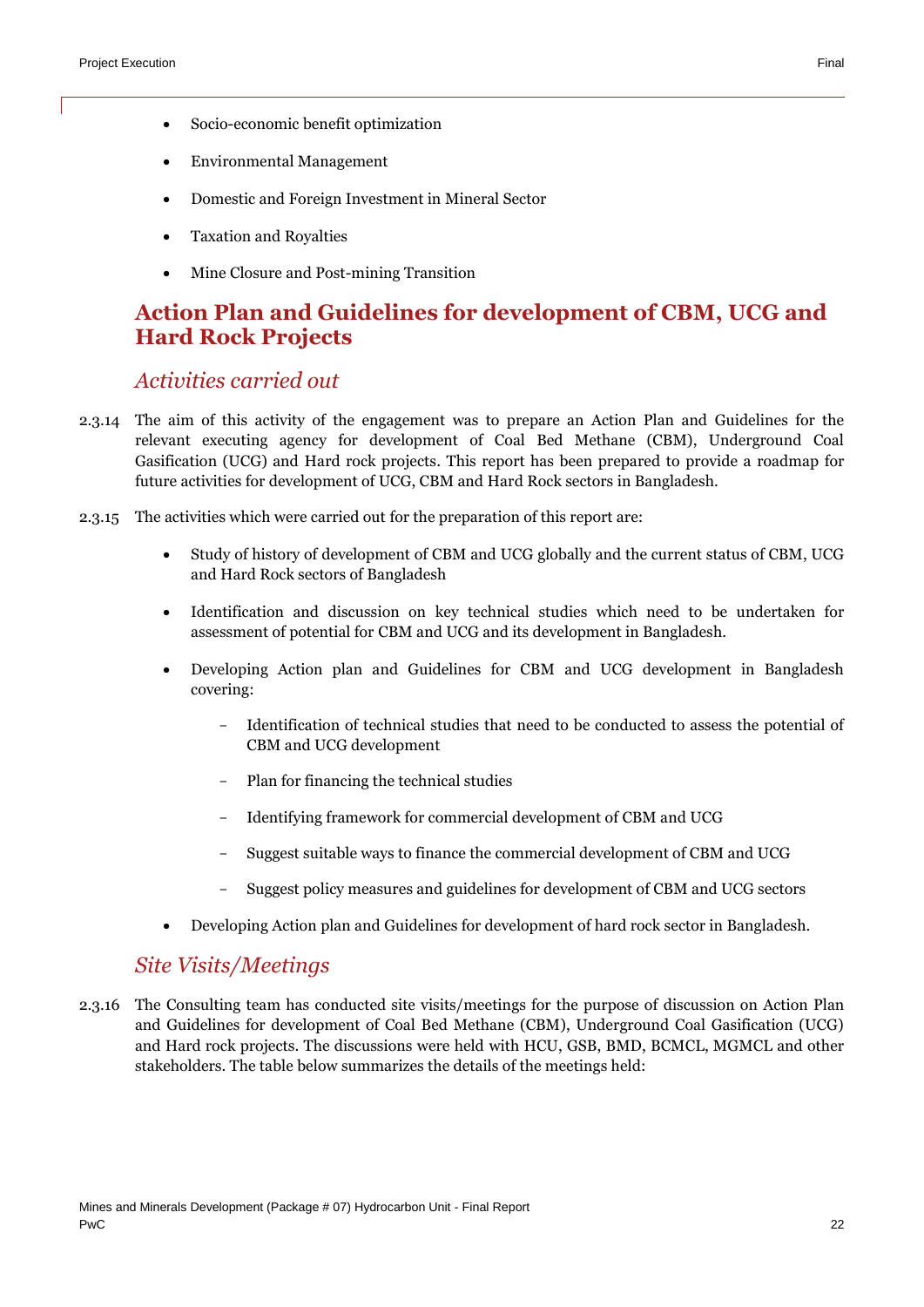| <b>Duration of the</b><br><b>Visit</b>             | <b>Purpose of the Visit</b>                                                                                                                                                       | <b>Meetings held with</b>                                                                                                                                                                    | <b>Team Members</b>                                                                                                                                                                                                                                                                           |
|----------------------------------------------------|-----------------------------------------------------------------------------------------------------------------------------------------------------------------------------------|----------------------------------------------------------------------------------------------------------------------------------------------------------------------------------------------|-----------------------------------------------------------------------------------------------------------------------------------------------------------------------------------------------------------------------------------------------------------------------------------------------|
| September 24,<br>2011 to October<br>06, 2011       | <b>Action Plan and Guidelines</b><br>for the relevant executing<br>agency for development of<br>Coal Bed Methane (CBM),<br><b>Underground Coal</b><br>Gasification (UCG) and Hard | · Officials of HCU<br>• Officials of GSB<br>• Officials of Petrobangla<br>• Officials of BMD<br>• Officials of BCMCL                                                                         | · Prof. D.C. Panigrahi<br>· Prof. S. B. Srivastava<br>· Prof. U.K. Singh<br>· Prof S. Chaudhuri<br>· Nazrul Islam,<br>· Md. Mosharraf Hossain<br>· A.K.M. Shamsuddin<br>· Md. Ehsanullah<br>· Md. Maqbul-E-Elahi<br>• Pukhraj Sethiya<br>· Piyush Kumar Bharti<br>• Neeraj Kumar              |
| November 26,<br>2011 to<br>December 01,<br>2011    | rock projects                                                                                                                                                                     | · Officials of HCU<br>• Officials of GSB<br>• Officials of Petrobangla<br>· Officials of BMD<br>• Officials of BCMCL                                                                         | · Prof. S. B. Srivastava<br>· Nazrul Islam,<br>· Md. Mosharraf Hossain<br>· A.K.M. Shamsuddin<br>· Md. Ehsanullah<br>· Piyush Kumar Bharti<br>• Bhavesh Singhavi<br>· Dr. D.P. Mishra                                                                                                         |
| <b>August 25, 2012</b><br>to September 06,<br>2012 | Holding<br>discussions/meetings,<br>conducting workshops from<br>the perspective of Action Plan<br>and Guidelines for<br>development of CBM, UCG<br>and Hard Rock Projects        | • Officials of HCU<br>• Officials of GSB<br>• Officials of Petrobangla<br>· Officials of BMD<br>• Officials of BCMCL<br>• Officials of MGMCL<br>and participants from<br>academic institutes | • Kameswara Rao<br>· Prof. D.C. Panigrahi<br>· Prof. S. B. Srivastava<br>· Prof S. Chaudhuri<br>· B.K. Saha<br>· Nazrul Islam,<br>· Md. Mosharraf Hossain<br>• A.K.M. Shamsuddin<br>· Md. Ehsanullah<br>• Pukhraj Sethiya<br>· Piyush Kumar Bharti<br>• Bhavesh Singhavi<br>· Dr. D.P. Mishra |

**Table 4: Details of Site Visits/Meeting for the purpose of Action Plan and Guidelines for development of CBM, UCG and Hard Rock Projects**

#### *Workshops*

2.3.17 A workshop was held on September 05, 2012 in Dhaka at HCU Office as a part of the Module 3, Mines and Minerals Development Project (Package #07). The workshop was attended by invitees from EMRD,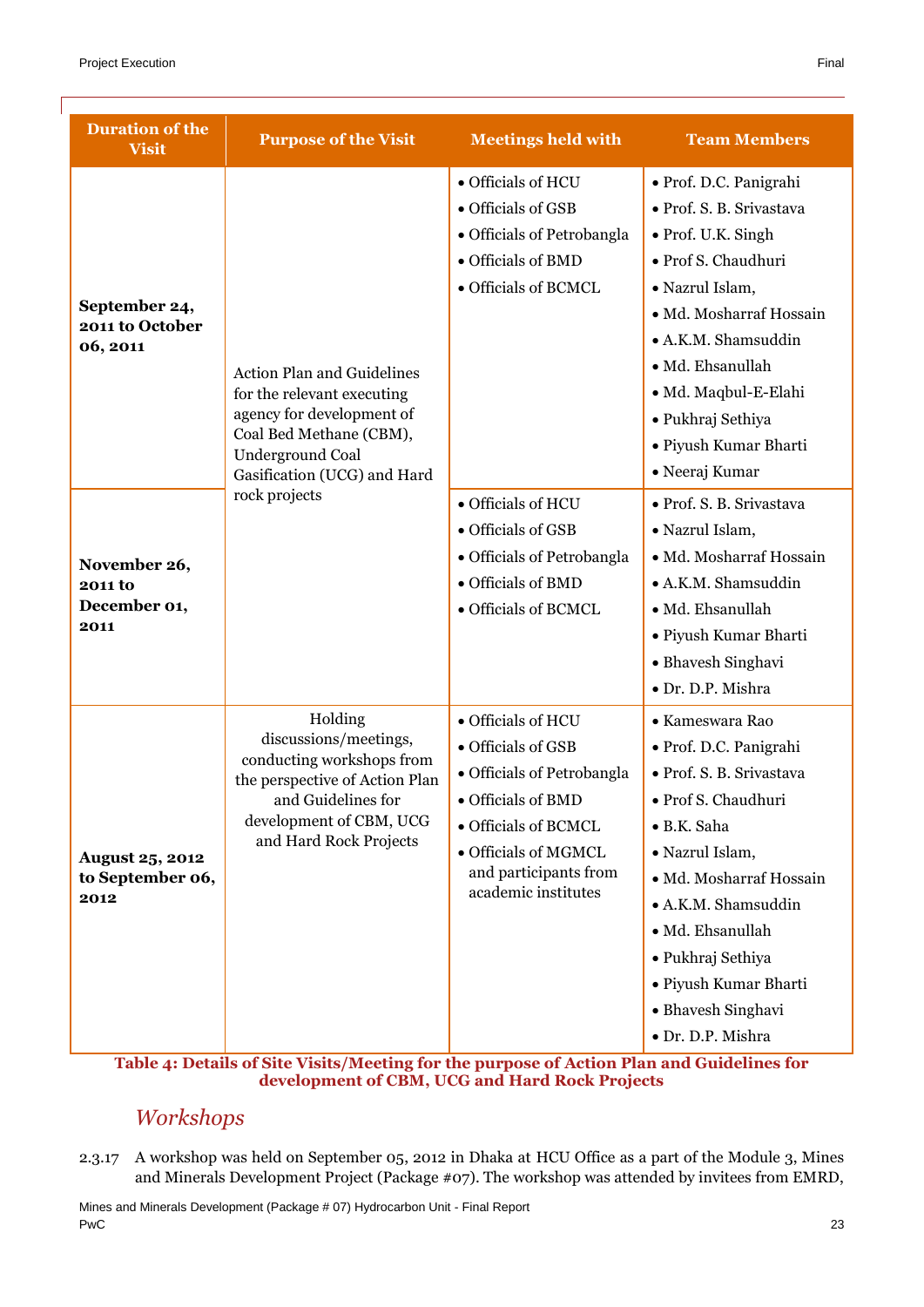- 2.3.18 A presentation was made by PwC team in the workshop on Action Plan for CBM, UCG and Hard Rock Projects. The presentation discussed the Action Plan and guidelines suggested for development of CBM, UCG and hard rock project.
- 2.3.19 The key points discussed in the presentation are as following:

#### **CBM and UCG**

- Challenges faced by energy and infrastructure sector of Bangladesh
- Overview of CBM technology and status of CBM development in various countries
- Phases to exploit CBM and technical activities needed to establish CBM potential
- Overview of UCG technology and status of various countries in UCG development
- Studies required for establishing potential and feasibility of UCG
- Action plan and guidelines for development of CBM and UCG suggesting stage wise approach as briefed below:
	- Stage 1: Establishing feasibility Demarcation of resources and studies for exploration; financing studies
	- Stage 2: Development of commercial projects Establishing priority between CBM, UCG and conventional mining; contractual issues; infrastructure and carbon credits.

#### **Hard rock**

- An overview of hard rock sector of Bangladesh
- Action plan and guidelines for development of hard rock sector
	- Adoption of UNFC system for classification and reporting of mineral resources
	- Need of developing a knowledge repository
	- Recommendations for modifications in operations of Maddhapara hard rock mine
	- Licencing regime
	- Environmental and safety aspects
	- Suggestions for specific mineral resources like granite, limestone and others.
	- Need of developing new indigenous resources
	- Exploring option of sourcing from other countries
- 2.3.20 The invitees from EMRD, HCU, Petrobangla, BMD, BCMCL and various stakeholders and representatives from the various educational institutes expressed their viewpoints on the Action Plan to be adopted and the guidelines which need to be implemented.
- 2.3.21 After the workshop on September 05, 2012 in Dhaka at HCU Office detailed comments on the draft Action Plan and Guidelines for development of CBM, UCG and Hard Rock Projects were received from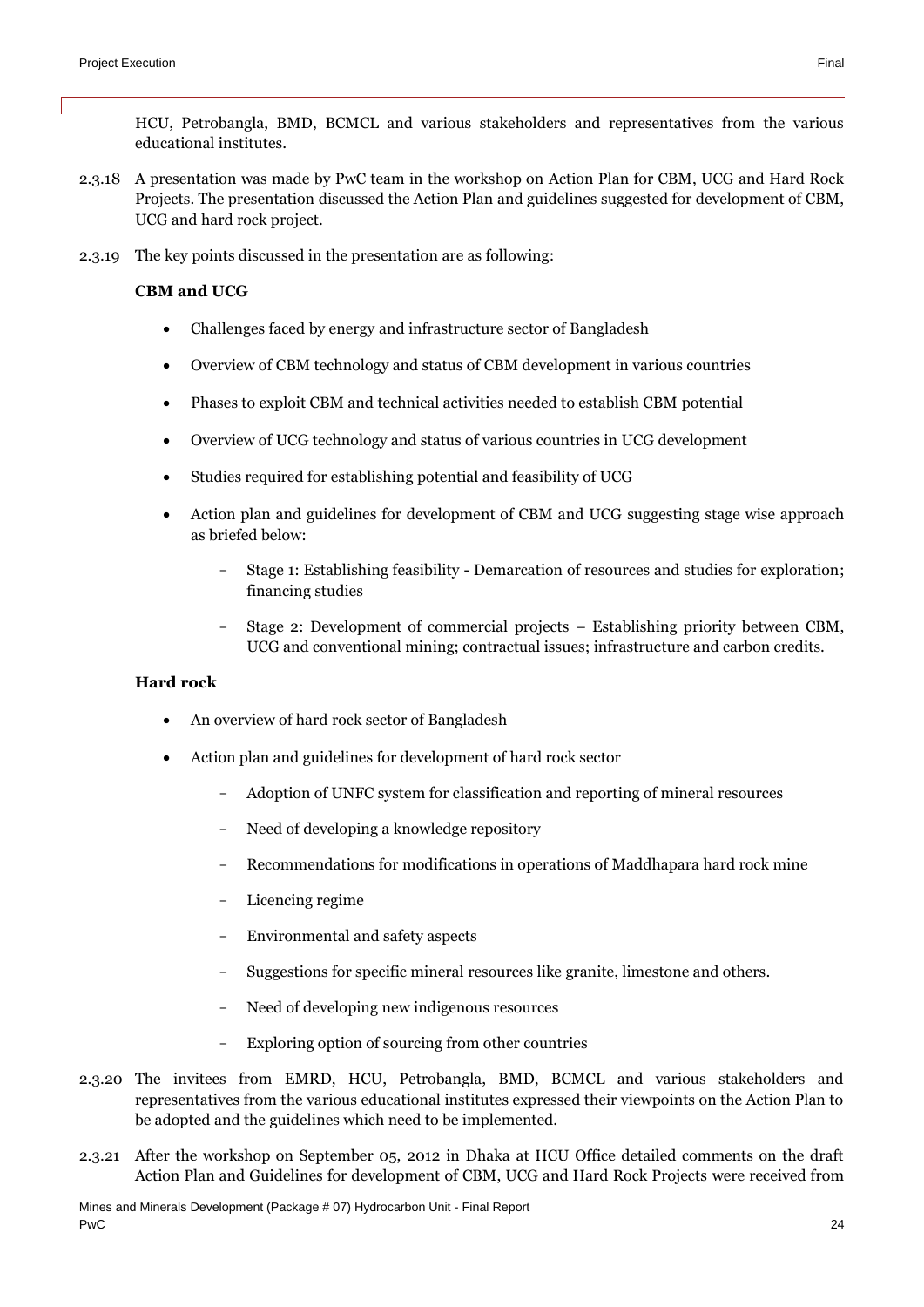Petrobangla, BCMCL, MGMCL and GSB. These comments were appropriately addressed by the consulting team in the final report.

- 2.3.22 Subsequently, a workshop on final report covering action plan on CBM, UCG and hard rock and recommendations for sector development was conducted at the office of Petrobangla on August 26, 2013.
- 2.3.23 The workshop was attended by representatives from EMRD, HCU, BMD, Petrobangla and other stakeholders.
- 2.3.24 The consulting team made a presentation during the workshop and discussed the importance of development of these sectors in the context of Bangladesh.
- 2.3.25 Recommendations were made by the consulting team as part of this presentation during the workshop which primarily discussed establishing feasibility of the complete resource base, followed by establishing priority amongst CBM, UCG and mining of coal deposits and finally on designing of exploitation strategy for the resource base based on the scientific studies (or establishing feasibility studies).
- 2.3.26 A meeting was also held regarding finalization of Report on Action Plan and Guidelines for development of CBM, UCG and Hard Rock Projects held on 08 October, 2013 at Bangladesh Secretariat in presence of HCU, Petrobangla, EMRD and GSB officials under the Chairmanship of Hon. Secretary, Energy and Mineral Resources Division. IIFC local consultants were also present in the meeting.

## <span id="page-24-0"></span>**Coal Sector Development Strategy**

#### *Activities carried out*

- 2.3.27 The aim of this activity of engagement was to develop a Coal Sector Development Strategy (including Peat) with appropriate enabling frameworks for the public sector and for private sector participation and institutional arrangements for the sector.
- 2.3.28 The activities which were carried out in the preparation of this report are:
	- Review the energy sector of Bangladesh, energy demand etc.
	- Assessment of the demand-supply of coal
	- Identify the technical studies and other studies required to be carried out for different coalfields of Bangladesh to enable development of these coal basins
	- Identify and discuss the activities and studies to be undertaken for development of identified coal deposits
	- Identify and discuss various ways and options to fund/invest in technical studies, exploration, and development of coal resources
	- Suggesting a enabling legal framework for coal sector development
	- Identify changes in the current institutional and administrative structure and suggest new institutions and administrative bodies required for facilitating coal sector development
	- Recommendations for coal sector development
	- Recommendations for development of peat deposits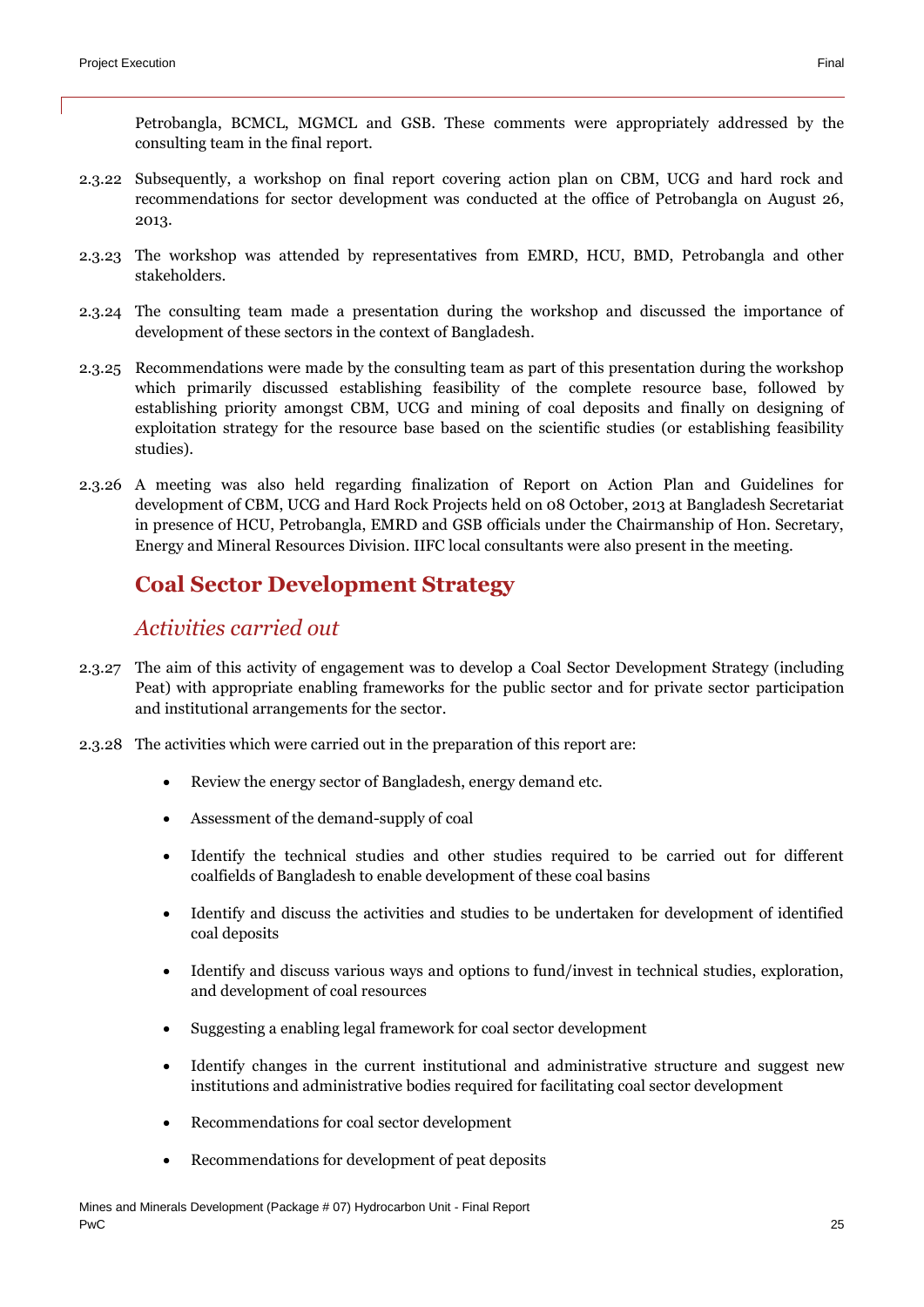## *Site Visits/Meetings*

2.3.29 The consulting team has held meetings/discussions with various stakeholders viz. HCU, GSB, BMD, BCMCL, MGMCL and other stakeholders to understand their points and views on the Coal sector development strategy. The table below summarizes the details of the meetings held:

| <b>Duration of</b><br>the Visit                        | <b>Purpose of the</b><br><b>Visit</b>                                                                                                                                      | <b>Meetings held with</b>                                                                                                                                                                    | <b>Team Members</b>                                                                                                                                                                                                                                                                 |
|--------------------------------------------------------|----------------------------------------------------------------------------------------------------------------------------------------------------------------------------|----------------------------------------------------------------------------------------------------------------------------------------------------------------------------------------------|-------------------------------------------------------------------------------------------------------------------------------------------------------------------------------------------------------------------------------------------------------------------------------------|
| September 24,<br>2011 to<br>October 06,<br>2011        | Coal Sector<br>Development Strategy<br>(including Peat) with<br>appropriate enabling<br>frameworks for the<br>public sector and for<br>private sector<br>participation and | • Officials of HCU<br>• Officials of GSB<br>• Officials of Petrobangla<br>• Officials of BMD<br>• Officials of BCMCL                                                                         | · Prof. D.C. Panigrahi<br>· Prof. S. B. Srivastava<br>• Prof. U.K. Singh<br>· Prof S. Chaudhuri<br>· Nazrul Islam,<br>· Md. Mosharraf<br>Hossain<br>• A.K.M. Shamsuddin<br>· Md. Ehsanullah<br>· Md. Maqbul-E-Elahi<br>· Pukhraj Sethiya<br>· Piyush Kumar Bharti<br>· Neeraj Kumar |
| November 26,<br><b>2011 to</b><br>December 01,<br>2011 | institutional<br>arrangements for the<br>sector                                                                                                                            | • Officials of HCU<br>• Officials of GSB<br>· Officials of Petrobangla<br>• Officials of BMD<br>• Officials of BCMCL                                                                         | · Prof. S. B. Srivastava<br>· Nazrul Islam,<br>· Md. Mosharraf<br>Hossain<br>• A.K.M. Shamsuddin<br>· Md. Ehsanullah<br>· Piyush Kumar Bharti<br>• Bhavesh Singhavi<br>· Dr. D.P. Mishra                                                                                            |
| August 25,<br>2012 to<br>September<br>06, 2012         | Holding<br>discussions/meetings,<br>conducting<br>workshops from the<br>perspective of Coal<br>sector development<br>strategy                                              | · Officials of HCU<br>• Officials of GSB<br>· Officials of Petrobangla<br>· Officials of BMD<br>• Officials of BCMCL<br>· Officials of MGMCL<br>and participants from<br>academic institutes | • Kameswara Rao<br>• Prof. D.C. Panigrahi<br>· Prof. S. B. Srivastava<br>· Prof S. Chaudhuri<br>· B.K. Saha<br>· Nazrul Islam,<br>· Md. Mosharraf<br>Hossain<br>• A.K.M. Shamsuddin<br>· Md. Ehsanullah<br>• Pukhraj Sethiya<br>· Piyush Kumar Bharti                               |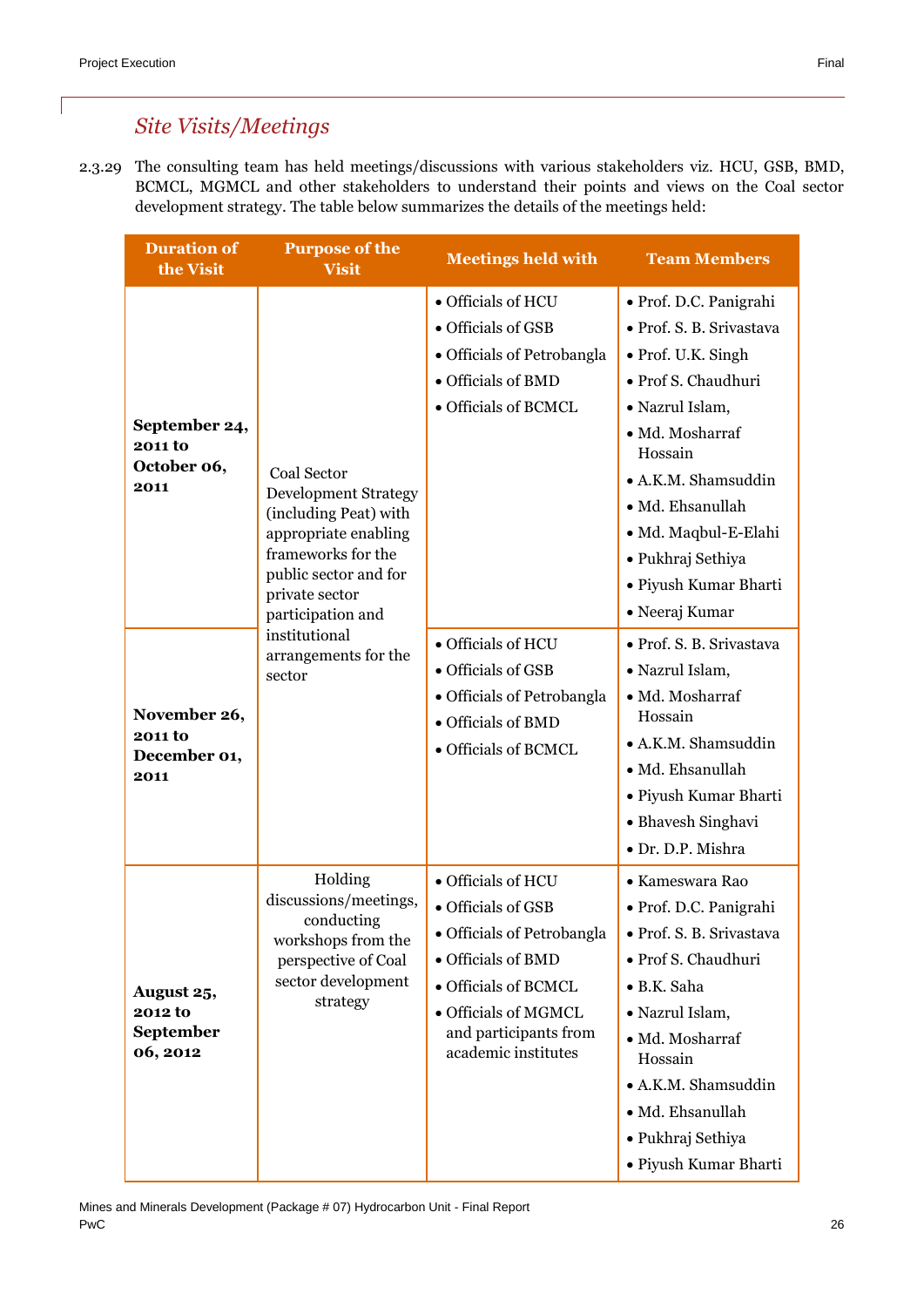|  | • Bhavesh Singhavi |
|--|--------------------|
|  | • Dr. D.P. Mishra  |

**Table 5: Details of Site Visits/Meeting for the purpose of Coal Sector Development Strategy**

#### *Workshops*

- 2.3.30 A workshop was held on September 05, 2012 in Dhaka at HCU Office as a part of the Module 3, Mines and Minerals Development Project (Package #07). The workshop was attended by invitees from EMRD, HCU, Petrobangla, BMD, BCMCL and various stakeholders and representatives from the various educational institutes.
- 2.3.31 A presentation was made by PwC team in the workshop on coal sector development strategy. The presentation discussed the recommendations made for the development of coal sector.
- 2.3.32 The key points presented in the workshop are as following:
	- Global coal overview covering:
		- distribution of coal reserves around the world, coal production and consumption trend, dependence on coal for power generation
		- Key coal producing countries reserves, production, industry structure, recent reforms and incentives to players operating in coal sector
		- Strategies of major coal producing companies
	- Coal resources and reserves of Bangladesh
	- Overview of energy sector of Bangladesh covering demand supply analysis of power and demand of coal in various scenarios
	- Strategy for exploration and exploitation of various coal deposits
	- Investment models and commercial aspects
	- Contractual issues
	- Recommendations for developing a conducive and more comprehensive legal framework for facilitating investment and working of mining sector in Bangladesh
	- Existing administrative structure and requirement of new institutions/administrative bodies
	- Development of infrastructure for facilitating growth of Coal sector viz. declaration of Coal Zone; concept of Coal Axis for transporting coal and locating power plants; use of rivers for transporting coal; concept of swing supply for power stations; upgrading rail and road infrastructure etc.
	- Coal depletion policy
	- Coal pricing policy
	- Stepwise action plan for implementation of strategy for coal sector development.
- 2.3.33 The invitees from EMRD, HCU, Petrobangla, BMD, BCMCL and various stakeholders and representatives from the various educational institutes expressed their viewpoints on the coal sector development strategy.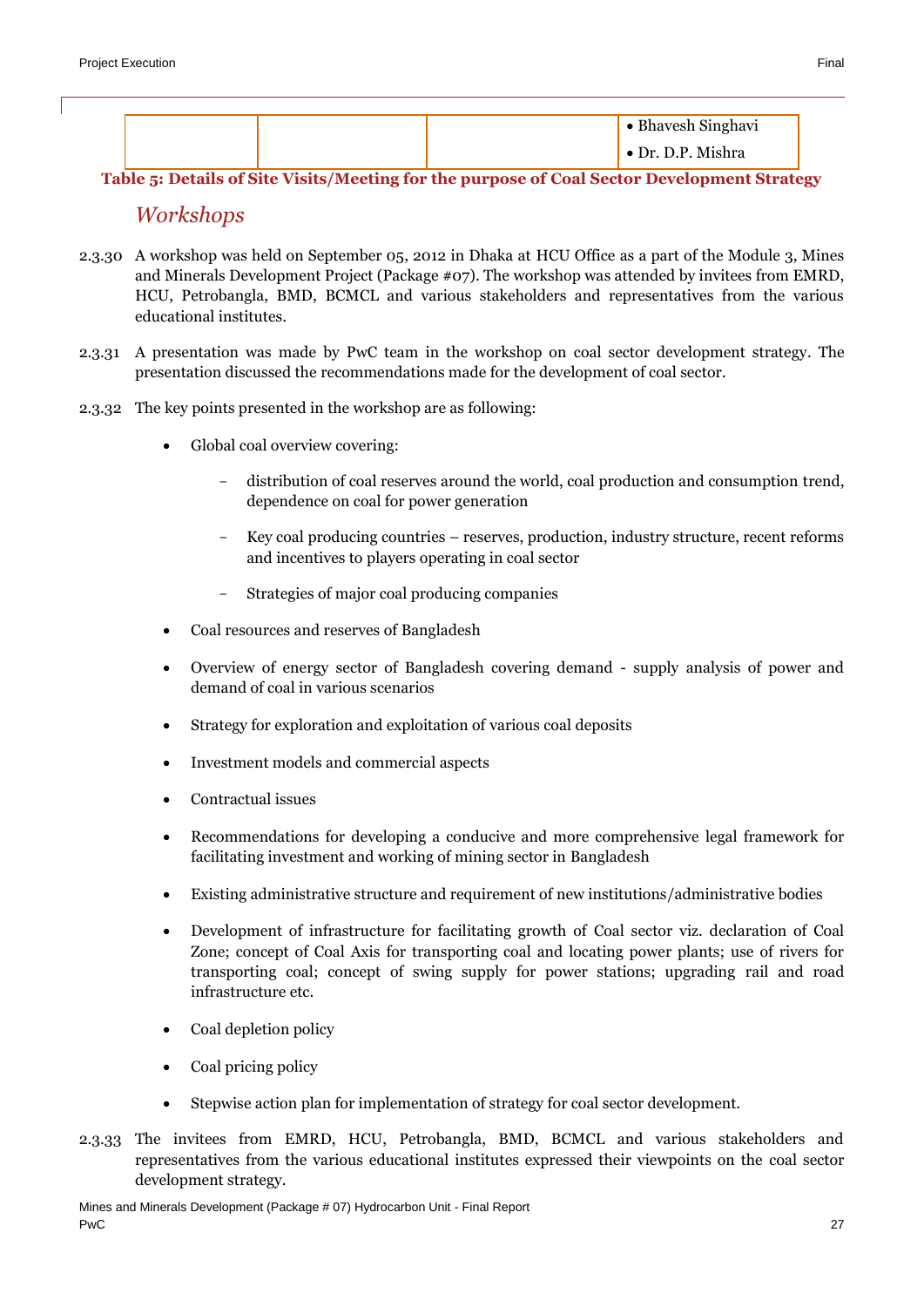- 2.3.35 Subsequently, a workshop for finalization of report covering coal sector development strategy and recommendations was organized at Bangladesh in the office of Petrobangla on August 26, 2013 which was attended by representatives from EMRD, HCU, BMD, Petrobangla and other stakeholders.
- 2.3.36 Consulting team presented importance of developing coal sector specifically in context of Bangladesh given growing energy requirement and diminishing prominent energy resources (gas). In the workshop, prospects, benefits which can be achieved and way forward to achieve objectives were presented.
- 2.3.37 The consulting team presented views on development each of the identified coal fields and coal sector in total and put forward recommendations on way forward for such development. Primarily, recommendations were made on aspects such as Institutional Development (covering role of new institutions), Coal depletion policy, development of separate set of infrastructure for coal zones after declaring a separate coal zone for the country for development and extraction of coal and thereby transportation, various feasible options for investment in the sector and pricing policy for the coal to be exploited (including provisions of tax, duties, etc.), Human Resource development and Land utilization and recovery.
- 2.3.38 The consulting team also presented their views on development of peat resource base available in Bangladesh and its development strategies based on plausible usage.
- 2.3.39 Members attending the workshop affirmed the recommendations made and discussed on the implementation strategy in the country which was also presented during the workshop by the consulting team.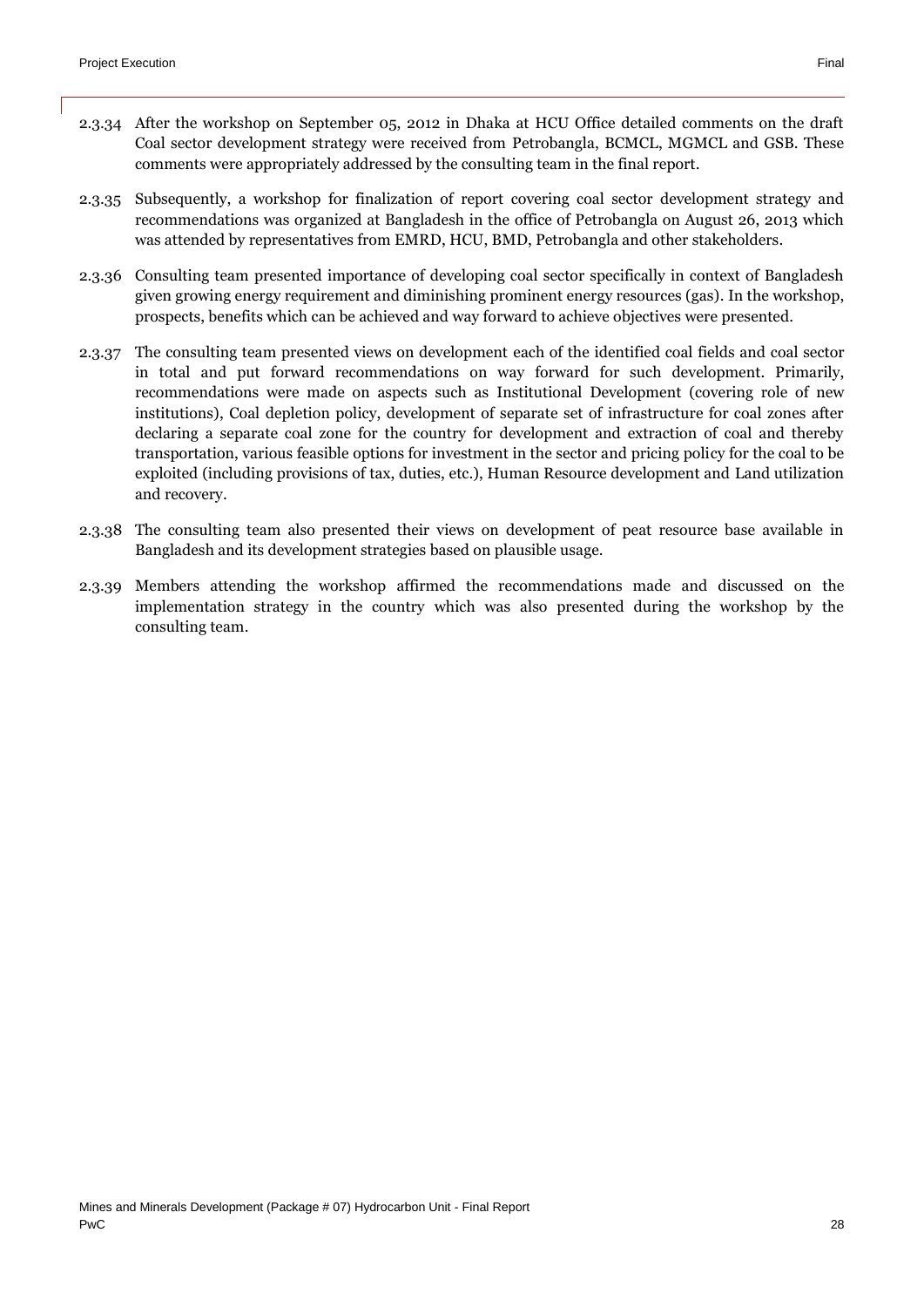# <span id="page-28-0"></span>*3. Findings and Recommendation*

## <span id="page-28-1"></span>*3.1. Report on Mineral Resources Classification Systems - Suitability and Selection*

#### **Recommendations and Conclusion**

- <span id="page-28-2"></span>3.1.1. There are two main perspectives that must be considered in selecting a suitable mineral resources classification system:
	- **The country perspective:** The following key dimensions and parameters relating to a country's mineral wealth management were analyzed from Bangladesh's perspective:
		- $\checkmark$  Assessment of mineral endowment of a country
		- $\checkmark$  National/ State Mineral Policy
		- $\checkmark$  Statistical accounting of mineral inventory
		- $\checkmark$  Strategic planning
		- $\checkmark$  Roadmap for mineral resource management
	- **The industry and financing perspectives:** The following parameters associated with the mining industry and financing mine developments were analyzed:
		- $\checkmark$  Mine Planning
		- Investment/ development decisions
		- $\checkmark$  Property and company valuations
		- $\checkmark$  Fund raising
- 3.1.2. The UNFC System is more commonly adopted by developing nations where the mineral sector is likely to governed and managed by governments or public sector companies, in a manner that aids national interest as opposed to global commodity trade. The former reflects the current context of Bangladesh as well.
- 3.1.3. The UNFC system offers flexibility to meet the needs of the national mineral / coal policy, or development of mineral deposits by public sector companies, or through PPP or for reasons not fully foreseen at the time of adopting the classification system.
- 3.1.4. The compatibility of the UNFC System for reporting and for comparison with other classifications has an additional merit in ensuring past work is not lost. In Bangladesh, for example, exploration works in the past were conducted by external agencies based on CRIRSCO Style codes (JORC Code), which when a decision to use the UNFC System is taken, could still be utilised by harmonizing it.
- 3.1.5. The general guidelines for classifying the mineral resources in the UNFC System are systematic, methodical, and rule based. This means standard rules could be laid in a manner that is applicable to the specific mineralization, geological controls, settings and continuities that are unique to mineral endowments of Bangladesh.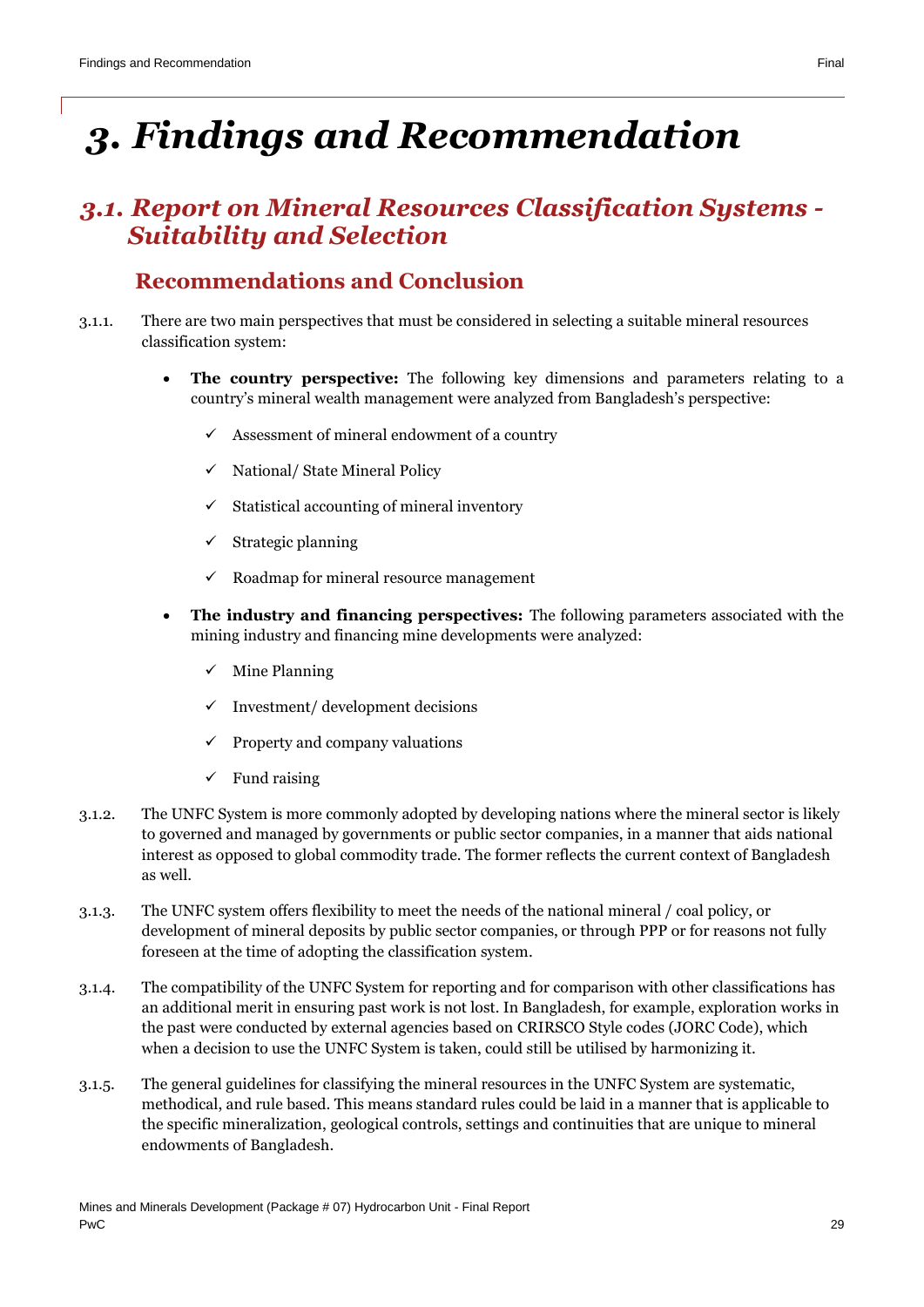- 3.1.6. The UNFC System provides for classification and reporting of mineral resources by suitably Qualified Persons, but is not a mandatory requirement as for the CRIRSCO Codes. This enables the in-country agencies and experts with better familiarity of the local geology and regional practices to classify the mineral resources, even if they are currently lack membership of CRIRSCO prescribed institutions and scientific bodies and the skills and experience defined therein.
- 3.1.7. The features and implications of the UNFC system of classification were discussed in detail with the stakeholders held during the workshop in Dhaka on October 05, 2011, it was unanimously decided to adopt the UNFC System of mineral classification to classify and report mineral resources of Bangladesh.
- 3.1.8. The Director General (DG), HCU summarized that the workshop on mineral resources classification and reporting systems at Dhaka on October 05, 2011 was very useful and helped participants in familiarizing and developing understanding of various classification systems and international reporting standards and recommended the adoption of UNFC System to classify and report mineral resources of Bangladesh.
- 3.1.9. For classification of mineral resources (Coal, Peat and Hard Rock) according to selected classification system (i.e. UNFC system of mineral resources classification), suitable field guidelines is required to be developed. While the field guidelines will guide classification of mineral resources based on the existing exploration data and results, same will also guide various agencies for further exploration work to be done.

# <span id="page-29-0"></span>*3.2. Mineral Resources Assessment*

## **Summary of Mineral Resources Assessment**

- <span id="page-29-1"></span>3.2.1. The mineral resource (Coal (including Peat) and Hard Rock) of Bangladesh has been assessed in accordance with the guidelines provided in the UNFC System for Mineral Resources Classification.
- 3.2.2. The summary of Coal resources of Bangladesh as per the UNFC System of classification is provided in the table below: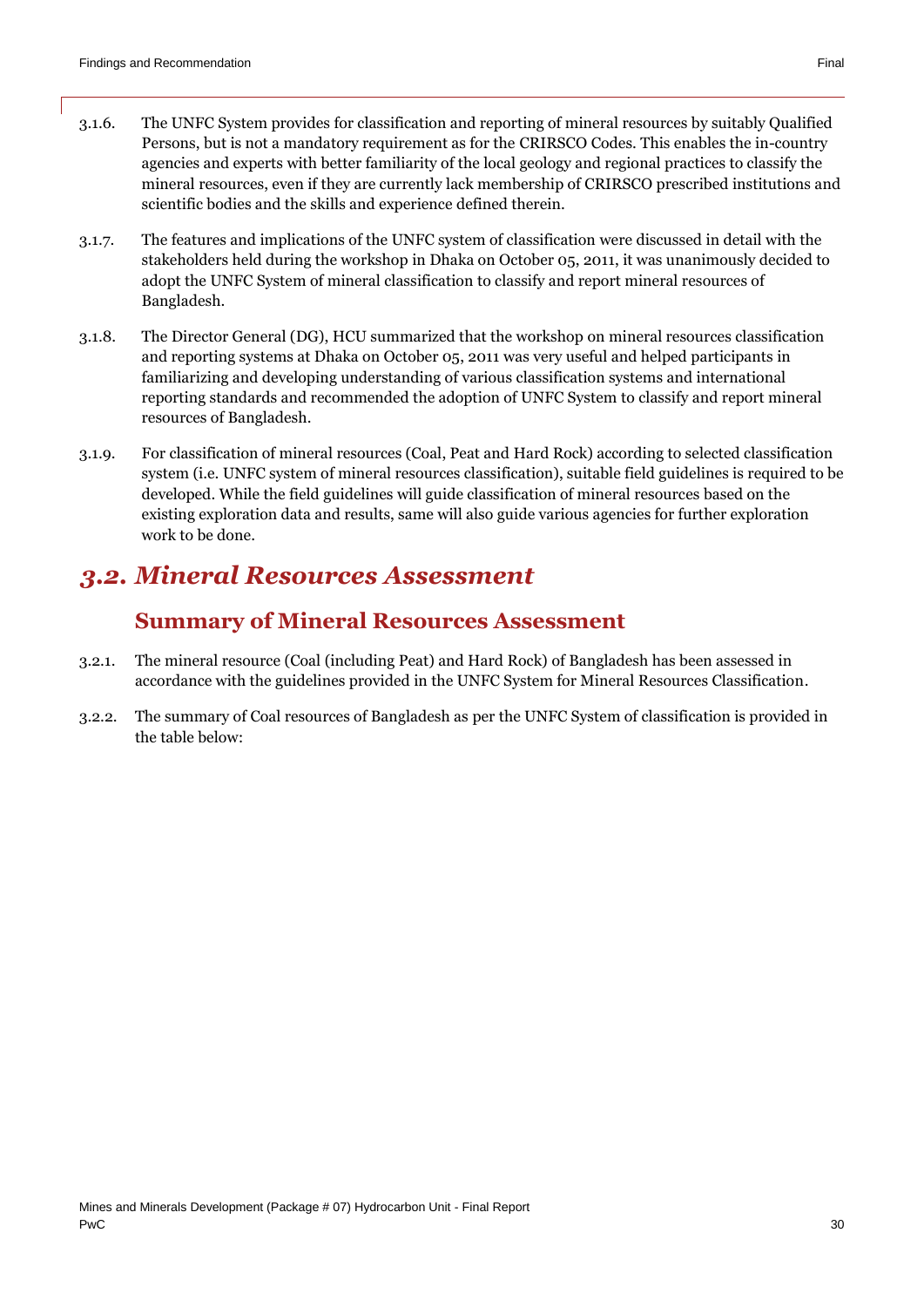| <b>Resources</b> | <b>Deposit</b>       | Code<br>111 | Code<br>112 | Code<br>221 | Code<br>222     | <b>Code 332</b>          |                 | <b>Code 333</b>          |                 | <b>Code 334</b> |              | Code<br>3.2;1;1 | Code<br>3.2;1;2 | Code<br>3.2;2;1 | Code<br>3.2;2;2 |
|------------------|----------------------|-------------|-------------|-------------|-----------------|--------------------------|-----------------|--------------------------|-----------------|-----------------|--------------|-----------------|-----------------|-----------------|-----------------|
| Coal             | Barapukuria<br>26.13 |             |             |             |                 | Code<br>3.1;3;2          | 40.24           | Code<br>3.1;3;3          | 21.06           | Code<br>3.1;3;4 | $43 -$<br>64 |                 |                 |                 |                 |
|                  |                      | 38.67       | 9.9         | 6.76        | Code<br>3.2;3;2 | $\overline{\phantom{a}}$ | Code<br>3.2;3;3 | $\overline{\phantom{a}}$ | Code<br>3.2;3;4 | $\blacksquare$  | 32.24        | 53.19           | 46.05           | 72.47           |                 |
|                  |                      |             |             |             | Sub<br>Total    | 40.24                    | Sub<br>Total    | 21.06                    | Sub<br>Total    | $43 -$<br>64    |              |                 |                 |                 |                 |
|                  | Phulbari<br>243.7    |             |             |             |                 |                          |                 | Code<br>3.1;3;3          | 58              |                 |              |                 |                 |                 |                 |
|                  |                      | 191.3       |             |             |                 |                          | Code<br>3.2;3;3 | ۰                        |                 |                 | 44.3         | 34.7            |                 |                 |                 |
|                  |                      |             |             |             |                 |                          | Sub<br>Total    | 58                       |                 |                 |              |                 |                 |                 |                 |
|                  | Khalashpir           |             |             |             | 297.57          |                          |                 | 225.92                   |                 |                 |              |                 |                 |                 |                 |
|                  | Jamalgunj            |             |             |             |                 |                          |                 | 1053.9                   |                 |                 |              |                 |                 |                 |                 |
|                  | Dighipara            |             |             |             |                 | 105                      |                 |                          |                 | 495             |              |                 |                 |                 |                 |
|                  | <b>Total</b>         | 269.83      | 229.97      | 9.9         | 304.33          | 145.24                   |                 | 1358.88                  |                 | 538-559         |              | 76.54           | 87.89           | 46.05           | 72.47           |

 $(3.1)$  – Virgin reserve of intrinsic economic interest based on geological study..  $(3.2)$  – Unrecoverable reserves due to design loss and mining loss based on feasibility study/prefeasibility study.

Note: Table 6 shows the UNFC in matrix form excluding the codes which are usually not relevant. In Barapukuria and Phulbari deposits, a part of reserves (229.97 Mt as shown in Table 6) have been classified under code 112 as these reserves are economically viable (code 1 in Economic axis) and included within the mineable reserves in the feasibility reports /Basic Mine Design document /Life of Mine report (code 1 in Feasibility axis) but the geology of these reserves are yet to be firmed up (hence considered under code 2 in Geology axis). Usually, reserves for which geology is not firmed up are considered in Pre-feasibility reports (i.e., under code 2 of Feasibility axis) and not in the formulation of Feasibility report; whereas such reserves have been included in the Feasibility reports (i.e., under code 1 of Feasibility axis) of Barapukuria and Phulbari deposits. Therefore, these reserves have been classified under code 112 instead of code 122, in the present case and have been treated as Probable Mineral Reserves along with reserves considered under codes 121 and 122.

#### **Table 6: Summary of UNFC type classification of Coal resources of Bangladesh (Figures in Million Tonnes)**

Mines and Minerals Development (Package # 07) Hydrocarbon Unit - Final Report PwC and the contract of the contract of the contract of the contract of the contract of the contract of the contract of the contract of the contract of the contract of the contract of the contract of the contract of the co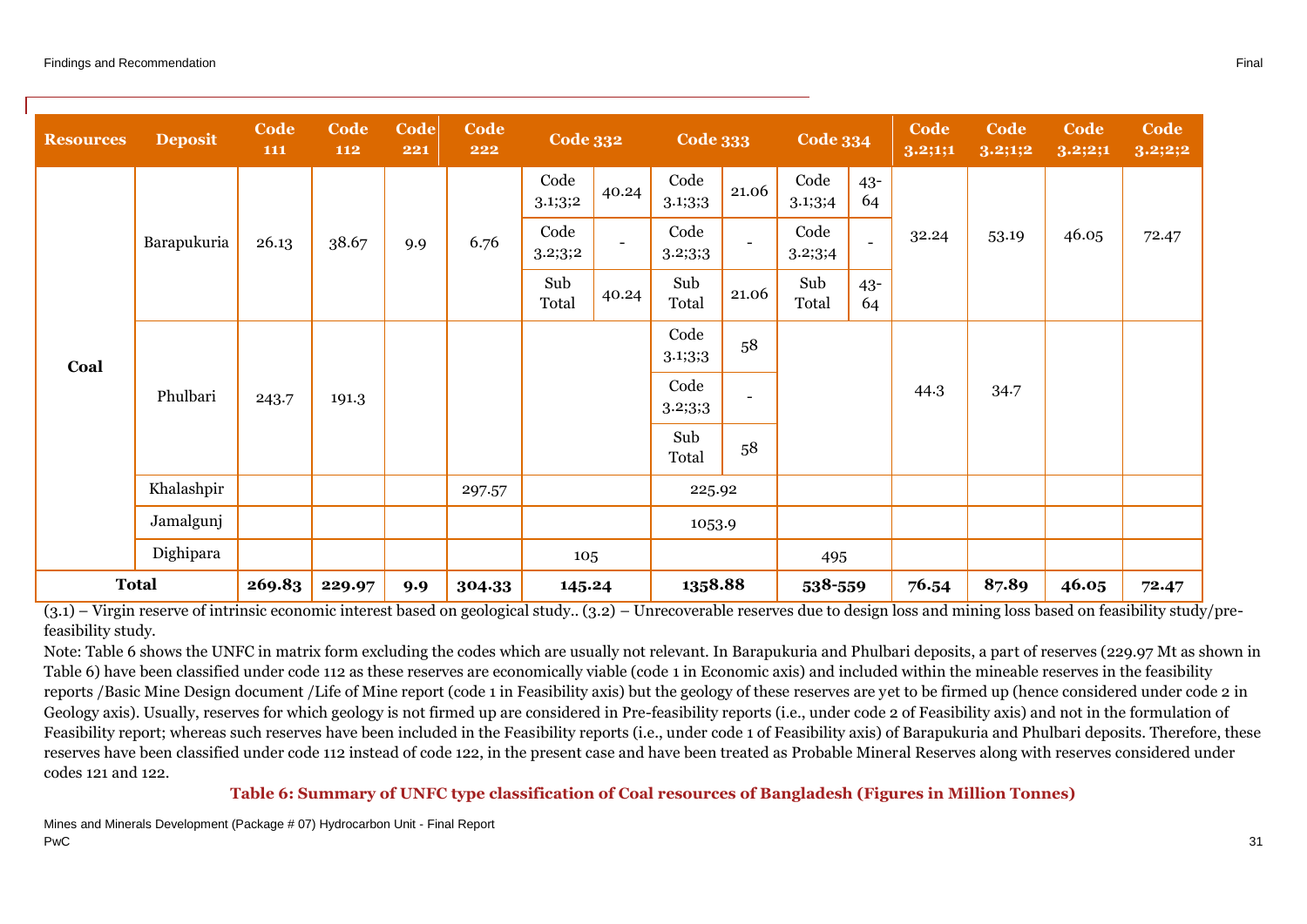#### 3.2.3. The summary of Peat resources of Bangladesh as per the UNFC System of classification is given in the table below:

| <b>Resources</b> | <b>Code 331</b> | <b>Code 334</b> |  |  |
|------------------|-----------------|-----------------|--|--|
| Peat (Dry)       | $38*$           | $95***$         |  |  |

\* Comprises 30 million tonnes (Mt) (dry) of Faridpur deposit and 8 Mt (dry) of Kola Mouza deposit \*\* Comprises dry peat resource of Faridpur deposit only

#### **Table 7: Summary of UNFC type classification of Peat resources of Bangladesh (Figures in Million Tonnes)**

3.2.4. The summary of Hard Rock resources of Bangladesh as per the UNFC System of classification is given in the table below:

| <b>Resources</b> | Deposit    | Code 111  | Code 121'   | <b>Code 232</b> | <b>Code 333</b> |
|------------------|------------|-----------|-------------|-----------------|-----------------|
| <b>Hard Rock</b> | Maddhapara | $125.15*$ | $792.65***$ | 1521.90         | 1201.50         |
|                  |            |           |             |                 |                 |

\*125.15 - Mineable reserve up to 270 m

\*\* 792.65 – Extractable reserve between 160 m and 350 m depths.

**Table 8: Summary of UNFC type classification of Hard Rock resources of Bangladesh (Figures in Million Tonnes)**

3.2.5. A comparative study of CRIRSCO code (based on which codes like JORC, SAMREC etc. are developed) with UNFC System of Classification was also presented for bringing in comparability of resources in different systems. The comparison of coal and hard rock resources in different classes in CRIRSCO code with UNFC System of Classification of Coal, Peat, Hard Rock resources of Bangladesh is given below:

| <b>Class</b>                                      | Code                   | Coal (Mt) | Peat (Mt) | <b>Hard Rock</b><br>(Mt) |
|---------------------------------------------------|------------------------|-----------|-----------|--------------------------|
| <b>Proved Mineral Reserves</b>                    | code 111               | 269.83    |           | 125.15                   |
| <b>Probable Mineral Reserves</b>                  | $codes 121 +$<br>122   | 229.97#   |           | 792.65                   |
| <b>Pre-Feasibility Mineral Resources*</b>         | codes 221+222          | 314.23    |           |                          |
| <b>Measured Mineral Resources</b>                 | code 331               |           | 38        |                          |
| <b>Indicated Mineral Resources</b>                | code 332               | 145.24    |           |                          |
| <b>Inferred Mineral Resources</b>                 | code 333               | 1358.88   |           | 1201.50                  |
| <b>Reconnaissance Mineral</b><br><b>Resources</b> | code 334               | 538-559   | 95        |                          |
|                                                   | Code 3.2;1;1           | 76.54     |           |                          |
| $\overline{a}$                                    | Code 3.2;1;2           | 87.89     |           |                          |
|                                                   | Code 3.2;2;1           | 46.05     |           |                          |
|                                                   | Code 3.2;2;1           | 72.47     |           |                          |
|                                                   | Code 232               |           |           | 1521.90                  |
| <b>Total</b>                                      | $3139.10 -$<br>3160.10 | 133       | 3641.20   |                          |

#Refer note under Table 2

\*Additional Classes in UNFC System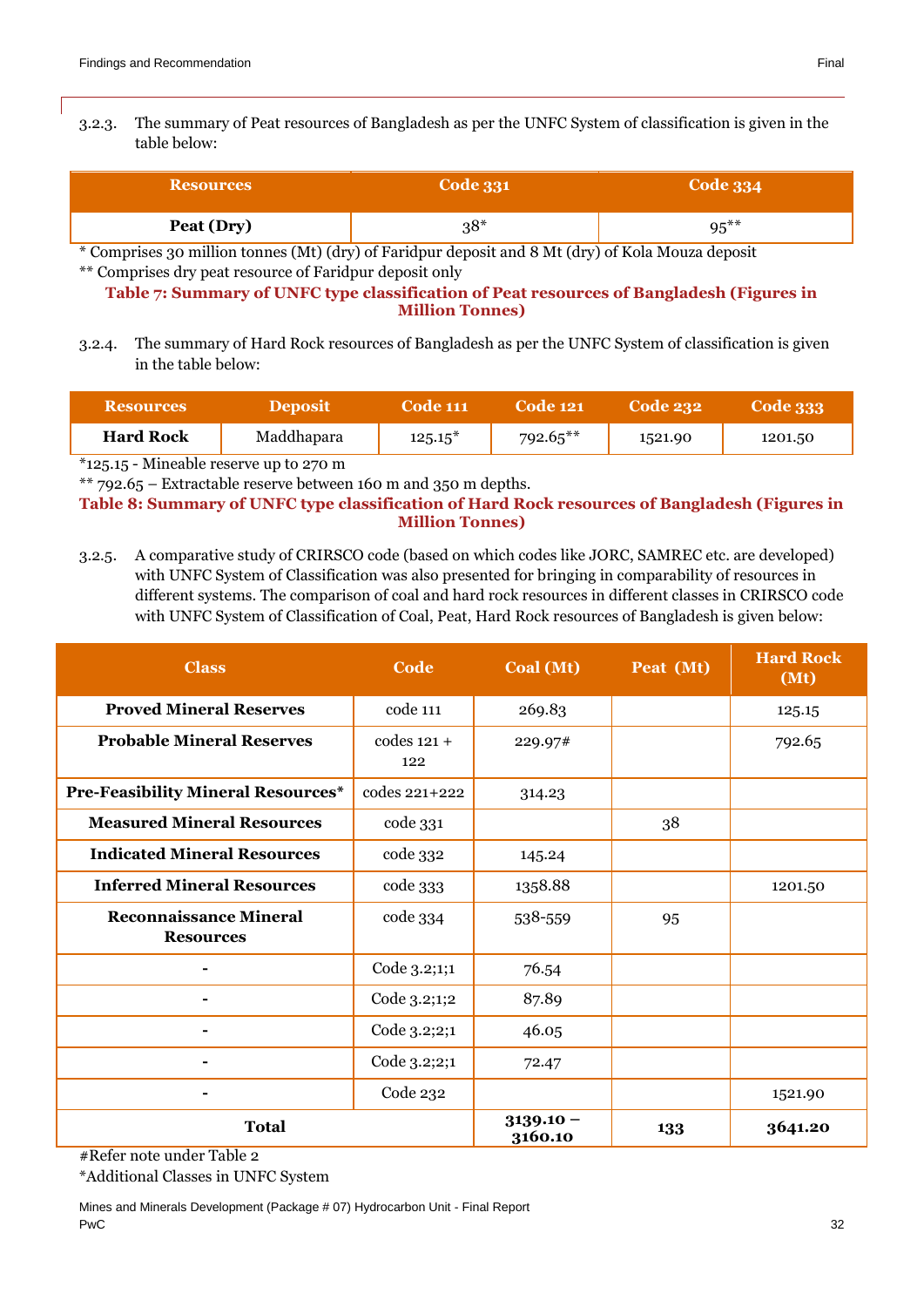## **Recommendations**

- <span id="page-32-0"></span>3.2.6. An appropriate mining technology needs to be developed for exploiting the resource of VI seam in the 'open area' in the northern part of Barapukuria mine so that the estimates of recoverable reserve in this area can be firmed up.
- 3.2.7. Slope stability studies should be taken up for determining the final highwall pit slopes and ultimate internal dump slope so that the recoverable reserves of the Phulbari mine and the volume of internal dump can be firmed up.
- 3.2.8. Intensive exploration work is necessary in all the basins except in Barapukuria and Phulbari basin to upgrade the resource base to measured/proved category.
- 3.2.9. Even for Barapukuria and Phulbari basin, further exploration are required to firm up and upgrade the resources of seams which have not been included in the scope of mining as per the feasibility study reports of the coal mine projects planned in these basins.
- 3.2.10. In order to coordinate the significant exploration and mine planning activities that are to be taken up in near future, Bangladesh needs to strengthen the relevant organisations in terms of internal capacity and skill development, adequate human resources, and computational tools. Some of the key organisations requiring capacity building and institutional strengthening are BMD, GSB, BCMCL among existing organisations.

## <span id="page-32-1"></span>*3.3. Review of the existing mining operations of the Barapukuria Coal Mine and Recommendation on improvements*

## <span id="page-32-2"></span>**Recommendations and Conclusions**

#### *Exploration*

- 3.3.1. Further exploration of the Seam VI is necessary to achieve the following objectives:
	- Delineation of the trend of sub-crop of Seam VI.
	- Up-gradation of reserves presently categorized under Rank 'C'.
	- Firming up of the geological structure, thickness and quality of Seam VI occurring in the southern part of the deposit up to Phulbari exploration block.
- 3.3.2. We understand that in new M&P contract, five new boreholes have been proposed by CMC–XMC consortium in the southern part of the mine. It is recommended that a few more additional boreholes are drilled in the northern, central (in virgin area) and southern part of Seam VI to achieve the above objectives.
- 3.3.3. However, it is recommended that no fresh borehole should be drilled over or in the vicinity of already worked area.
- 3.3.4. All new boreholes are to be geo-physically logged before plugging these holes.
- 3.3.5. Fresh geological plans and sections of Seam VI for the entire area of the seam up to the boundary of Phulbari exploration block need to be prepared incorporating the data obtained from the new

Mines and Minerals Development (Package # 07) Hydrocarbon Unit - Final Report PwC 33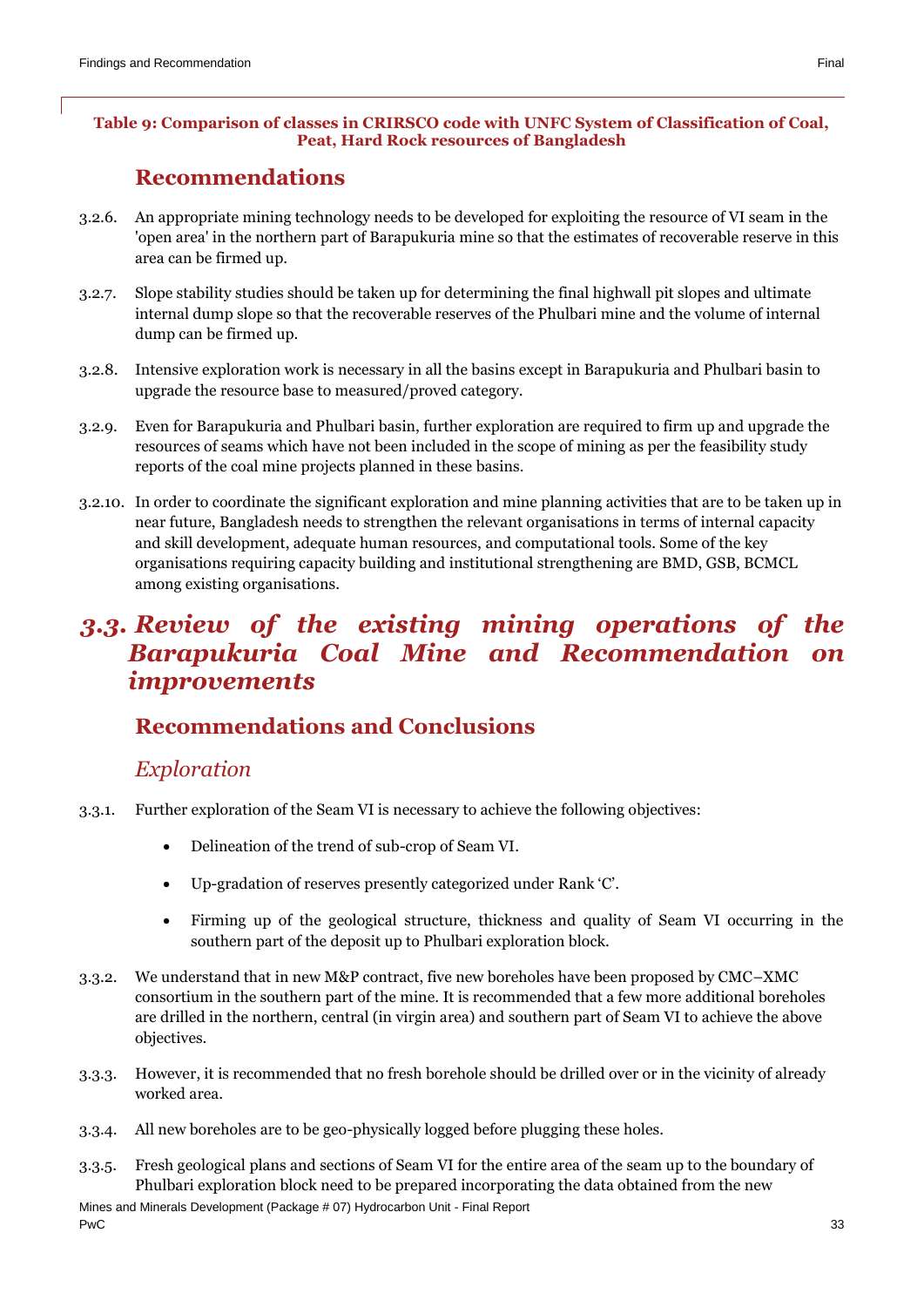boreholes. The boundaries of different sectors of the area of Seam VI should also be re-defined and sector wise reserves re-estimated on the basis of new geological plans excluding the reserves already depleted.

- 3.3.6. Also floor contours of the 1st slice workings of VI seam need to be drawn using the existing survey data to facilitate control of the level of working horizon of the 2nd slice.
- 3.3.7. Exploration of the upper seams (I, II, III, IV and V) should be taken up later after depletion of Seam VI to avoid problems during drilling due to ground movement arising out of mining in Seam VI.

## *Hydrogeology*

- 3.3.8. Barapukuria coal basin has two major aquifers: one, the Upper Dupi Tila formation and the Lower Dupi Tila formation.
- 3.3.9. It has been observed that the source of underground discharge water is the connate water from large thickness of Gondwana formation.
- 3.3.10. It has also been found that the water inflow from the strata into the mine is almost constant and there is no seasonal variation in the water inflow into the mine. This means that UDT water is not contributing to the mine inflow. The draw down observed in UDT water level in the above table is mainly due to use of UDT water for irrigation and industrial purposes and such draw down of UDT water level is also observed in other areas of Bangladesh.
- 3.3.11. At the end of year 2003 when the mine development was nearly complete and preparations for production of coal from different faces was going on, the average water discharge rate was 1,022.75 m3/hr. At the end of October 2011 when first slice of all faces except 1116 was completed, the average discharge rate of water was 1,480.04 m3/hr. This water inflow is expected to increase during mining of the 2nd slice by LTCC method. Therefore, the required pumping capacity of the mine shall be increased to tackle this water inflow.
- 3.3.12. There are several faults in the mining area and these faults have considerable water transmissibility. Precautions should be taken to prevent sudden inrush of water while approaching these faults to prevent sudden inrush of water. Procurement of adequate numbers of long hole underground directional drilling machines for the mine is recommended for safely draining out water under pressure in advance in case of necessity.
- 3.3.13. It is further recommended that detailed studies should be carried out through modelling, preferably numerical modelling or any other suitable method, to review the application of LTCC method of mining. If it is expected that there is possibility of sudden inrush of water into the mine workings, adequate precautionary measures may be planned and implemented to safeguard the life and property.

## *Method of mining*

- 3.3.14. Presence of a thick overburden of unconsolidated water bearing strata over the fractured and caved hard rock will result in development of two major problems related to mine safety during extraction of 2nd and subsequent slices of VI Seam and these problems will be gradually more pronounced as the number of slices extracted increases.
- 3.3.15. The first obvious risk is the possibility of ingress of water from the highly water bearing UDT aquifer into the VI Seam workings through flow paths developed due to any of the following reasons:
	- Generation of fracture plane across the strained hard rock and LDT strata (particularly where it is thin) which extends to the base of UDT horizon.
	- Passage of water from UDT through water transmitting faults.

Mines and Minerals Development (Package # 07) Hydrocarbon Unit - Final Report PwC 34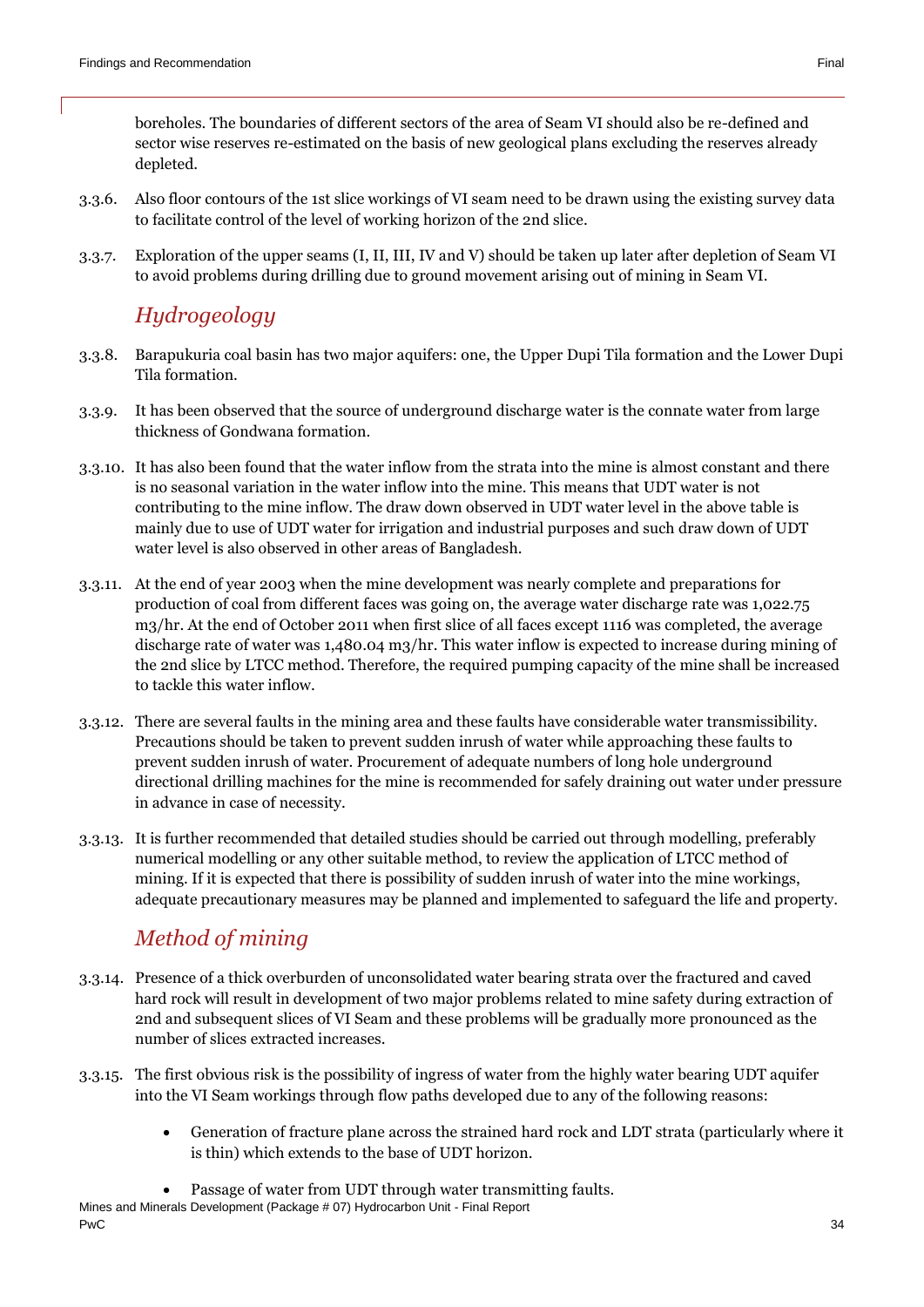- Opening of fault planes which were previously closed and non-water transmitting.
- 3.3.16. The other possible danger to the mine workings might result from dead weight of the thick unconsolidated strata. These strata, being unconsolidated, do not have any bridging capability and hence a component of the dead weight of these strata may be transmitted to the caved Gondwana rocks filling the goaf of VI Seam below which mining has to be done in different slices.
- 3.3.17. It may be noted that the safe thickness of coal/rock water barrier above the roof of VI seam as has been calculated in the Basic Mine Design report is based on two limiting conditions – (i) individual slice thickness will not be more than 3m and (ii) cumulative thickness of all slices will not be more than 15m.
- 3.3.18. However, both of these limitations of the empirical formula used will be breached as the individual thickness of slice will be 6m in LTCC method and the cumulative thickness of slices will be 24m.
- 3.3.19. However, after working of the 1st slice in Barapukuria mine, valuable geological, hydro-geological and geo-technical data regarding the mine are now available. Therefore, detailed numerical modeling study and/or other scientific studies are required to be carried out considering the data available and experience gained during working of the 1st slice, to predict the stability and behavior of the strata lying above VI Seam during extraction of 2nd and subsequent slices covering full thickness of VI seam.
- 3.3.20. Two sets of such studies should be made one set considering descending slices with caving (for conventional multi-slicing method and LTCC method separately) and the other set considering ascending slices with hydraulic sand stowing (for conventional multi-slicing with barrier between panels).
- 3.3.21. A short term, slice-wise approach to mine planning must be avoided and a view in totality should be taken for selecting a mining system with an objective to achieve mine safety and conservation in the long term.
- 3.3.22. In addition to the present uncertainties relating to the future projections of ingress of water, stress level in strata and strata behavior; there is problem of existing fire in a panel in the 1st slice. It is imperative that the fire in the 1st slice are effectively dealt with and other protective measures taken to prevent further occurrence of fire in the goaves of 1st slice and other slices in future.

### *Suitability of longwall top coal caving method*

- 3.3.23. The 2nd slice of VI seam is proposed to be worked by longwall top coal caving (LTCC) method. A new set of face equipment for longwall top coal caving method has been included in the M&P contract. The rated capacity of the mine will remain at 1 Mtpa.
- 3.3.24. It is recommended that detailed scientific, technical and feasibility studies must be taken up by BCMCL for an exhaustive evaluation of these two systems and also of alternate mining systems with stowing for safe and efficient extraction of all the slices of the thick VI seam.

#### *Method of mining, safety and recovery of coal reserves*

- 3.3.25. As per the approved project document, the 2nd slice was to be worked below the 1st (topmost) slice after leaving a coal parting, the thickness of which is not mentioned. Assuming a parting thickness of 3m and a height of extraction of 2nd slice as 3m, the present mining system could have been continued with the existing sets of longwall equipment.
- 3.3.26. Assuming that the height of longwall face of 2nd slice in LTCC method will be 3m and the thickness of coal parting between floor of 1st slice and roof of 2nd slice longwall face will be 3m, the LTCC system will be achieving a higher coal recovery compared to the conventional multi-slicing system, where the entire parting coal of approximately 3m will be lost in goaf with consequent increased risk of fire.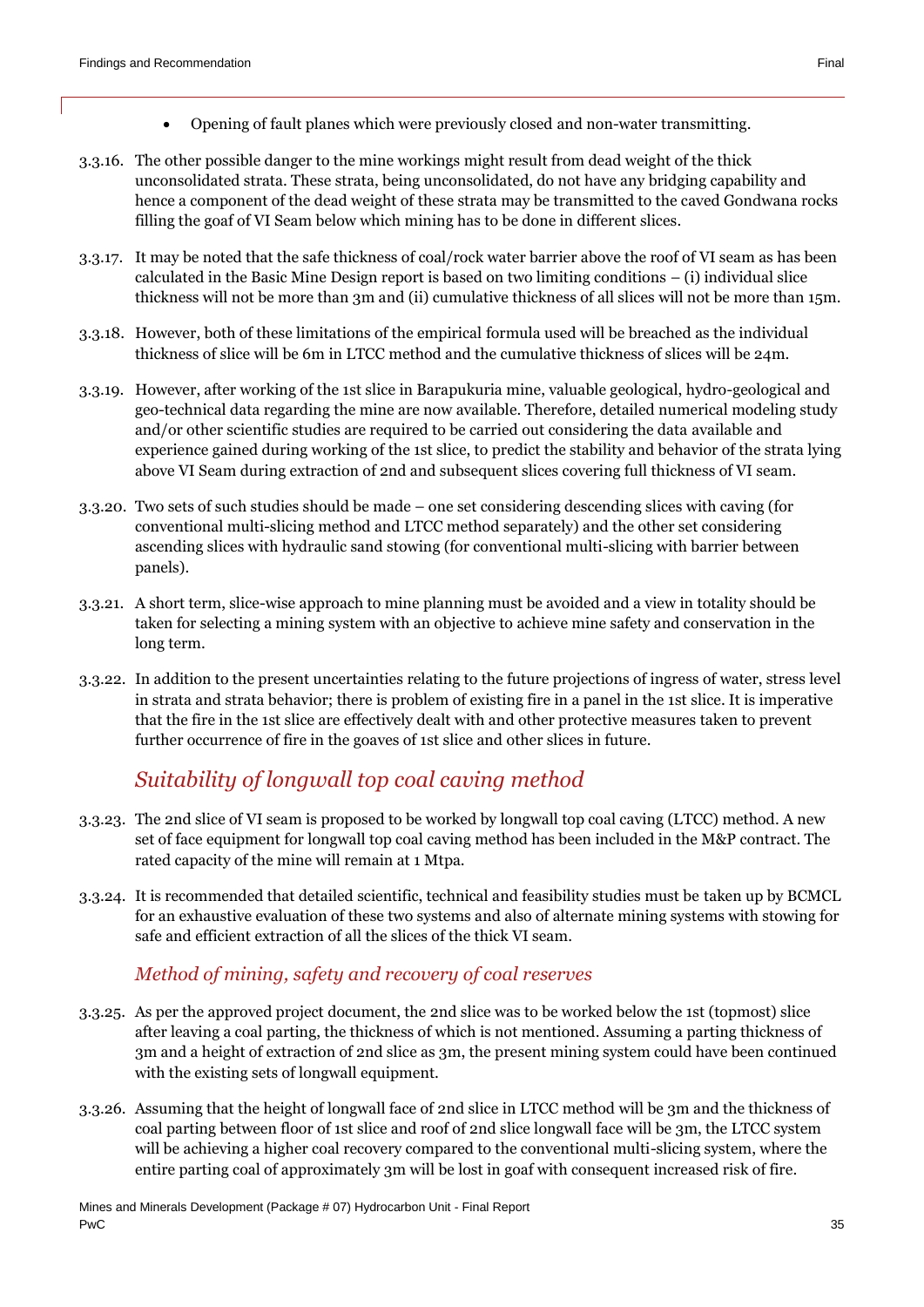- 3.3.27. The cavability of the de-stressed coal parting or sublevel coal in LTCC method is not expected to pose much problem (except during initial period till some advance of the 2nd slice longwall face is achieved) considering the physico-mechanical properties of VI seam coal and the pressure of broken strata acting on the coal parting. In any case, regular caving of parting coal is also a pre-requisite for the successful operation of conventional multi-slice mining.
- 3.3.28. However, the rate of advance of the longwall face in LTCC method may be slowed down occasionally due to problem of blocky coal coming down on the rear conveyor or even boulders of roof rock coming on the rear conveyor due to absence of iron mesh netting in most of the panels of the 1st slice causing jamming of ARC which may involve manual intervention.
- 3.3.29. Snapping of ARC chain is also not ruled out. Such situation, apart from causing delay and reducing output, may warrant leaving some of the caved parting (sub-level) coal in goaf thereby increasing the risk of fire as the coal is very much susceptible to spontaneous combustion.
- 3.3.30. Arrangements of nitrogen flushing and chemical treatment will therefore, have to be kept to mitigate risk of fire in goaf in LTCC panels as in case of conventional multi-slice panels.
- 3.3.31. LTCC method will involve extraction of 6m of coal in 2nd slice (cumulative 8.5 to 9m) compared to 3m (cumulative 5.5 to 6m) in case of conventional multi-slice mining. Fresh scientific studies are required to be carried out to determine the height of fracture zone and safe thickness of coal/rock parting above VI seam to prevent disturbance to the UDT aquifer horizon before application of LTCC method.
- 3.3.32. However, it can be generally said that extracting the 2nd slice with 6m thickness (in LTCC method) will result in higher thicknesses of caved and fractured zones in Gondwana rocks compared to that with 3m height of extraction of 2nd slice (as in conventional multi-slicing method) and therefore, the following are to be reassessed during the above scientific studies for application of LTCC method:
	- The support resistance required at the longwall face in LTCC method in  $2<sup>nd</sup>$  and subsequent slices, and
	- The quantum of flow of water from Gondwana aquifer in the goaf of  $2<sup>nd</sup>$  and subsequent slices worked by LTCC method.
- 3.3.33. As the successive slices will be extracted by caving in descending order. The dead weight of the caved zone will increase while successive lower slices are worked, more so if LTCC method is adopted.
- 3.3.34. Therefore, the specifications of the powered supports of LTCC panels should be so selected that these can serve for two or three successive slices without being replaced before their stipulated life.
- 3.3.35. In addition to the above considerations, it must also be added that adoption of LTCC method will involve use of more sophisticated mining equipment and will require manpower with advanced skills compared to those required in the operation of conventional multi-slice mining system.

#### *Mine production capacity*

- 3.3.36. Studies show that two shearers have never worked in the mine simultaneously except for a brief period between 25.2.2010 and 16.03.2010. But, it must also be mentioned that one of the two longwall sets was not available from end of September 2005 to middle of August 2008 ( almost for 50% of the contract period).
- 3.3.37. The mechanical condition of the shearers, powered supports and other face machineries are not known due to absence of information at the mine.
- 3.3.38. After completion of the rated life of the existing face equipment, these could be replaced with updated versions of the equipment.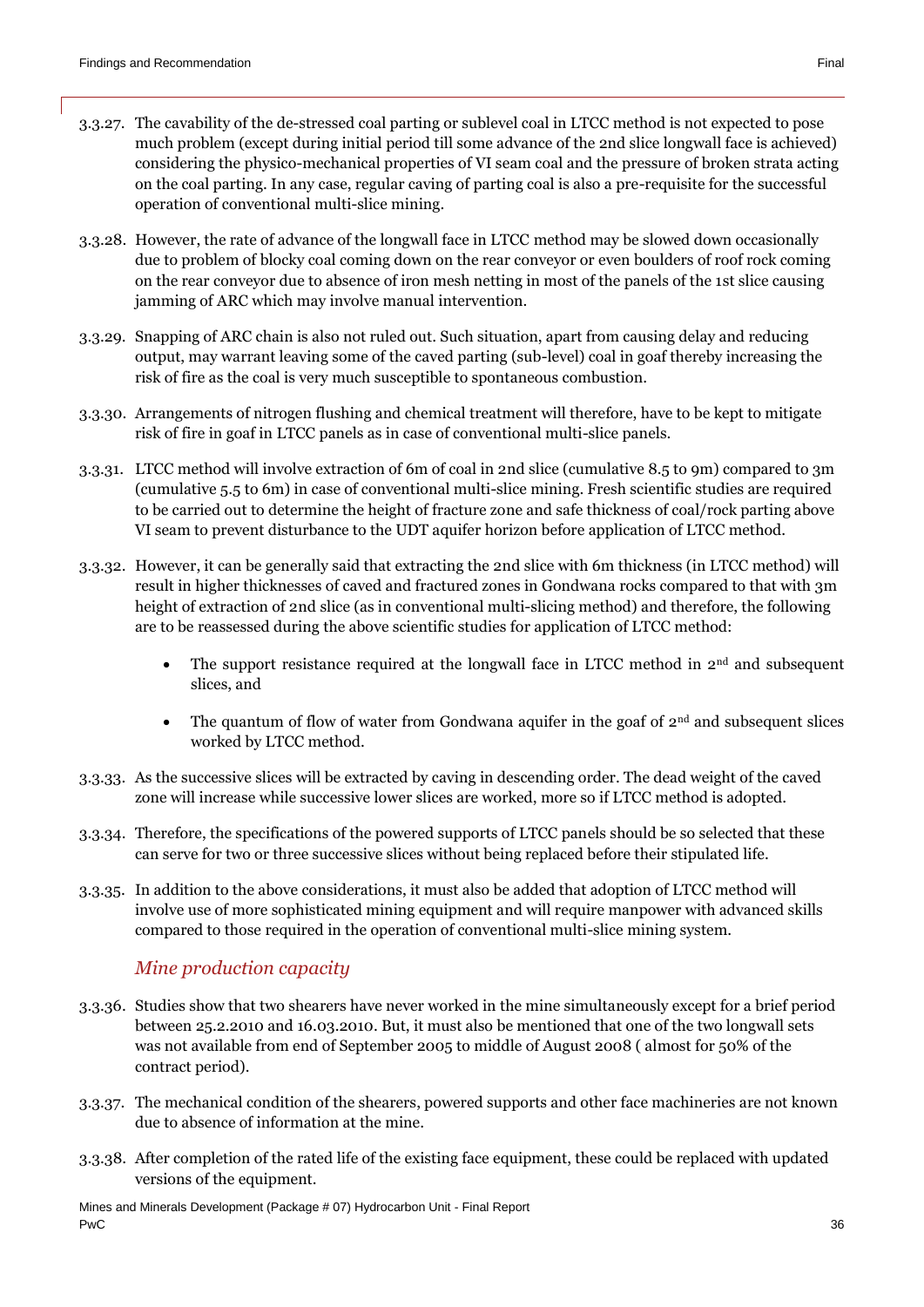- 3.3.39. On the other hand, to ensure a regular production of 1.0 Mtpa from one set of LTCC equipment, appropriate actions have to be taken to minimize the following delays:
	- Delay in face advance due to problem of jamming or damage of ARC, delay in clearing of roof coal etc.
	- Delay during salvaging and re-installation of the LTCC equipment to the next longwall panel.
	- Delay in taking up due maintenance and breakdown repair works.
- 3.3.40. It is recommended that a system of proper spares management should be established and effective steps for up-gradation of skills of the operation and maintenance crew should be taken to reduce the above delays.

#### *Economics of mining*

- 3.3.41. For any investment decision, it is necessary to evaluate the comparative economics of the available alternatives. In the present case also, it is necessary to carry out discounted cash flow analyses for at least next 10 years (with 1st year as current year) considering a rated production of 1.0 Mtpa for the existing longwall multi-slice system and the proposed LTCC system to compare the economics of these two systems. For this purpose, the operating and capital costs of the existing system has to be updated and a revised cost estimate (RCE) of the existing mine has to be prepared.
- 3.3.42. The economics of the two systems may then be compared in terms of their Financial IRRs and Economic IRRs or in terms of their NPVs, before taking a final decision regarding selection of a system.

#### *Feasibility of opencast mining of VI seam in open window area*

- 3.3.43. Considering the selling price of Barapukuria coal, some of the areas in the dip side can tentatively be assumed to have opencast mining potentiality with VI seam as base and therefore, further site specific studies as detailed below may be taken up for identifying a feasible area for opencast mining in this region.
- 3.3.44. Opencast mining in the open window area is fraught with severe technological and environmental challenges as outlined below.
	- Large scale dewatering of UDT aquifer through advance bore well and through mine sump pumping during opencast mining will create significant draw down of water in the aquifer which may result in ground subsidence in the vicinity of opencast excavation. Therefore, hydrogeological studies must be carried out to predict the safe distance of opencast excavation from mine shafts, important surface structures and existing mine workings of VI seam so as not to affect their stability.
	- Opencast mining in the area will involve excavation of 94m to 120m thick UDT formation consisting of mainly sand beds, silt etc. The safe slope angles of the quarry high walls in UDT formation on all sides of the quarry have to be estimated by slope stability studies.
	- In addition, slope stability studies for internal and external spoil dumps should also be taken up to ascertain maximum height and safe slope of these dumps for dump planning.
	- Geo-technical studies need to be carried out to assess the ground bearing capacities of Madhupur clay, selected layers of UDT and LDT formations. There is need to develop an appropriate technology for excavation of such grounds.

3.3.45. In addition to the above, severe environmental degradation may occur.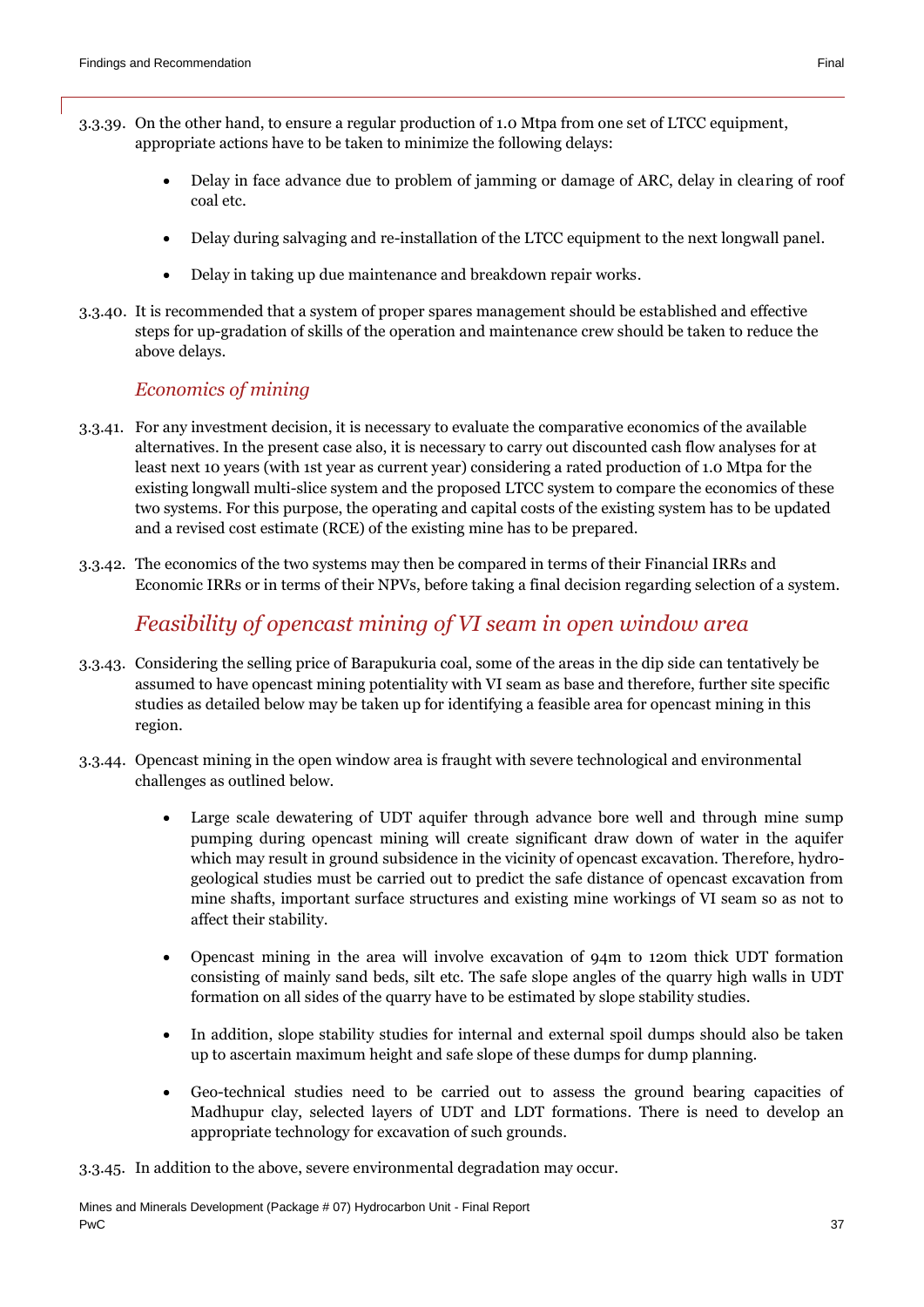- 3.3.46. It will therefore be essential to fill up the residual void after productive life of the mine by re-handling the material from surface external dump.
- 3.3.47. It is therefore recommended that the decision on application of opencast mining technology in a part of the 'open window' area should be based on the above results of hydro-geological, geo-technical and slope stability studies are obtained and also a technology for safe excavation of around 100m thick unconsolidated sandy aquifer bed (UDT) is established and, thereafter a techno-economic feasibility study (TEFS) report is prepared using these data and information to arrive at the opencast mine boundaries, other geo-mining parameters of the mine and economics.
- 3.3.48. An environmental impact assessment (EIA) study should also be carried out based on the TEFS to assess the environmental damage to be caused by such opencast mining in the open window area.
- 3.3.49. BCMCL may arrive at an appropriate decision regarding open pit mining of VI seam in the northern part of the deposit after completing the above studies and other activities discussed in this report.

#### *Mining of VI seam in the southern side of south district*

- 3.3.50. It is possible that VI seam of Barapukuria mine extends up to Phulbari mine in the south. Therefore, the geology, structure and other details of VI seam in the area between Barapukuria and Phulbari mines need to be firmed up by additional drilling before any mine planning for this area is taken up.
- 3.3.51. As per the present geological map, the minimum depth of VI seam sub-crop in the south is around 230m. It is not advisable to start an opencast operation with such high initial depth and other difficulties associated with opencast mining.
- 3.3.52. It is therefore recommended that this area, lying to the south of latitude 101400 has to be worked by underground mining. A detailed planning exercise has to be taken up for firming up the method of development and extraction of this area and this, in turn, can be done only after the geology of the area is firmed up and reserves estimated.

#### *Mining of upper seams*

- 3.3.53. In Barapukuria leasehold area, there are five coal seams above VI seam which is being extracted now. These seams are, from top downwards, Seams I, II, III, IV and V. Major parts of areas of these upper seams lie vertically above the worked out area of VI seam and must have been damaged by subsidence which has already occurred. With the mining of subsequent slices of VI seam by caving, these virgin upper seams will be further damaged.
- 3.3.54. These seams can only be extracted by opencast mining with V seam as base, after allowing some time for stabilization of strata above VI seam following depletion of reserves of this seam.
- 3.3.55. The stripping ratio of the mine with V seam as base is likely to be very high considering the average thicknesses and areas of these upper seams.
- 3.3.56. Exploration of upper seams is not yet complete and hence no concrete picture of structure, reserves and quality of these seams are available at present. In addition, there are technological problems of excavation of the 100m thick water bearing unconsolidated sandy UDT beds and poorly consolidated clayey LDT bed by opencast mining.
- 3.3.57. In view of the above factors, opencast mining of the upper seams may become viable only at a distant future.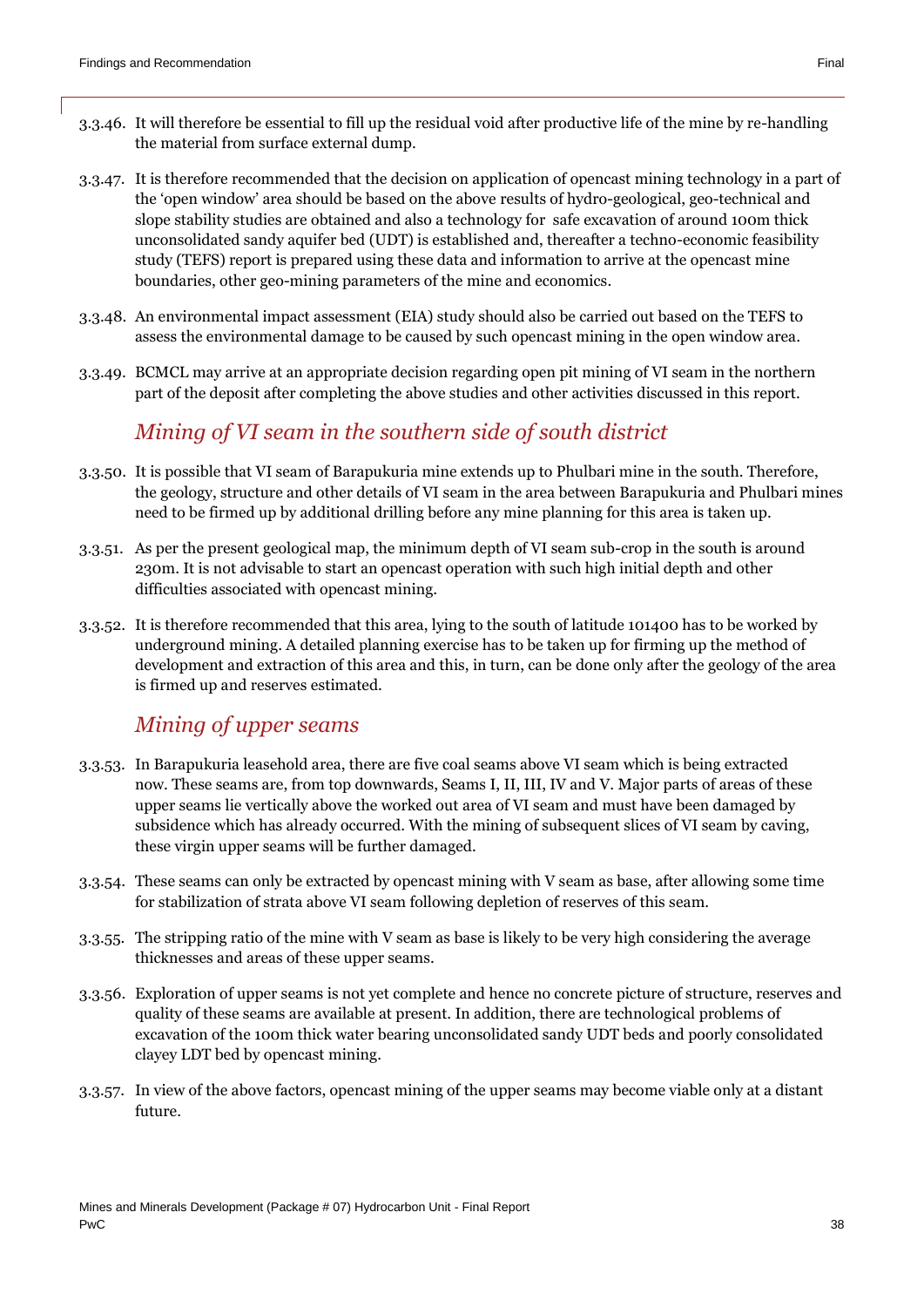## *Feasibility of adopting stowing method for extraction of VI seam*

- 3.3.58. Adoption of stowing in Barapukuria mine will result in many advantages in mining of the extra thick VI seam as outlined below:
	- Reduction in strata control problems while working in multi-slices
	- Reduction in the risk of spontaneous combustion
	- Improvement in face ventilation as longwall mining with panel barriers can be practised
	- Reduction in the make of water from aquifer due to reduction in ground movement.
- 3.3.59. However, the following constraints are to be overcome for adoption of stowing in Barapukuria mine :
	- Sand transportation to mine from Jamuna river located at a distance of 50-60 km.
	- Modification in design of Powered supports to accommodate the stowing pipes and rear support extensions etc.
	- Production process will slow down due to extra shift time consumed for stowing operation. Hence, additional equipment will be required for achieving the same production level of 1Mty.
	- Additional capital investment will also be required for transportation of sand from river and for installation of stowing arrangements in the mine etc.
	- Additional operating cost will also be incurred for carrying out stowing operation.
- 3.3.60. There problems of fire, strata control and water inflow in the mine which are likely to be more pronounced during mining of subsequent slices of the thick VI seam. It is therefore imperative that other alternative methods like mining of slices in ascending order (in VI seam) with stowing may be considered at this stage for ensuring mine safety and conservation of coal reserves at Barapukuria for the future.

### *Underground mine environment*

#### *Heat and humidity problems*

- 3.3.61. Arrangements should be done for prevention of water evaporation and reduction of humidity in the mine.
- 3.3.62. The heat and humidity added to the mine air can be diluted by increasing the air quantity flow to the working areas. This will entail larger pressure difference across the longwall faces. If the pressure across the longwall face increases, leakage of intake air to the goaf area also increases. This may cause spontaneous combustion in the goaf resulting in fire in the longwall faces.
- 3.3.63. Therefore, an optimum quantity of air should be allowed into the longwall faces to avoid this fire problem.
- 3.3.64. If the heat and humidity problem is not solved by optimizing the air quantity in the longwall panels, a detailed study should be carried out in the longwall panels and air cooling system should be installed for solving the heat and humidity problems in the mine.

#### *Ventilation problems of the mine*

3.3.65. In order to improve the ventilation system of the mine, the following measures should be adopted:

Mines and Minerals Development (Package # 07) Hydrocarbon Unit - Final Report PwC 39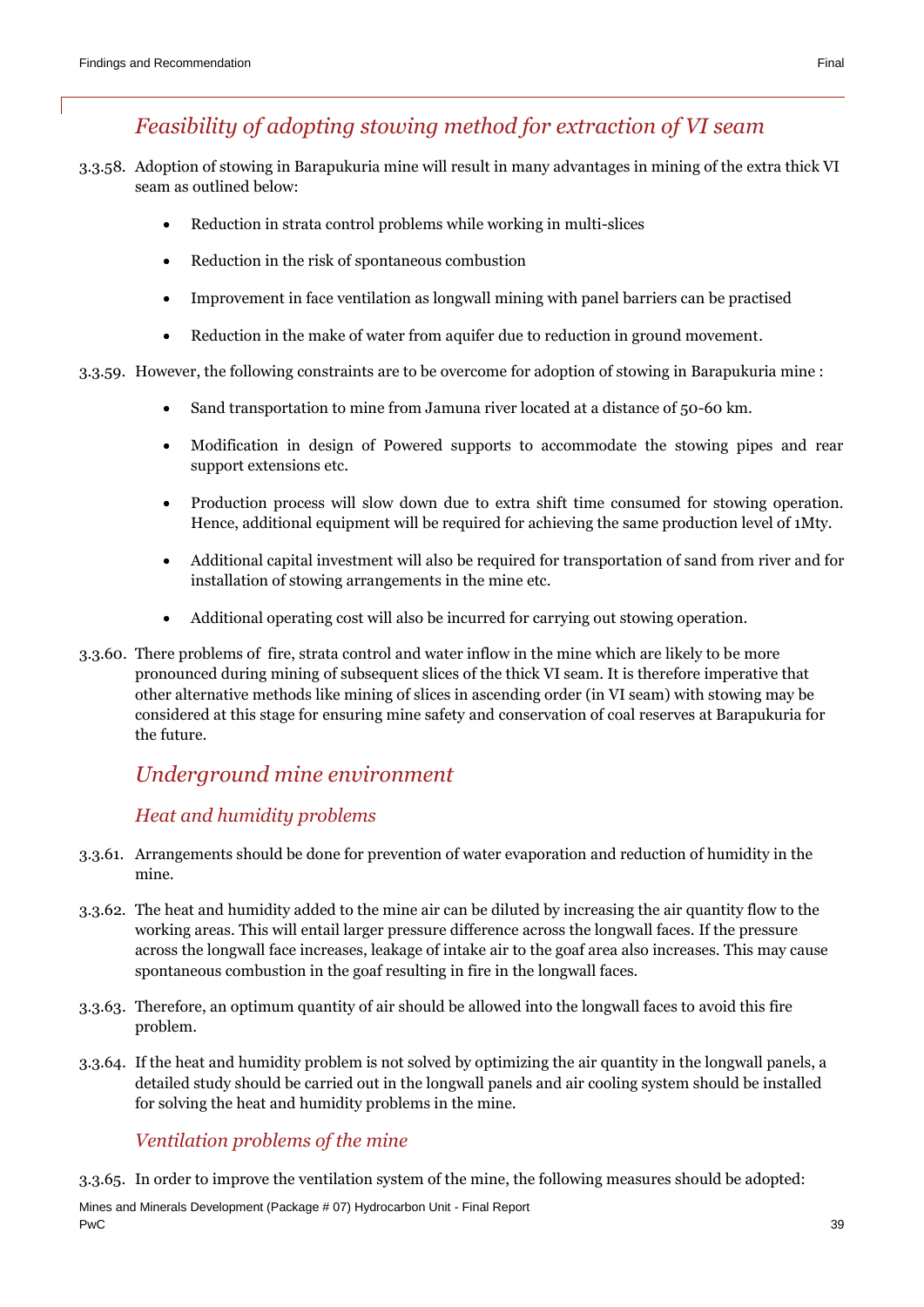- A detailed ventilation survey (pressure-quantity and temperature survey) should be carried out in the mine.
- Ventilation network model of the mine should be developed.
- Exhaustive computer simulation exercise should be carried out by using different variants for reorganizing the ventilation system of the mine.
- One of the conditions worth simulating by using the ventilation network model is the construction of a ventilation shaft at a suitable location, which will reduce the air travel distance, minimize air pressure loss and improve the ventilation of the mine. It is expected that in this condition, the pressure requirement for ventilating the mine may reduce to a significant extent which will reduce the total power consumption of the system, and save a large amount of energy cost for the company.
- A well equipped ventilation laboratory belonging to BCMCL should be set up in the mine with arrangements for chemical analyses of mine air samples, gas chromatography, temperature monitoring, dust monitoring, ventilation surveys, determination of inseam CH4 content etc.

#### *Spontaneous combustion and fire problems*

- 3.3.66. The worked out panels should be properly sealed with explosion proof stoppings. Wherever water accumulation is taking place behind the seals, gully traps or suitable draining arrangements should be provided and precautions should be taken so that only water is allowed to come out without ingress of air into the sealed off areas.
- 3.3.67. The air leakage around the seals should be monitored. In addition, pressure difference across the seals should also be monitored.
- 3.3.68. In order to avoid the occurrence of fire in the 2nd slice and subsequent panels, pro-active inertisation should be adopted.
- 3.3.69. A fresh study on the proximate analysis, maceral content, cleat intensity and extension, thermal conductivity of roof and floor rocks and crossing point temperature of the coal of Seam VI should be carried.
- 3.3.70. As Seam VI is very much susceptible to spontaneous combustion, rigorous R&D efforts should be initiated in the mine level to deal with the problem of spontaneous combustion effectively. An in-house R&D set up should be established in the mine for this purpose.

#### *Other underground environmental problems*

- 3.3.71. Since the mine has been working for a number of years, the gas content of seam should be determined by both direct and indirect methods for authenticating the gas content of the seam.
- 3.3.72. The guidelines for carrying out borehole gas survey in the mine should be developed and in addition the gas survey at a regular interval should be carried out for taking preventing measures if there is an increase in the gas emission in the mine.
- 3.3.73. In addition to CH4, other gases emitted by Seam VI should be measured at regular interval of time to avoid the sudden occurrence of other hazardous gases in the mine atmosphere.
- 3.3.74. The statute for ARD sampling should be developed and the method of ARD monitoring including the type of instrument to be used should be defined in the statute.
- 3.3.75. The free silica content of ARD should be determined from time to time as a normal practice.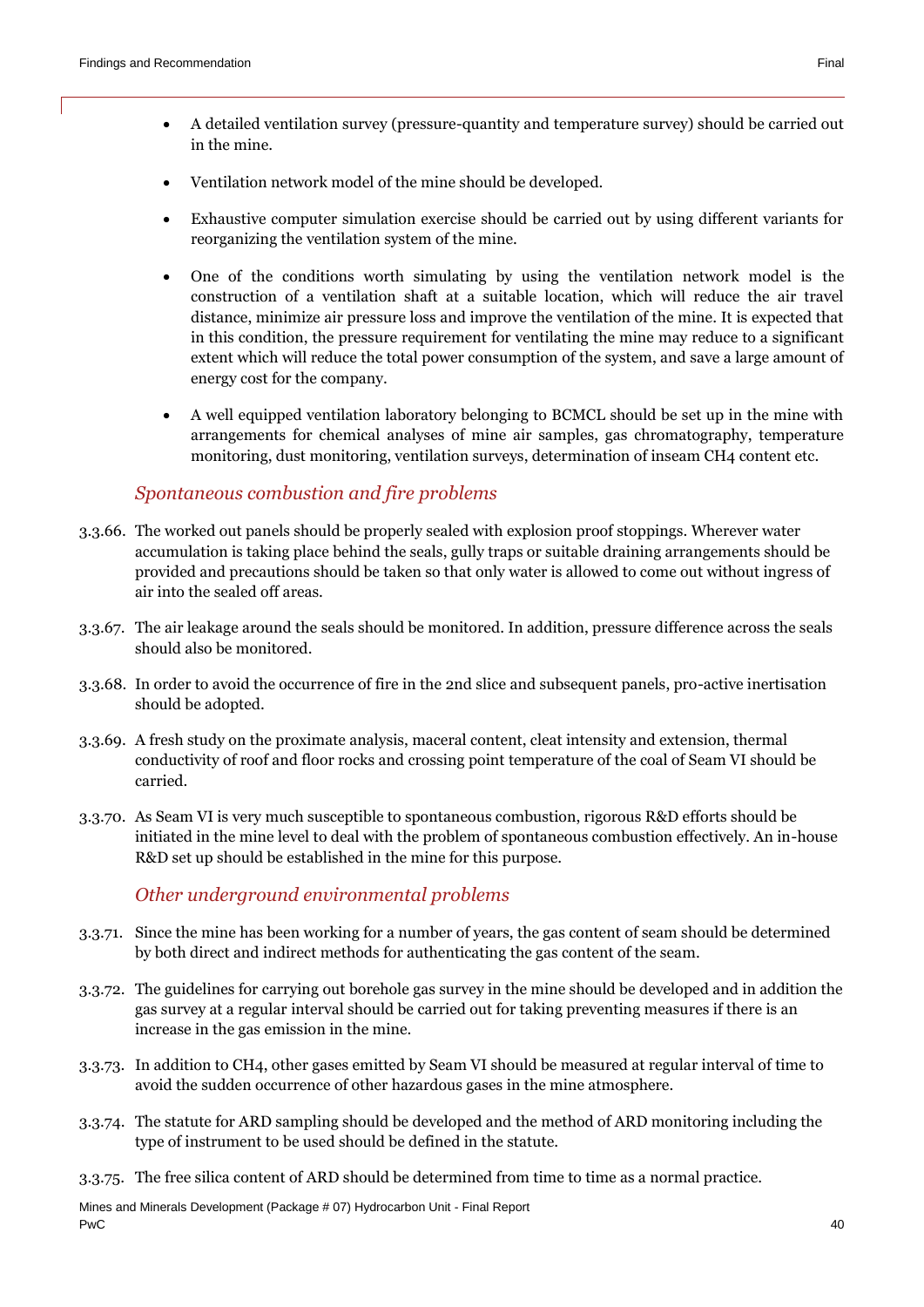- 3.3.76. Dust suppression arrangements along the gate belt conveyor and transfer points should be installed for reducing the ARD concentration in the mine atmosphere.
- 3.3.77. In order to prevent the occurrence of coal dust explosion, the guidelines for dust sampling should be developed and it should include the method of sampling, its frequency, parameters to be determined from the samples, etc.

#### *Mine Hazards and Safety*

- 3.3.78. Presently to reduce the mine accidents and improve safety, many countries of the world are following the approach of "Risk Assessment and Management". In Barapukuria Coal Mine, this risk assessment and management technique should be implemented for improving the safety in the mine.
- 3.3.79. Emergency response system should be designed and emergency organization plan should be formulated and implemented.
- 3.3.80. Training and retraining of workers should be put in place for improving their knowledge in the domain of their working and awareness about safety.
- 3.3.81. Periodical medical examination (PME) of workers should be introduced to know the status of their health with respect to dust related and other diseases.
- 3.3.82. In hot and humid environment, apart from heat stroke, people are prone to other types of accidents due to their mental state. Therefore, the mine climatic condition, especially with reference to heat and humidity should be improved as discussed earlier.
- 3.3.83. The systematic support rule (SSR) should be formulated and imposed for reducing the accidents due to roof and side falls.
- 3.3.84. Safety rules, bylaws, standard operating procedure (SOP) and code of practices should be formulated and implemented.
- 3.3.85. The recommendations for preventing the occurrence of other hazards as described in previous sections should be implemented.
- 3.3.86. Some of the important plans, viz. water danger plan, ventilation plan with all ventilation control devices (stoppings, airlocks, regulator, air-crossing, etc.), dust sampling plan etc. should be prepared and updated at regular intervals.
- 3.3.87. Regular subsidence monitoring and treatment of the subsided area on the surface should be undertaken on priority basis. A survey organization should be set up at the mine level for day to day underground survey and also for subsidence survey.
- 3.3.88. Organization at the mine level should be developed for regular safety monitoring with full time management.

#### *Mine organization*

#### *Proposed changes in present organizational structure of BCMCL*

3.3.89. The figure below shows the present organizational structure of BCMCL: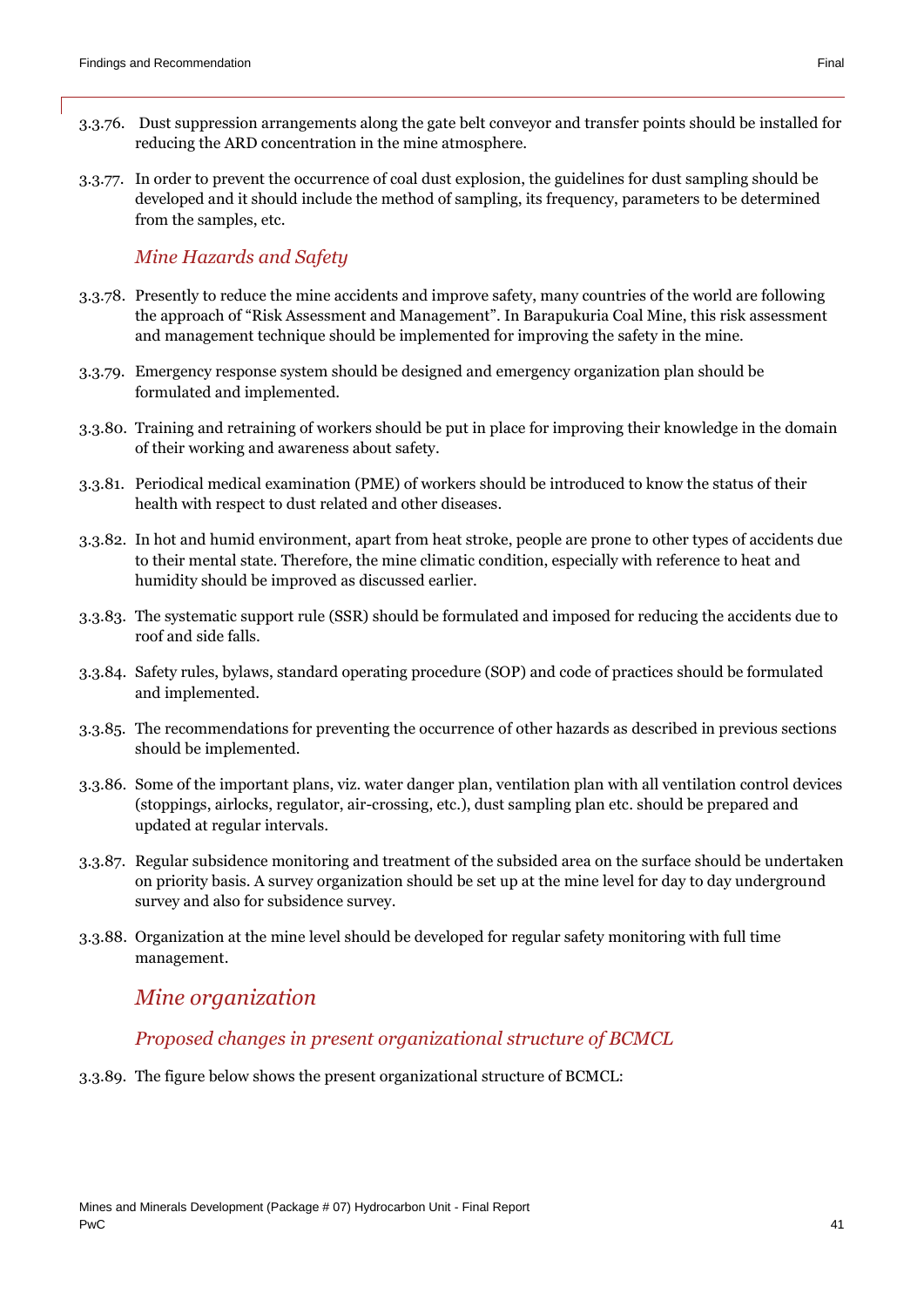



Managing Director

#### **Figure 1: Organization Structure of Barapukuria Coal Mining Company Limited**

- 3.3.90. As discussed earlier, Barapukuria coal mine faces several challenges including safety aspects, high water make, weak rock conditions, high heat and humidity etc. which raises safety concerns.
- 3.3.91. Further, we understand BCMCL is considering adopting LTCC method. Both longwall and LTCC methods of working specially in thick seam are specialized methods and thus BCMCL management may consider appointment of technical experts with the experience in the similar technologies to support mine oversight.

#### *Proposed Changes in Structure of General Manager, Geology and Technical Services*

3.3.92. The structure defined under General Manager, Geology and Technical Services may be redrawn as follows: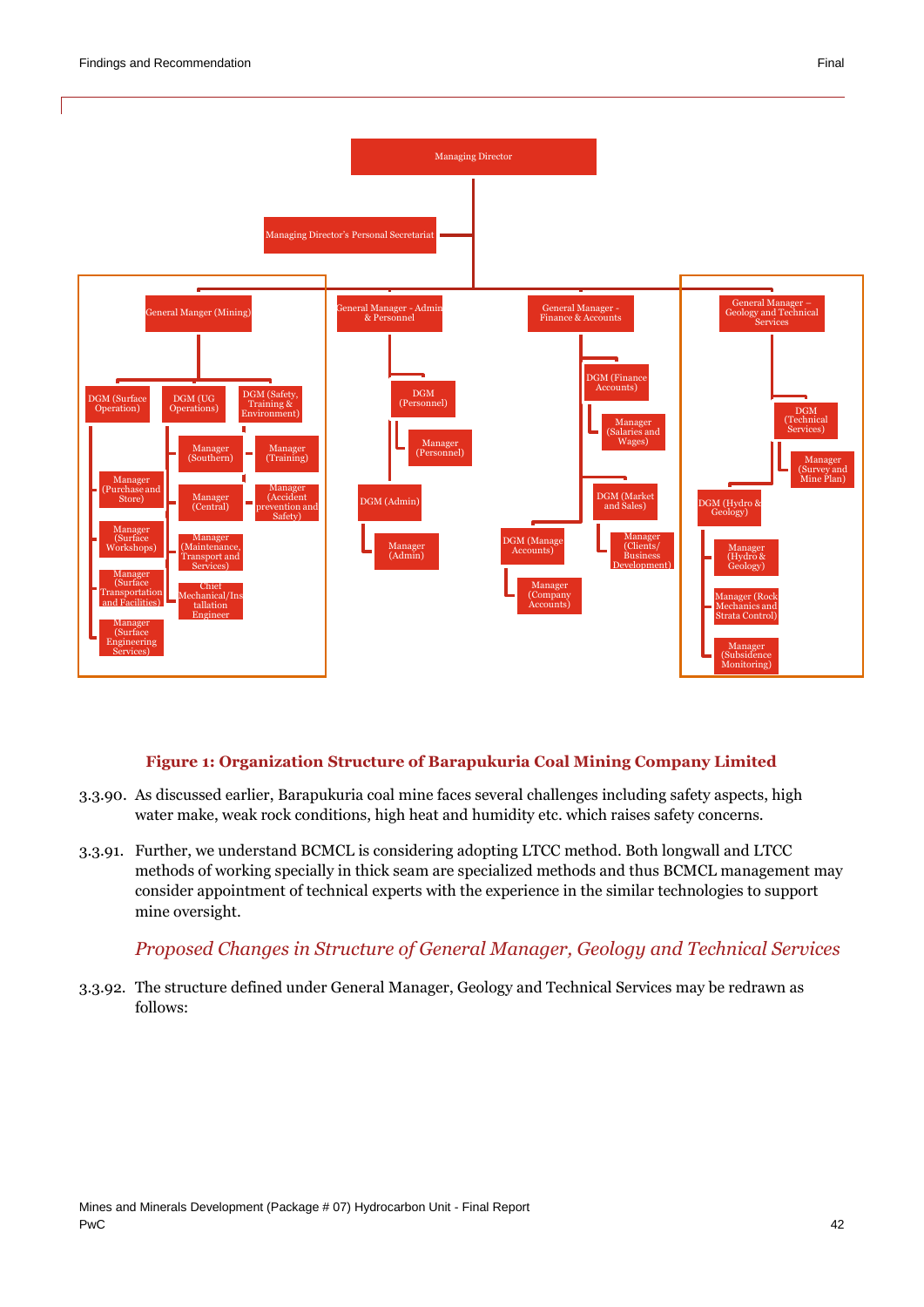

#### **Figure 2: Proposed Structure of General Manager, Geology and Technical Services**

- 3.3.93. As per the Structure proposed above, there would be a dedicated team for Project and Planning focused on the Mine Planning and Scheduling along with the Project works to be carried out in the mining operations. The plans and schedules so developed would be in-line with the Original (Approved) mining plan, as per the Contractual terms.
- 3.3.94. Further, the Project and Planning Department will perform Subsidence Monitoring on a routine basis, preferably, once in a fortnight.
- 3.3.95. The department needs to work in close coordination with the Project and Planning department of the mining Contractor and should have a focus on the mine's future development activities and the present progress, discussed at the micro level.
- 3.3.96. The department will also appraise BCMCL management on the progress of mine working and compliance with M&P Contract and mine plan on weekly/ fortnightly/ monthly/ yearly basis. Deviation from mine plan and agreed contract should be reported on priority.
- 3.3.97. All the reports/ plans generated by this department must be in English language or a language understandable by BCMCL management so as to have an access to these reports/ plans.
- 3.3.98. For initial period, this department may also be operated with consultants appointed to perform BCMCL's duties along with responsibility of knowledge sharing and skill development to BCMCL officials.
- 3.3.99. Proposed Changes in Structure of General Manager, Mining
- 3.3.100.The structure under General Manager, Mining is proposed as below: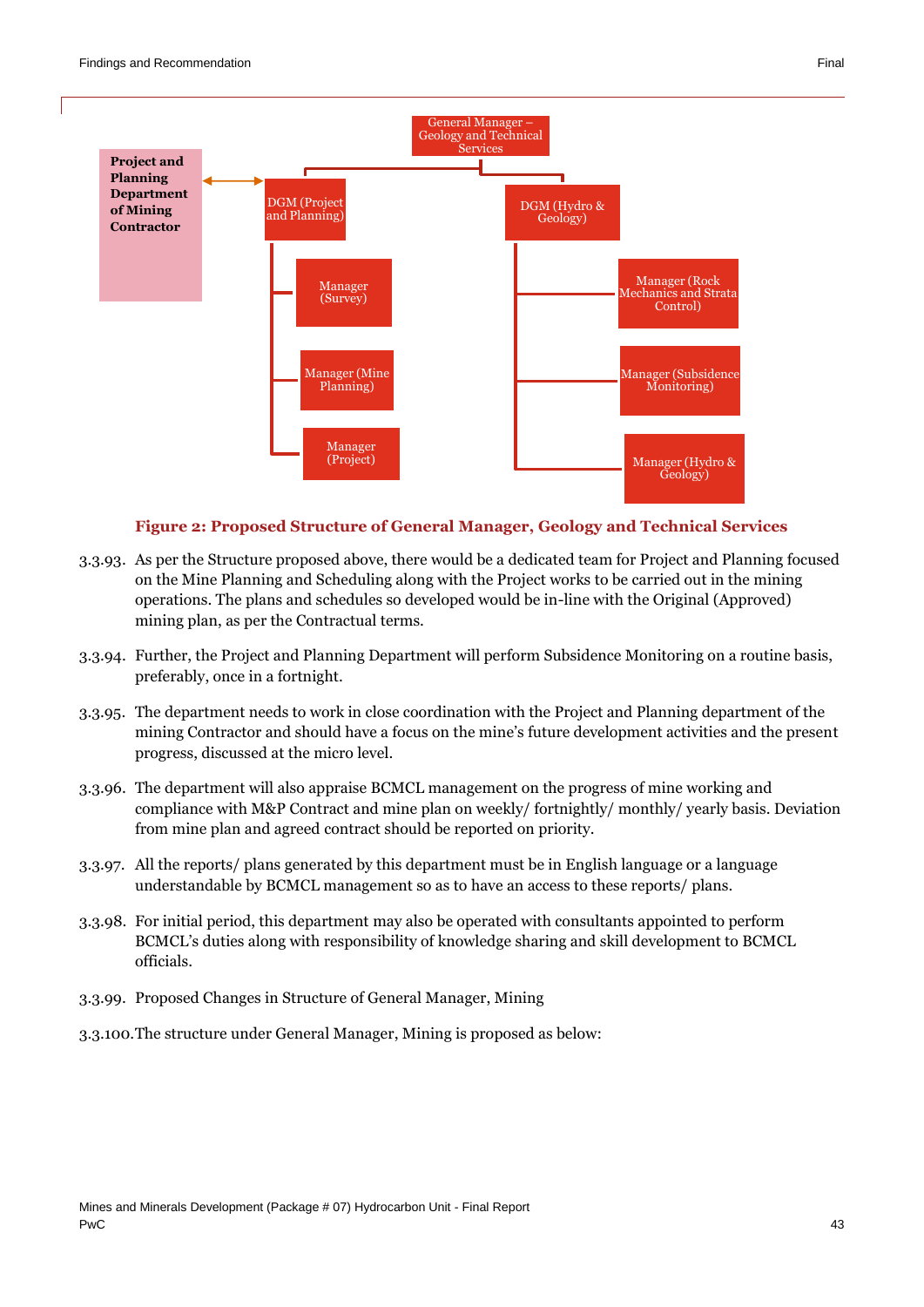

#### **Figure 3: Proposed Changes in Structure of General Manager, Mining**

- 3.3.101. The above changes in the organization structure are proposed to facilitate the monitoring of the mining activities.
- 3.3.102.The Manager Survey should be entrusted with following responsibilities:
	- Survey and measurement of daily progress of the coal mining face
	- Monitoring of production from coal faces by measuring face progress
	- Provide a cross-check of the coal production, being measured by belt weighing system, installed on the surface.
- 3.3.103.This department will work in close coordination with the Project and Planning Department
- 3.3.104.The Maintenance Monitoring team will have a crucial role to play in the existing operating scenario at BCMCL.
- 3.3.105.The key responsibility areas for this team would be:
	- Generate data for equipment wise breakdown for every shift
	- Capture these data to produce daily equipment availability and utilization
	- Maintain these data for monthly/ quarterly/annual reporting
	- Assist the Purchase and Store department in inventory planning
	- Maintain a record for equipment maintenance schedule.
	- Evaluate operations performance against agreement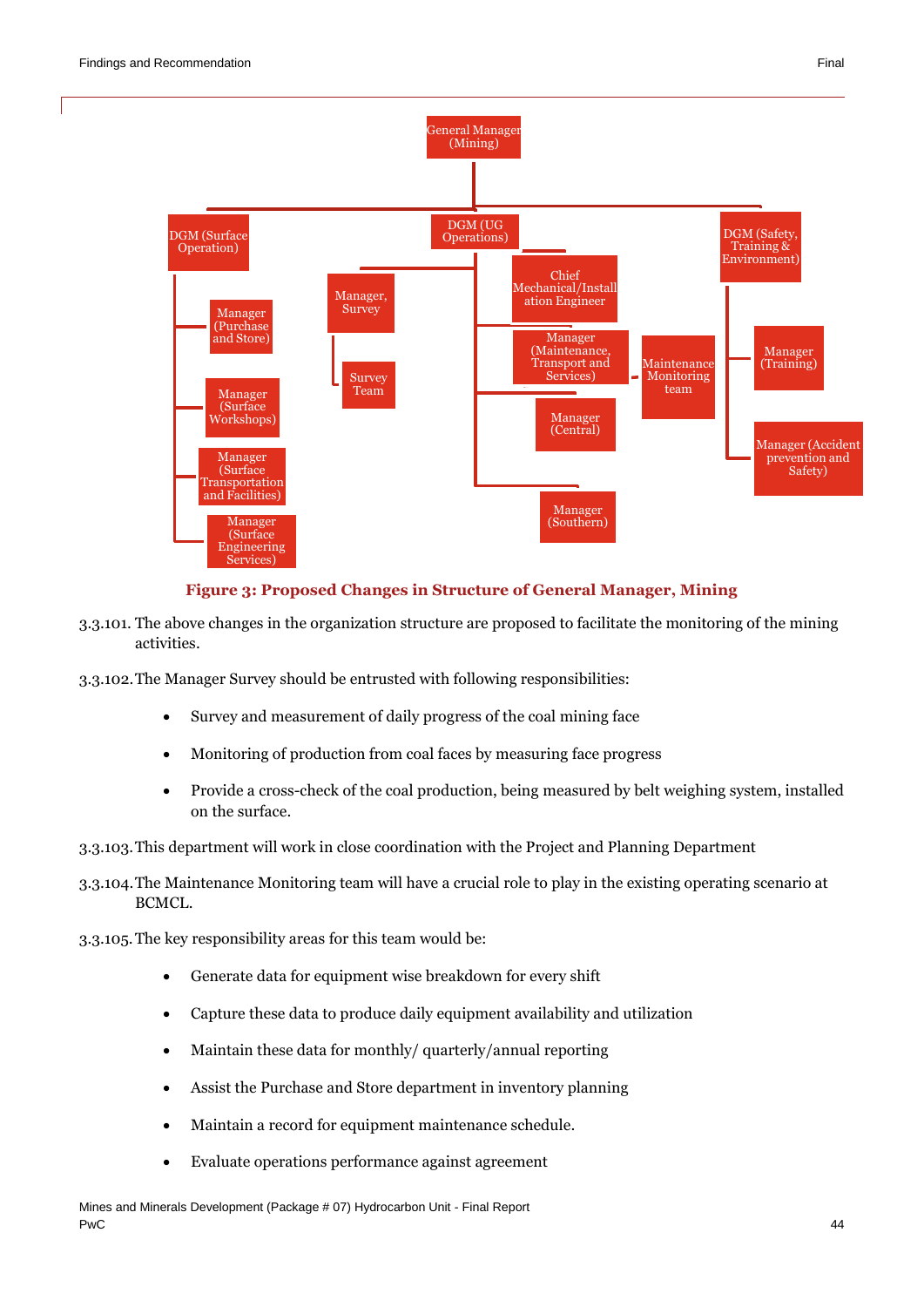#### *Roles for Training Department*

3.3.106.The Training department should have an enhanced role by training and certifying BCMCL's employees from time to time. This will improve in-house capabilities for BCMCL in all operational and mining support related activities. Training department should also be entrusted with responsibility to develop knowledge repository with the help of BCMCL's Contract and BCMCL's technical consultant.

## <span id="page-44-0"></span>*3.4. Review of the existing Mining Act, Rules and Regulations and Recommendation*

#### **Recommendations**

<span id="page-44-1"></span>*3.4.1.* On the basis of the review of existing Mining Acts, Rules and Regulations, we outline the following steps recommended for amending and enacting the legislations for facilitating development of mineral sector in Bangladesh.

## *Amendments to existing statutes/laws*

- 3.4.2. Review of principal laws governing the mineral sector in Bangladesh viz. the Mines Act, 1923 and the Mines and Mineral Resources (Control and Development) Act, under the emerging need of sustainable management of mineral sector. These Acts were amended with small changes and lack the elements which are needed to regulate the mining activities effectively in the current scenario.
- 3.4.3. Revision of the list of terms and their definitions in the principal laws, i.e., the Mining Acts, which can be shared by other Rules and Regulations made there under to bring consistency in legislations and interpretations of different terms and remove any loopholes.
- 3.4.4. Extension of the current ambit of mining legislations beyond regulation and management of licences and leases under the obligations and covenants prescribed by MMR, 1968 and its amendments. Addition of new provisions for scientific closure of mines and post-closure management, to ensure that this it is mandatorily adhered to by the mining entity, financial guarantee and other obligations, to this effect, shall be framed under Acts and Rules.
- 3.4.5. Revision of labor laws, workers compensation and welfare measures, which shall regulate and monitor the legal rights of workers employed directly or indirectly by mining entities.
- 3.4.6. Following the ILO Codes of Practices in the matters related to health, safety, working hours, leaves and holidays of persons employed in mining and allied works.
- 3.4.7. Compensation of persons working in mining entities shall be determined in following manner:
	- The emoluments or compensation are in accordance with the government and company's policy and market forces, prescribing to minimum wages as provided under the existing laws;
	- The provisions for superannuation benefits and disbursement of compensation are clearly defined and being made available to workers employed in mining entities by employers;
	- A part of profit is being shared with workers; and
	- The workers' grievances related to their wages and other benefits are redressed through an effective and transparent mechanism.
- 3.4.8. Environmental management shall be made more effective for mining activities by adopting the following measures in legislations: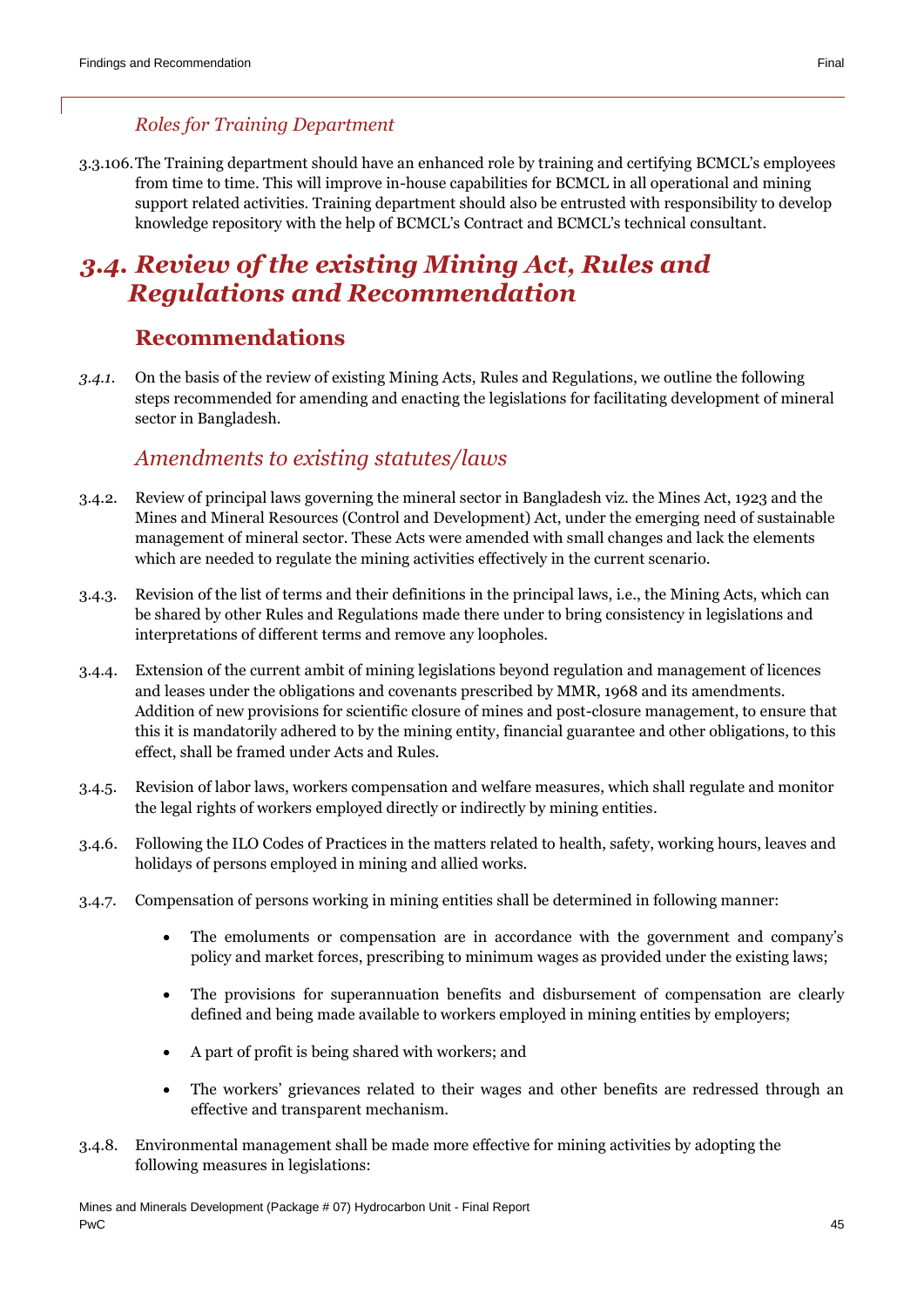- The mining entities must mandatorily submit environmental management programmes and updates for approval, during the permitting process and whenever there are significant processes or operational changes during the operating life of the mine. The impacts on biodiversity are mitigated or controlled by identifying, monitoring and addressing the potential and actual risks throughout the mining cycle;
- The mining entities shall conduct monitoring on a continuous basis based on national standards and the conditions of the operating permit, compile and submit performance assessments to government and publish regular reports that are readily accessible to the public;
- The mining entities shall design, operate and maintain mine waste structures such as waste dumps and tailings storage facilities. The geotechnical risks and environmental impacts must be appropriately assessed and managed through the entire mine cycle and after mine closure;
- The water resources are managed by having appropriate standards in place for the use of surface and ground water. The standards are strictly monitored, and have appropriate penal measures should they be compromised;
- The mining entities shall ensure that the quality and quantity of mine effluent streams discharged to the environment, including storm water, process effluents and mine water drainage are managed and treated to meet established effluent discharge guideline values. Also, they should ensure that water leaching and percolating in waste dumps, tailings storage areas have protective measures to prevent AMD and other effluents;
- Each mining entity has to develop and implement an emergency preparedness and response programme which is reviewed, tested and updated on a regular basis; and
- Each mining entity has a corporate environmental policy, strategy and plan.
- Formulate a framework in legislation through which progressive mine closure, final mine closure and post mine closure can be effectively monitored and controlled. This would help in minimizing the adverse environmental, economic and social impacts of mining activity.

### *Changes to licencing regime*

- 3.4.9. Splitting of the exploration work in two stages-Prospecting and Detailed Exploration. Accordingly, the provision for exploration licences can be modified, which shall grant a larger area for prospecting and based on the prospecting results, a licence for detailed exploration shall be given. This will also help the investors in identifying the potential prospects and will reduce the risk if they invest on the basis of the results of detailed exploration.
- 3.4.10. Regulation of the licensing and leasing process by Government to be carried out in a way that
	- The mining entities, while preparing for a mining permit, hold consultations with local communities and other stakeholders at all stages of the assessment and planning process;
	- An integrated social, economic and environmental assessment is conducted and submitted with the application. This shall contain the baseline description of conditions, possible risks and impacts of the mining activities together with mitigation and management measures;
	- The application for permit identifies and quantifies the opportunities of the proposed programmes which will lead to creation of sustainable benefits over the life of the project;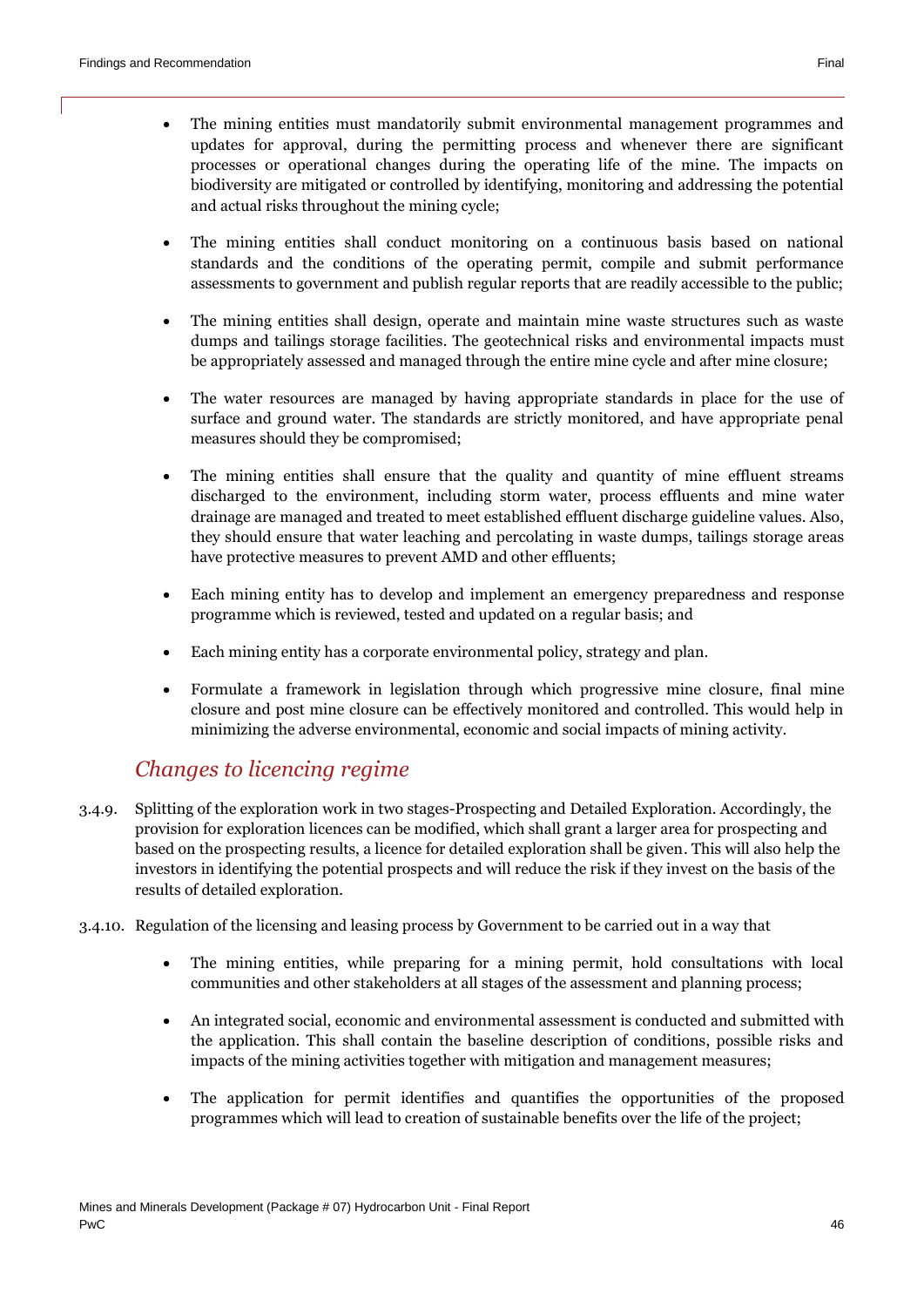- The application for permit is considered complete only when it includes acceptable plans for the progressive and eventual closure of the mines along with the provision of adequate financial assurance to cover the costs of closure;
- The application for permit addresses issues related to community safety and security, relocation and resettlement and cultural heritage;
- The mining entities have a dialogue channel or process of consultation which provides the affected communities to express their views on projects risks and impacts, and be consulted on the development of mitigation measures; and
- The process is completed in a timely, transparent, unambiguous and consistent manner.
- Considering the above, the Government may like to create an empowered (advisory) committee to decide (or advice) upon mineral concession applications, renewals, surrenders and cancellations.
- 3.4.11. Review of the terms of Licences and Leases based on the timeframe for development, economic life and closure. For example- the grant of mining lease for 10 years in first instance in case of open pit mining is low.

#### *Promulgation of new laws and statutory authorities*

- 3.4.12. Enactment of legislation/ regulation to regulate the provisions under Act and Rules at operation level is an important requirement, which will help in increasing the standards of OH&S in currently operating mines. Framing and implementation of Coal Mines Regulation, Metalliferous Mines Regulation, Mines Vocational Training Rules, Mines Rescue Rules under Mines Act in Bangladesh are considered essential for attaining the goal of improvement of mine safety standards.
- 3.4.13. This will also help the Government in monitoring the safety and occupational health measures undertaken by mining entities. The legislation related to occupational health and safety shall ensure that
	- Each mining entity within its jurisdiction accepts corporate responsibility for occupational health and safety and maintains high standards;
	- Each mining entity integrates occupational health and safety with its mining process and develops a proactive system based on the likes of ISO-OHSAS Standards;
	- The government builds institutional capacity and effective mechanism for monitoring of OH&S compliance by mining entities, to conduct inspection of mines, related facilities and enforcement of legislative measures.
	- The failures in occupational health and safety performance are effectively dealt with to prevent reoccurrence and are supported by a system of penalties up to and including the revocation of operating permits;
	- The mining entities shall provide appropriate education and training related to safety in order to reduce hazards and minimize the risks of accidents, injury, and disease and create a safetyconscious environment;
	- The procurement of safety equipment, Personal Protective Equipment (PPE) and their quality are of high standards and quality checks are done regularly;
	- The introduction of new machine, method or system is essentially combined with a code of standard and safe practice; and

Mines and Minerals Development (Package # 07) Hydrocarbon Unit - Final Report PwC and the contract of the contract of the contract of the contract of the contract of the contract of the contract of the contract of the contract of the contract of the contract of the contract of the contract of the co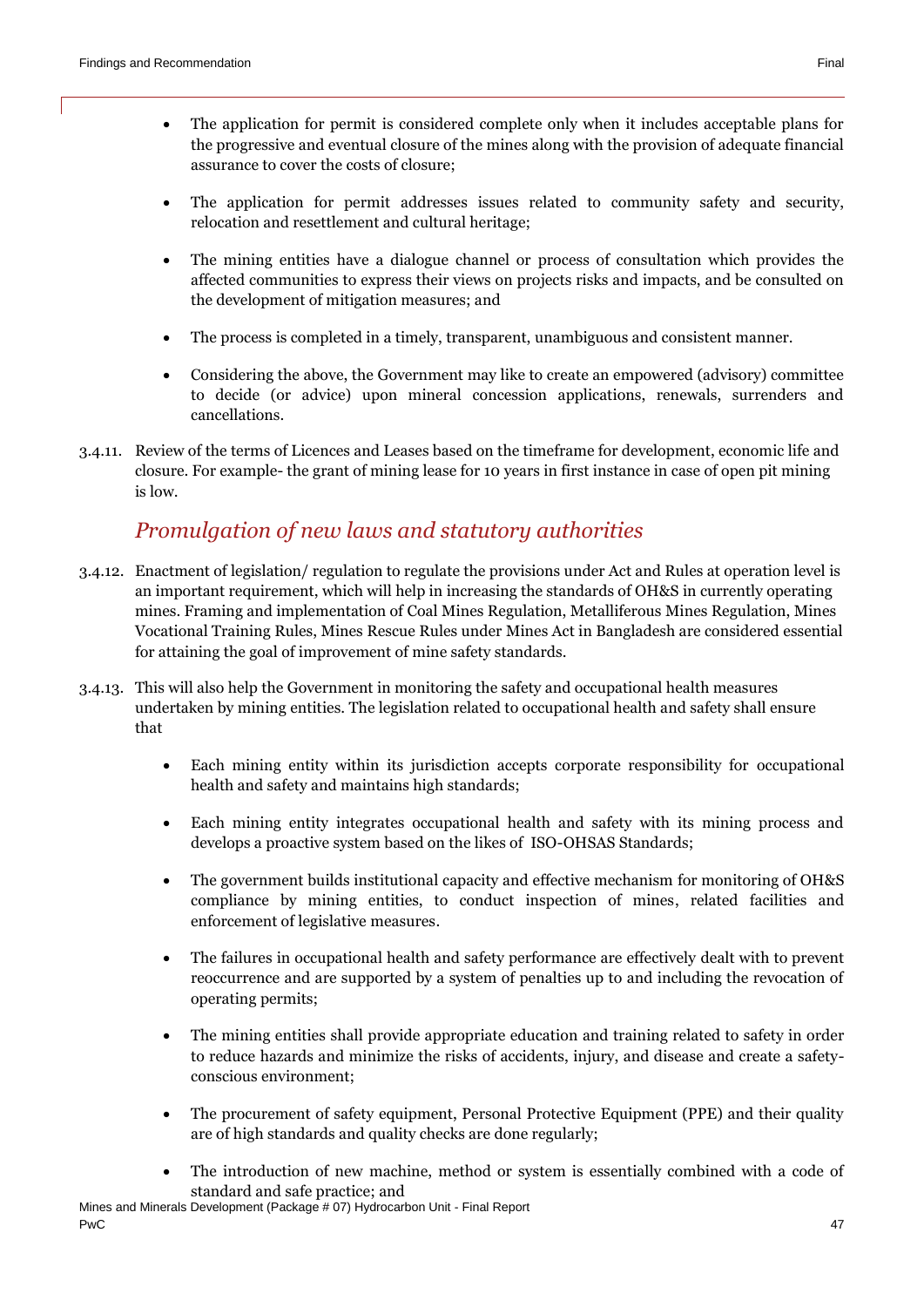- 3.4.14. Establishment of Mine Inspectorate as enacted in the Mines Act, 1923 by Government. This institution shall be independent of Ministry or Agency dealing with the matters of mining activities directly. If Mine Inspectorate cannot be established, then the Government should constitute an empowered Committee having representations of Mining Entities, Mine Workers, Government Representatives and International Experts on Mine Safety and Occupational Health Management as an interim measure.
- 3.4.15. Building institutional capacity, primarily of BMD to which Government has delegated the Authority to regulate licences and leases. The legislation shall have provisions under which BMD, or any other agency deemed fit, shall
	- Generate baseline data such as topographical, geological, cadastral, environmental and socioeconomic information;
	- Collect and systematically manage data pertaining to mineral resources and mineral bearing areas through an administered central data repository;
	- Provide access to information as and when required by planners, mining entities, potential investors and other stakeholders in mineral resource development in a transparent manner; and
	- Develop guidelines for generating, analyzing and reporting the mineral wealth of the country.
- 3.4.16. Mineral Resources classification as per internationally acceptable system is necessary for facilitating entry of global miners. Adoption of UNFC System for mineral resource classification and reporting shall be made mandatory under legislation which has been accepted by all the stakeholders as system to classify Mineral Resources of Bangladesh. Also, for objective development of the mineral sector, the Legislations shall be able to distinguish between different type of minerals as per their value and abundance in Bangladesh.
- 3.4.17. Adoption of mineral conservation principles in the Mineral Policy and framing of appropriate Legislation/ Rules which can ensure that,
	- The mineral bearing areas clearly identify the main mineral and co-existing mineral or rocks of potential economic value;
	- The mine development plan takes into account the losses and dilution during the life cycle of mining and extraction process;
	- The mining process is designed for maximum recovery of minerals and mining entities exhibit that they are working towards continuous improvement;
	- Poor recovery of minerals is deterred through effective regulatory and control measures;
	- Stowing of extracted area in coal mines is encouraged through introduction of subsidy;
	- The recovery and losses of minerals during their exploitation are properly accounted and reported by mining entities;
	- The mineral losses during exploitation are classified as temporary and permanent losses;
	- The "marginal value minerals" exploited during mining are handled separately in such a way that these can be used when the economics becomes favorable; and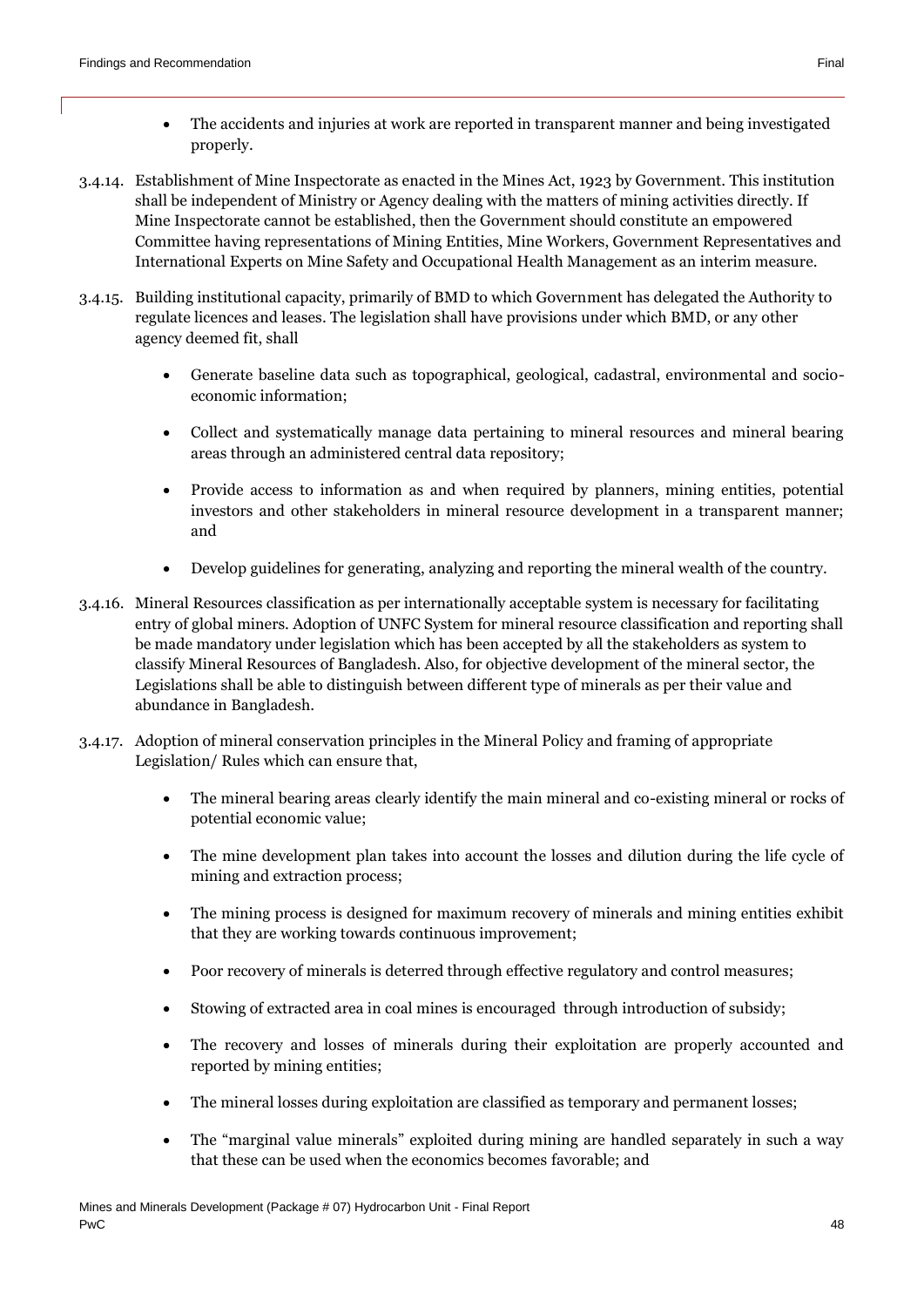- The wastes during mining and extraction are assigned values as per the economics of current and potential future uses. Accordingly, the handling, storage and usage of wastes are designed.
- 3.4.18. Frame a suitable policy on FDI in mineral sector in accordance with national priorities, technical and management capability an FDI brings in to develop and manage mineral sector.
- 3.4.19. Appoint a Regulator or/and an independent committee to decide upon the subject of royalty and taxes on minerals. The policy of periodic revision of royalty shall be adopted and it shall apply on ad-valorem basis.
- 3.4.20. Formulation of a comprehensive R&R Policy for mining sector based on rights valuation for local community affected by mining or related development projects. The usual practice is to compensate and rehabilitate only those whose land is acquired and does not recognize the livelihood loss of landless population, who get affected by a development project. The local community shall be provided additional value for loss of livelihood, rights and identity.
- 3.4.21. Invite objections and concerns related to a mining project in a democratic manner and the legislation should have the provision of public hearing under Rules before grant of any licence, lease or permit.
- 3.4.22. Formulation of Corporate Social Responsibility policy by mining companies and initiative shall be supported by the Government. Employment avenues shall be generated for local community, wherever possible, and mining entities shall extend support in developing the skills in their current occupations like- farming, poultry and dairy.

## <span id="page-48-0"></span>*3.5. Action Plan and Guidelines for development of CBM, UCG and Hard Rock Projects*

## <span id="page-48-1"></span>**Recommendations for development of CBM and UCG**

### *Stage 1: To establish the feasibility of CBM and UCG*

- 3.5.1. The GoB, in consultation with GSB, may demarcate and prioritize the coal fields and potential coal basins into blocks by surveys/studies, which may be explored for identifying the potential of CBM and/or UCG.
- 3.5.2. The Government of Bangladesh may assign the responsibility of conducting the field work and technical studies to a Government Agency. The Agency may tie up with reputed international players having expertise in this field or institutes engaged in R&D in the area.
- 3.5.3. The financing of studies for exploration of CBM and UCG may be done through combinations of Government funding, borrowing funds from donor agencies and private sector investment (both domestic as well as international).

## *Stage 2: Development of commercial projects*

- 3.5.4. First step towards commercial development of project is to establish priority between Conventional Mining, CBM and UCG. Since CBM precedes the coal mining, wherever viability and other conditions allows, CBM can be done first followed by mining of coal. Post CBM extraction, conventional coal mining should be preferred over UCG wherever possible unless techno-economic viability establishes otherwise.
- 3.5.5. Since, CBM and UCG technologies are capital intensive with number of risks involved it is preferable to examine different models and modalities of financing without sacrificing national interests in the process. Different models for development of these resource may be adopted which are as follows: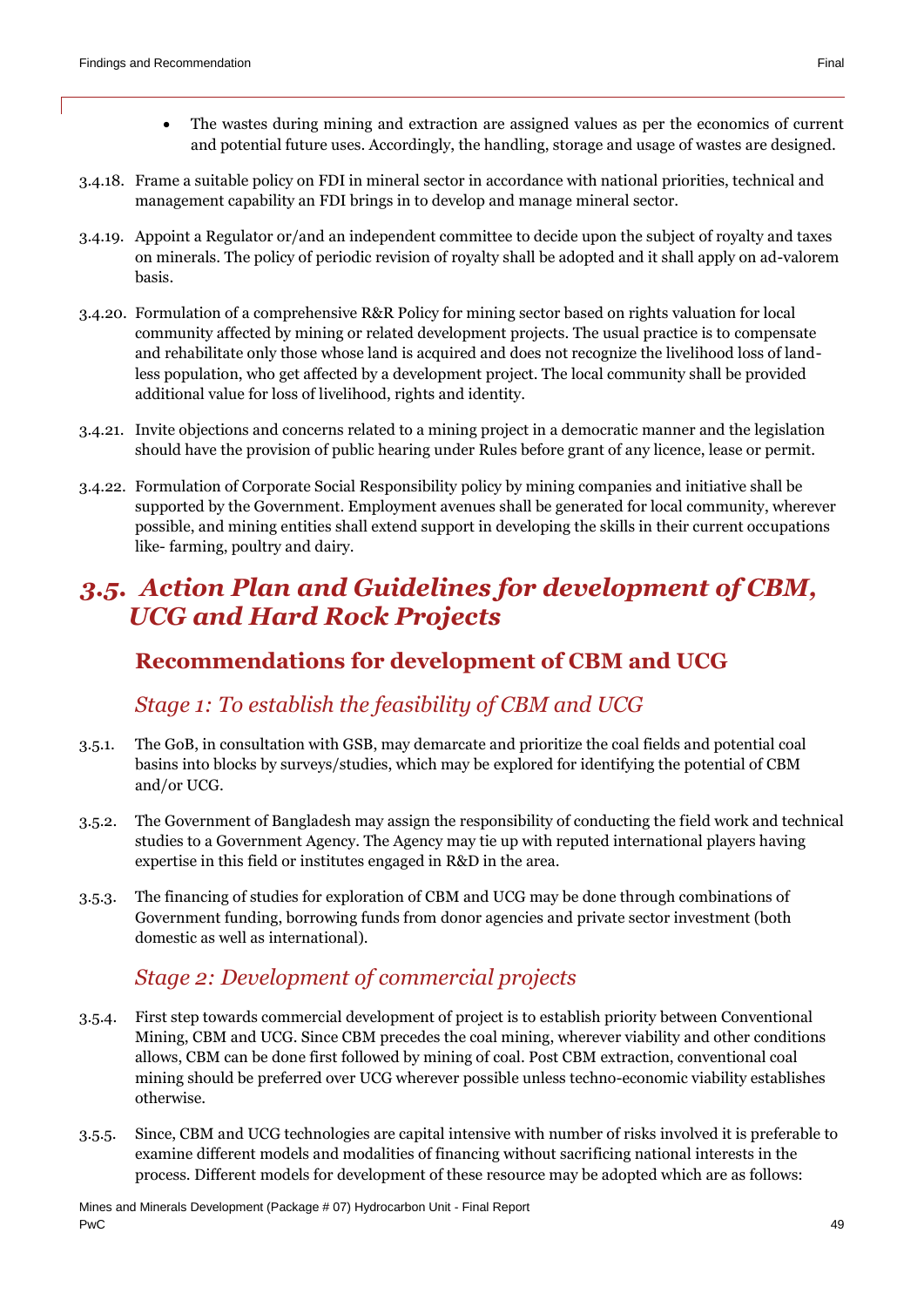- GoB can exploit the CBM and UCG resources on its own through a public sector company. Since, there is no past experience of Bangladesh in these areas it may be necessary for GoB to encourage the option of leasing and/or contracting (as in the case of Barapukuria Coal Mine) so that players with proven technology can be invited.

#### **Leasing: An asset can be leased to private sector or foreign investors**

- The party establishing feasibility may be given right of first refusal for that particular block (at a Reserve Price). If such party is not interested, then the lease to other parties may be granted on the lines of a mining lease and/or the experience gained from the natural gas sector could be adapted to CBM/UCG to determine the terms and conditions including production sharing.
- The government may roll out incentives to encourage private sector participation in the form of tax holidays, waiver of local taxes, reduction in import duties on equipment, provisions for preferential sale of gas from such sources etc.
- **Contracting:** The contractor should be selected through an international competitive bidding process. The contract may be:
	- Levelised Price contract
	- Production Sharing Contract (PSC)

#### **Infrastructure and Carbon Credits**

- If CBM extraction program can be successfully implemented, benefit of carbon credit has to be availed of.
- For marketing of CBM, existing gas grids have to be extended to coal mining areas. Appropriate gas processing plants are also to be established for supplying dry and pure methane to the grid.

### **Recommendations for Hard Rock sector development**

#### <span id="page-49-0"></span>3.5.6. **Classification of Resources:**

- Adoption of UNFC System for mineral resource classification and reporting should be made mandatory under legislation to classify hard rock resources of Bangladesh.
- It is also suggested that all the rocks should be classified in different categories as per value (by use) to be used to prioritize the leasing process and to reserve minerals only for higher value end use which ensures that more returns are generated for the country.

#### 3.5.7. **Preparation of Knowledge Repository:**

- An inventory of the various minerals should be prepared by carrying out systematic surveys and studies to attract both private as well as foreign investment in the minerals sector.
- Need for institutional capacity development of GSB and/or BMD and other related organisations.

#### 3.5.8. **Changes in Licensing Regime:**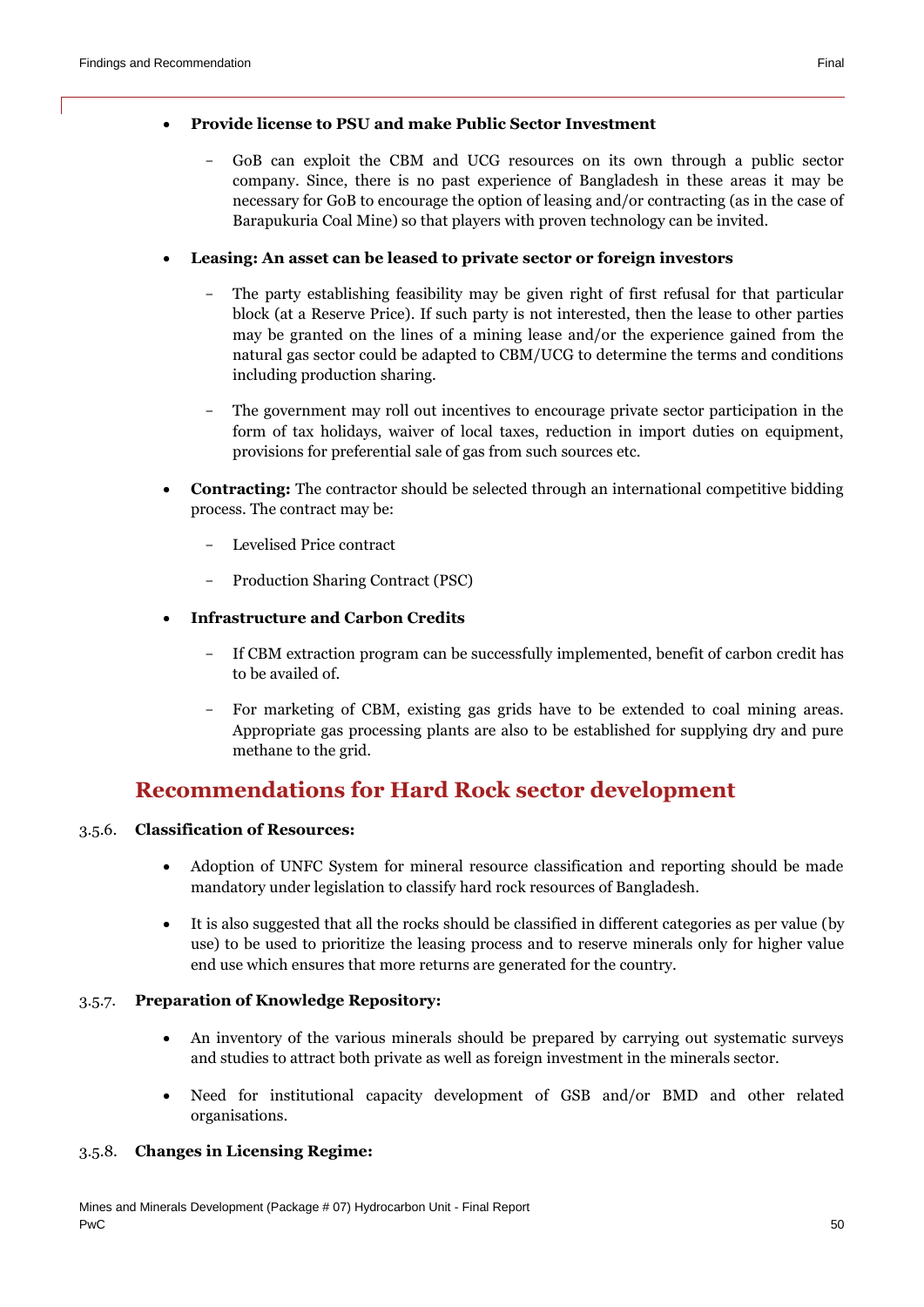- The recommendations made regarding mining licensing in report on Review of Existing Acts, Rules and Regulations and Recommendations, should be implemented.
- 3.5.9. Modifications in operations of Maddhapara hard rock mine is required to increase production. the measures suggested in this regard in the report on Action Plan and Guidelines for development of CBM, UCG and Hard Rock Projects are mentioned in brief below. We understand that some of these suggestions are considered by MGMCL during the process of engagement of Mine Management Contractor and thus may suitably be incorporated in the Contract
	- Additional boreholes may be drilled in the peripheral areas of the deposit to prove the depth of occurrence of hard rock.
	- In order to meet increasing demand of hard rock in the country, attempt should first be made to increase the indigenous production. Since the skip shaft hoisting capacity is limited to 1.986 million tons, production at Maddhapara mine can be increased marginally from 1.65 Mtpa to, say, 1.75 Mtpa. Therefore, efforts should be made to utilize the spare capacity of about 0.10 million tons by increasing the number of working stopes.
	- The cage shaft hoisting capacity which is 0.112 million tons, should also be marginally increased by making more broken rock available belowground from the new stopes, and by modifying the hoisting schedule.
	- The aggregate processing plant capacity on surface needs to be enhanced to cater the increased quantity of rock to be processed due to increased production.
	- A trial Room and Pillar stope may be started in the present working horizon(s) for production of hard rock slabs for use in building construction. The slabs could be transported and hoisted through the cage shaft in specially designed/constructed carriages. Reduction in the production of hard rock through cage shaft could be made up by increasing the production through skip shaft.
	- The techniques of mining may also be changed to enable extraction of large blocks (say, big enough to produce 50 to 60 centimeter square tiles of 20-25 mm thickness) to be cut into "slices" to make tiles for flooring and other uses in buildings. This is proposed assuming that the quality of granite is suitable for the purpose
- 3.5.10. If the quality of the limestone varies from mine to mine, the government may restrict its use to the best possible end use to exploit maximum value out of this. (e.g., cement grade limestone be used for making cement).
- 3.5.11. Thrust on mineral processing and high value use is required.
- 3.5.12. GoB shall formulate a framework for effective monitoring and control of environmental and safety aspects.
- 3.5.13. Efforts are required for exploration and exploitation of other construction materials like gravel, sandstone, as well as, other minerals like glass sand, beach sand and white clay etc.

# <span id="page-50-0"></span>*3.6. Coal Sector Development Strategy*

## **Recommendations**

<span id="page-50-1"></span>3.6.1. The recommendations for coal sector development strategy are summarized in the table below: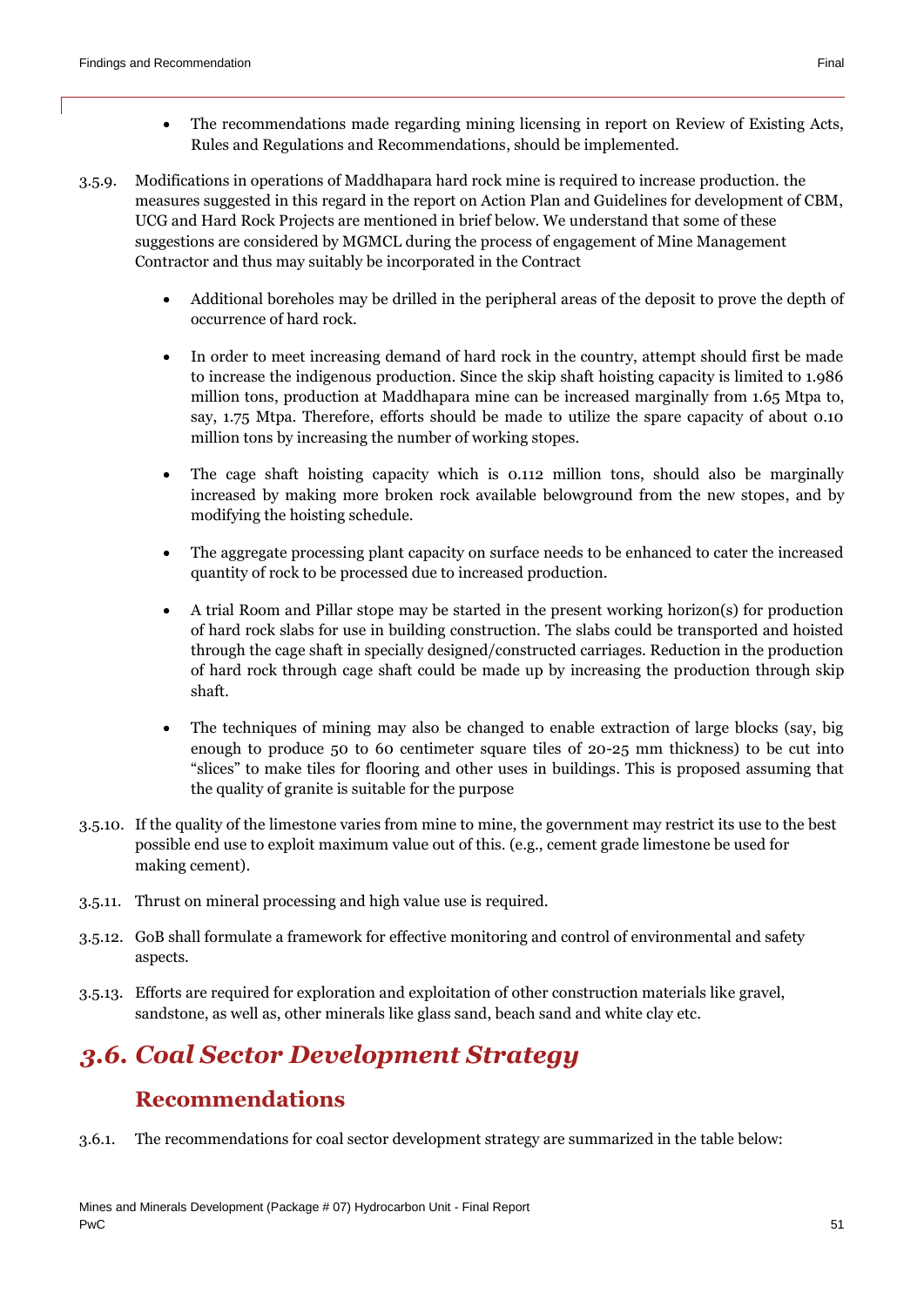| <b>Step</b> | <b>Aspect</b>                                       | <b>Recommended Strategy</b>                                                                                                                                                                                                                                                                                                                                                                                                                                                                                                |
|-------------|-----------------------------------------------------|----------------------------------------------------------------------------------------------------------------------------------------------------------------------------------------------------------------------------------------------------------------------------------------------------------------------------------------------------------------------------------------------------------------------------------------------------------------------------------------------------------------------------|
| 1.          | Legal framework and<br>Institutional<br>development | It is necessary for sustainable development of the coal sector that the<br>$\bullet$<br>current legislations are amended and wherever required, new<br>legislations are enacted as suggested in coal sector development strategy<br>report.                                                                                                                                                                                                                                                                                |
|             |                                                     | Strengthening of existing institutions and establishment of new<br>$\bullet$<br>institutions like National Mines and Minerals Council; Coal Bangla and<br>Khani Bangla; Ministry of Mines and Mineral Resources; Coal Sector<br>Development Institute; Inspectorate of Mines and Minerals; Mines and<br>Minerals Institute                                                                                                                                                                                                 |
| 2.          | Depletion policy                                    | To ensure the long term energy security of Bangladesh it is desirable that<br>$\bullet$<br>the limited reserves of coal are depleted in a planned manner over a long<br>period of time with a vision of coal conservations and maximum<br>exploitation.                                                                                                                                                                                                                                                                    |
|             |                                                     | There must be a depletion policy which specifies the period over which<br>$\bullet$<br>an existing reserve would be fully mined, say, for example, 30-50 years                                                                                                                                                                                                                                                                                                                                                             |
| 3.          | Declaration of Coal Zone                            | Area comprising discovered coal fields and potential coal basins in<br>$\bullet$<br>northwestern Bangladesh may be declared as the Coal Zone                                                                                                                                                                                                                                                                                                                                                                               |
|             |                                                     | Carry out a techno-economic feasibility study for the purpose of<br>$\bullet$<br>assessing the viability of Coal Zone                                                                                                                                                                                                                                                                                                                                                                                                      |
|             |                                                     | Demarcate the Coal Zone into coal blocks for inviting bids for<br>$\bullet$<br>prospecting and (finally) leasing.                                                                                                                                                                                                                                                                                                                                                                                                          |
| 4.          | Decision on investment<br>models and type of        | Government should provide budgetary support in the form of equity or<br>$\bullet$<br>share capital to a public sector enterprise.                                                                                                                                                                                                                                                                                                                                                                                          |
|             | contract                                            | The possibilities of getting financial assistance from multilateral funding<br>$\bullet$<br>agencies should be explored.                                                                                                                                                                                                                                                                                                                                                                                                   |
|             |                                                     | Taking into account the various types of coal contracts (Cost plus,<br>$\bullet$<br>levelised price, PSC) and the circumstances prevailing in Bangladesh, a<br>model coal PSC appropriate for attracting investment in the sector may<br>be prepared.                                                                                                                                                                                                                                                                      |
|             |                                                     | To encourage private investors for undertaking exploration of mineral<br>٠<br>resources with assurance for award of mining license to operate, in case<br>of successful exploration.                                                                                                                                                                                                                                                                                                                                       |
|             |                                                     | In view of the need of specialized financing and development need of the<br>$\bullet$<br>coal sector, the tailored mode of investment in terms of PSC may be<br>explored. However, the issue may be professionally examined further<br>and any mode of financing that suits best for the country in the back<br>ground of international financing market may be adopted expeditiously.<br>Contractual issues should be settled with due diligence so that a win-<br>win situation is created for all the involved parties. |
| 5.          | Decision on commercial<br>aspects                   | Coal pricing policy may be revisited to represent a realistic scenario<br>$\bullet$<br>which provides reasonable return to the investors keeping the coal price<br>tolerable. Setting up of Coal Price Equalization Fund (CPEF) may be                                                                                                                                                                                                                                                                                     |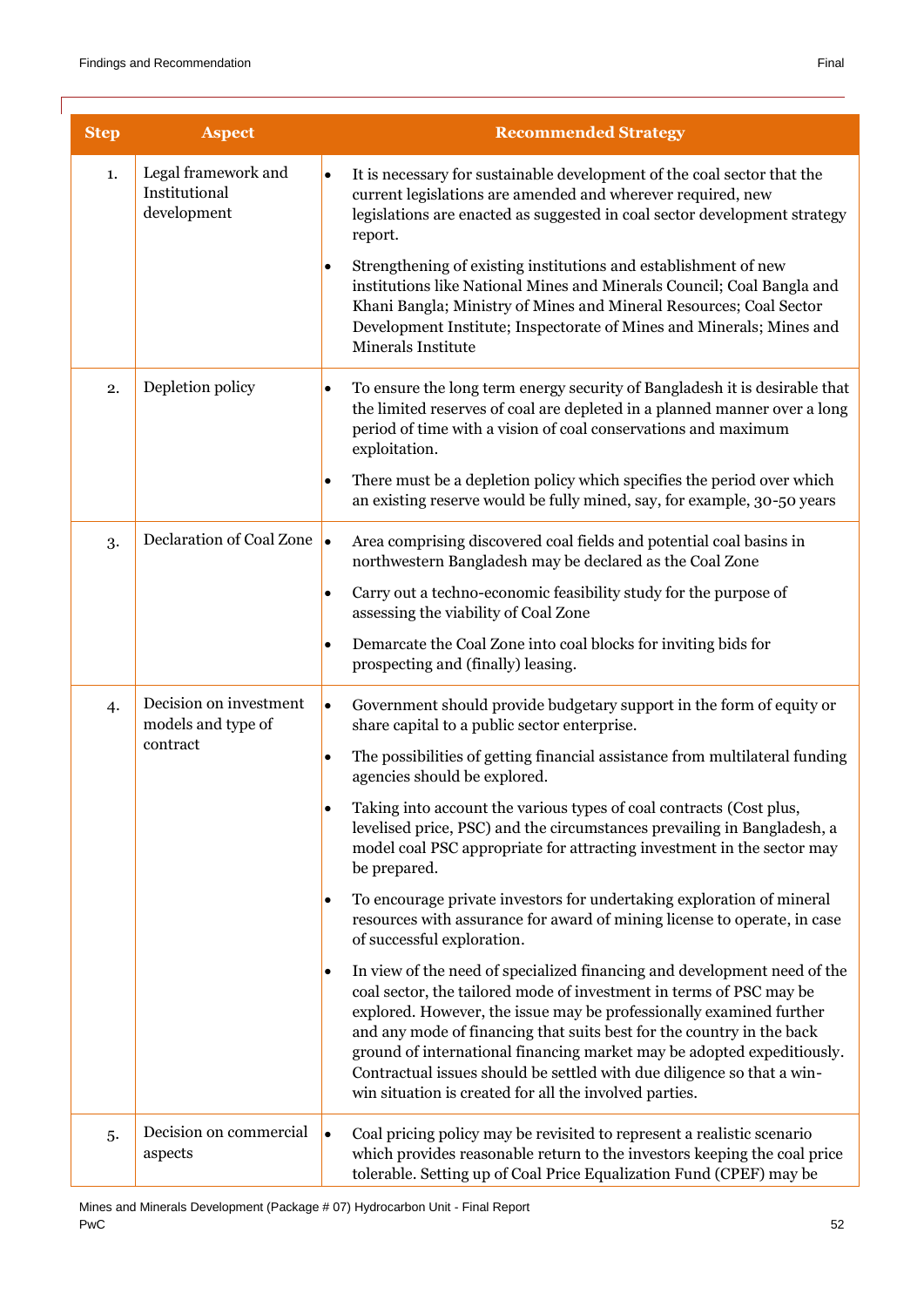| <b>Step</b>                         | <b>Aspect</b>                                                                                                                                                                                                                                                 | <b>Recommended Strategy</b>                                                                                                                                                                                                                                                                                                            |
|-------------------------------------|---------------------------------------------------------------------------------------------------------------------------------------------------------------------------------------------------------------------------------------------------------------|----------------------------------------------------------------------------------------------------------------------------------------------------------------------------------------------------------------------------------------------------------------------------------------------------------------------------------------|
|                                     |                                                                                                                                                                                                                                                               | considered to supply coal at uniform price to consumers from all<br>coalfields.                                                                                                                                                                                                                                                        |
|                                     |                                                                                                                                                                                                                                                               | To encourage private sector participation, the government may roll out<br>$\bullet$<br>incentives for the private sector in the form of tax holidays, waiver of<br>local taxes, reduction in import duties on equipment etc.                                                                                                           |
| 6.                                  | Pre-development                                                                                                                                                                                                                                               | Invitation of bids for exploration activities.<br>$\bullet$                                                                                                                                                                                                                                                                            |
|                                     | activities in coal<br>deposits                                                                                                                                                                                                                                | Detailed exploration and other studies along with the preparation of<br>$\bullet$<br>geological reports and other study reports of all the coal basins can be<br>completed within a period of 3-4 years                                                                                                                                |
|                                     |                                                                                                                                                                                                                                                               | Studies suggested in coal sector development strategy report should be<br>$\bullet$<br>conducted expeditiously to establish feasibility of opencast mining.                                                                                                                                                                            |
|                                     | For introduction of stowing in the mines, studies have to be initiated<br>$\bullet$<br>immediately on high priority basis for assessing availability of sand in<br>Jamuna river/ other rivers and the annual rate of replenishment of sand<br>in these rivers |                                                                                                                                                                                                                                                                                                                                        |
|                                     |                                                                                                                                                                                                                                                               | Model bid documents and contract manuals for exploration, mine<br>$\bullet$<br>construction and for mine development and operation have to be<br>prepared expeditiously                                                                                                                                                                |
| 7.                                  | Development of coal<br>deposits                                                                                                                                                                                                                               | Development of different mines should be phased to match with the<br>$\bullet$<br>availability of international contractors and development of internal<br>organization to handle increased scale of operation                                                                                                                         |
|                                     |                                                                                                                                                                                                                                                               | It is necessary to take decision on the pending applications (Phulbari<br>$\bullet$<br>and Khalashpir coalfield) at the earliest.                                                                                                                                                                                                      |
|                                     |                                                                                                                                                                                                                                                               | Invitation of bids<br>$\bullet$                                                                                                                                                                                                                                                                                                        |
| Coal sector<br>8.<br>infrastructure | This should be done in conjunction with the concept of coal zone.<br>$\bullet$                                                                                                                                                                                |                                                                                                                                                                                                                                                                                                                                        |
|                                     | development                                                                                                                                                                                                                                                   | Coal Axis should to be given due consideration to define a route for<br>$\bullet$<br>development of coal transportation system across the Bangladesh. Its<br>viability (or otherwise) should be established through a techno-<br>economic study by experts.                                                                            |
|                                     |                                                                                                                                                                                                                                                               | Coal axis is to be used as the sites for locating the major coal fired power<br>$\bullet$<br>stations in Bangladesh such that they have the flexibility to use both<br>local and imported coal.                                                                                                                                        |
|                                     |                                                                                                                                                                                                                                                               | The infrastructural development for coal production and supply must<br>$\bullet$<br>ensure that the transportation cost is kept at minimum and to the best of<br>capacity utilization of the facilities. The river routes mode of transport<br>must be given top priority in addition to the improvement in road and<br>railway modes. |
| 9.                                  | Peat development                                                                                                                                                                                                                                              | Undertake studies to establish suitability of peat resources for power<br>$\bullet$<br>generation and also for domestic fuel.                                                                                                                                                                                                          |
|                                     |                                                                                                                                                                                                                                                               | Undertake an integrated detailed socioeconomic survey before<br>$\bullet$<br>extraction/mining of the peat as peat fields are good paddy fields.                                                                                                                                                                                       |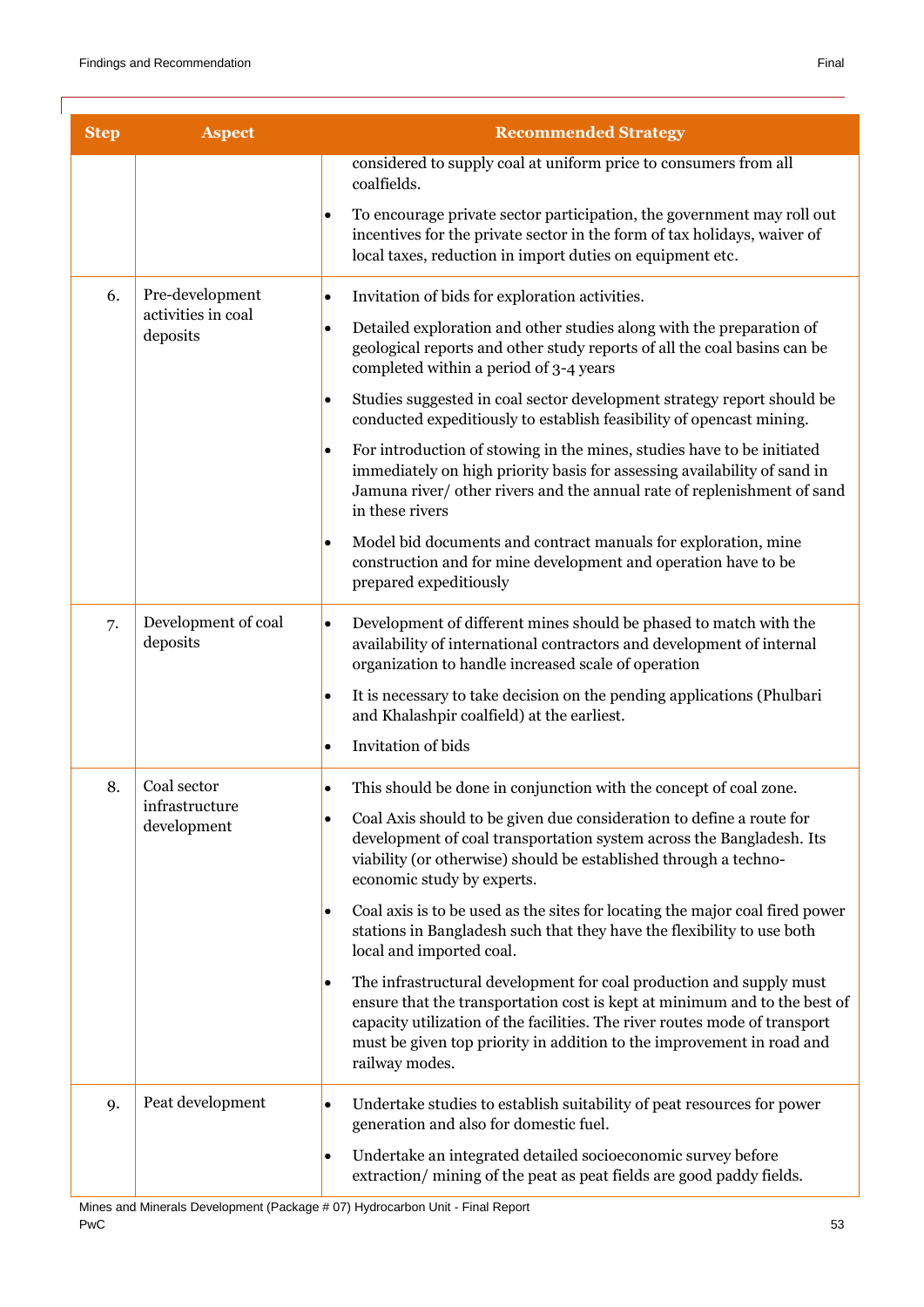| <b>Step</b> | <b>Aspect</b>                       | <b>Recommended Strategy</b>                                                                                                                                                                                                                                                                                                                           |
|-------------|-------------------------------------|-------------------------------------------------------------------------------------------------------------------------------------------------------------------------------------------------------------------------------------------------------------------------------------------------------------------------------------------------------|
|             |                                     | Conduct research for use of peat as a fertilizer and/or soil conditioner<br>$\bullet$<br>for agriculture and horticulture sector and also for fisheries and water<br>treatment and/or purification.                                                                                                                                                   |
|             |                                     | Detailed surveys should be done to confirm the reserves of peat from the<br>$\bullet$<br>category of resources.                                                                                                                                                                                                                                       |
|             |                                     | Undertake techno-economic feasibility studies for the areas with proven<br>$\bullet$<br>reserves.                                                                                                                                                                                                                                                     |
|             |                                     | Encourage local entrepreneurs to set up units for producing briquettes<br>$\bullet$<br>from peat for domestic and other use and popularize it.                                                                                                                                                                                                        |
|             |                                     | Frame separate rules for leasing and land acquisition, lease or purchase<br>$\bullet$<br>specifically to suit peat mining operations in Bangladesh                                                                                                                                                                                                    |
| 10.         | Human resources<br>development      | Setting up of Vocational training Institute that will provide regular<br>$\bullet$<br>trainings to the people deployed in the mines and will also undertake<br>skill development courses for new manpower deployed at mine at<br>operational level                                                                                                    |
|             |                                     | Academic courses in mining, geology and other related fields to be<br>$\bullet$<br>introduced at the college and university level.                                                                                                                                                                                                                    |
|             |                                     | As interim measures, bilateral agreements with minerals rich countries<br>$\bullet$<br>to be made to train Bangladeshi personnel in foreign coal mines.                                                                                                                                                                                               |
| 11.         | Land utilization and<br>Reclamation | The mine plan and the PSC/mining contract, if there is one, must make<br>$\bullet$<br>it obligatory for the mine owners to reclaim and rehabilitate the mining<br>area after mine closure as per the mine plan to the extent feasible.<br>Adequate safeguards need to be built in to the lease documents (and the<br>PSC) so that it can be enforced. |
|             |                                     | A policy may be framed to deal with the rehabilitated land so that while<br>$\bullet$<br>fair play is assured to the lessee, the Government steps in to avoid<br>windfall gains to the lessee by imposing a suitable tax.                                                                                                                             |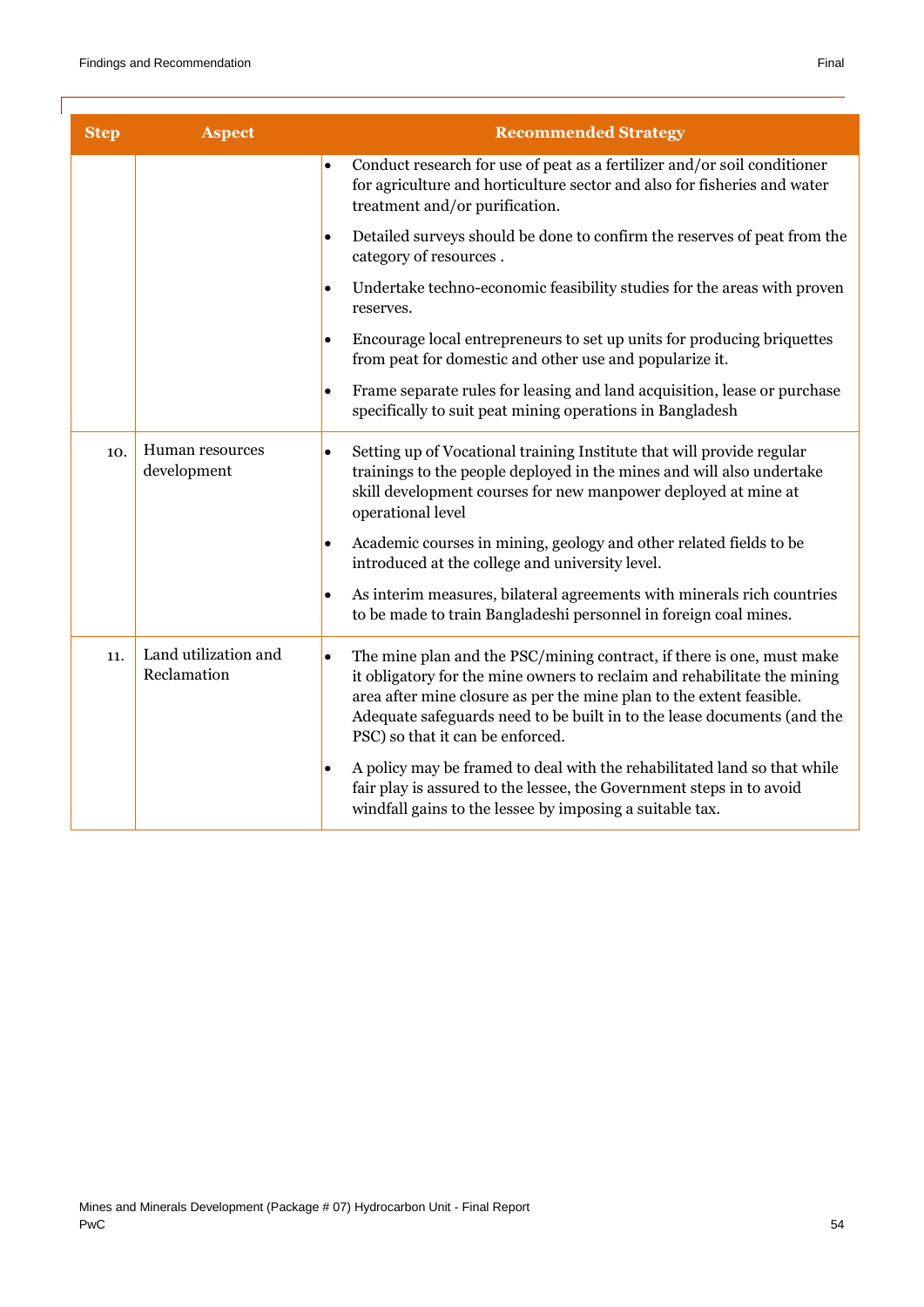# <span id="page-54-0"></span>*4. Way Forward*

# <span id="page-54-2"></span><span id="page-54-1"></span>*4.1. Legal and Regulatory Framework*

## **To implement proposed amendments to legislation:**

- a) The Government may set up an Empowered Committee from across relevant ministries to study the recommendations made in the report and adopt suitable elements it believes can be taken for amendment in the various mining laws, regulations and rules.
- b) The Empowered Committee and the Government's law ministry will need to assess the proposed changes are compatible with the constitutional law, existing legislation and government policies. This is necessary given the wide range of subjects covered such as the environment, labour, explosives, and various end-use sectors such as energy and infrastructure.
- c) A particular emphasis is needed to cover regulation of mine operations and scientific closure of mines, introducing them either under the existing legislation or by promulgation of new rules. In light of the proposed investments in the mineral sector, and entry of new private sector operators and investors, this legal framework becomes important.
- d) Further, given the specific aspects discussed in the report for coal mines and metalliferous mines, a suitable amendment to existing legislation or new rules such as the Coal Mines Regulations may be introduced.
- e) A separate set of recommendations have been made under health and safety, and the need for rescue rules and emergency response mechanism. These may be pursed covering all the licensees including currently in operation. Similarly, another set of recommendations cover conservation, socio-economic benefit optimisation, and environmental management which should be framed early on in order to cover all new development activity.

## <span id="page-54-3"></span>**New institutions and capacity building of new and existing institutions**

- f) To implement the recommendations of report on "Review of the existing Mining Act, Rules and Regulations and Recommendations" and other reports under this study viz., the Report on "Coal Sector Development Strategy" and "Action Plan for development of CBM, UCG and Hard Rock", the Government of Bangladesh will need to establish new institutions, strengthen the organization structure, and build institutional capabilities in areas that have been detailed in the referred reports.
- g) It may be mentioned that the process of proposed changes in institutional arrangements and capacity building will need to start in parallel with the revision of the legal framework so that the functions can be properly discharged. The Government may set up an Empowered Committee to similarly study the recommendations on the creation of new bodies, institutions and authorities and align these recommendations with policy of the Department of Personnel and with the due process to implement this.
- h) A particular emphasis is recommended for establishment of proposed institutional arrangements for management of mineral resource information. The resource data is important for the country to get better terms for its mineral wealth, securing financing, and use the resource efficiently.
- i) The capacity building of said institutions including transfer or recruitment of suitable personnel, office infrastructure, tools and equipment, and training will be a significant undertaking. It is suggested that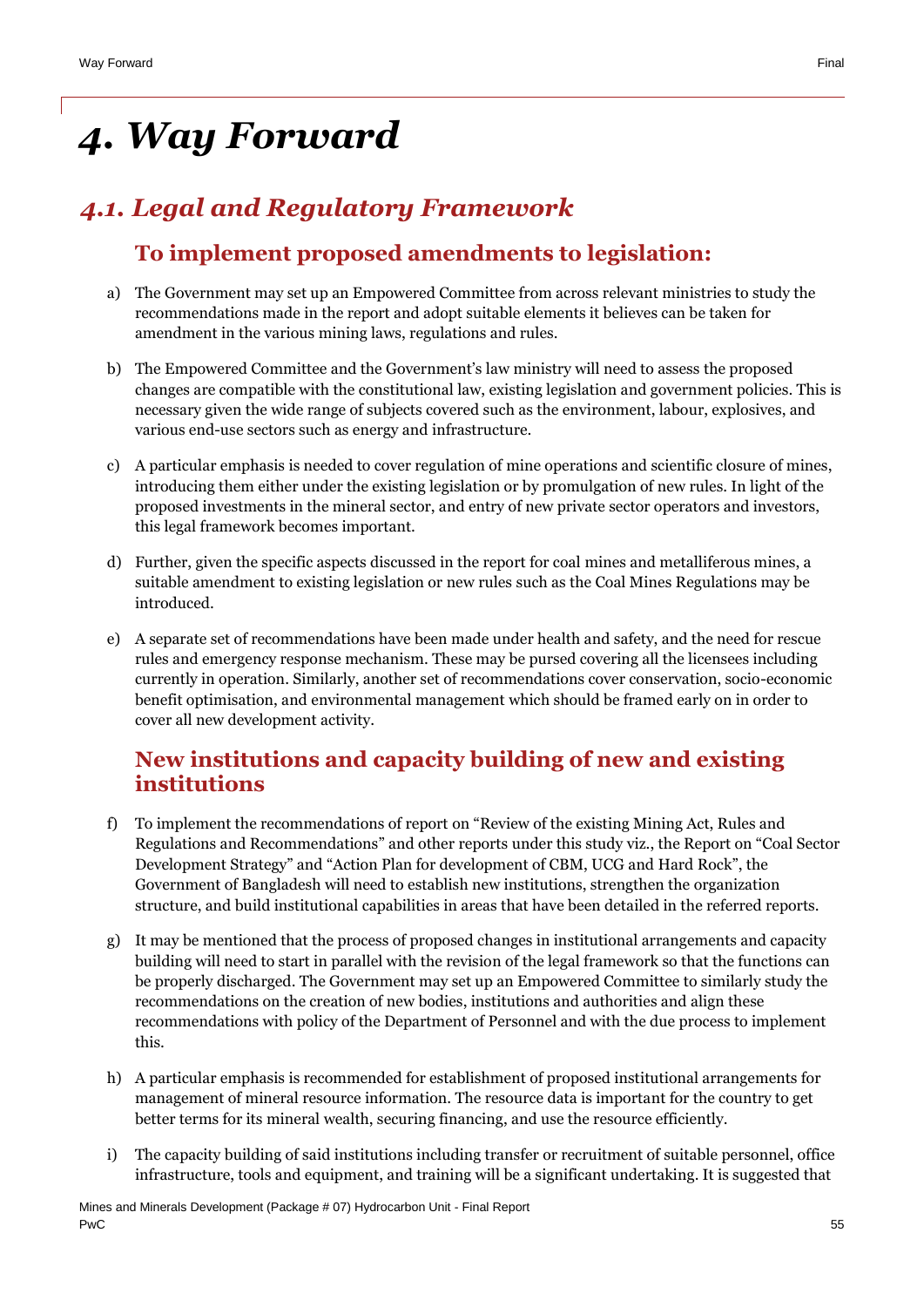the government take early steps to work with donors and multilateral agencies to develop suitable capacity building program.

#### Other aspects

- j) The report in several instances makes observations and presents comparative assessment on related aspects such as of licensing policy, fiscal incentives offered, tax and royalty policy, etc., which have implication outside the mining sector and will need to be reviewed by the government in order to strengthen the policy framework.
- k) On vocational training, the government may take note of recommendations on assessment of skills required and the need for training facilities and galleries. The gestation period for these is longer and early actions are needed in order to maximize opportunities for local population and ensure availability of right skills for anticipated mine development.

# <span id="page-55-0"></span>*4.2. Setting up of enabling structure*

### **Coal Zone and Coal Axis**

- <span id="page-55-1"></span>a) To facilitate focused and expedited development of identified coal fields and exploration of the new resources, GoB should demarcate the potential coal bearing region as Coal Zone. The proposed Coal Zone should comprise of the discovered coal fields and potential coal basins in northwestern Bangladesh.
- b) Further as recommended in Report on Coal Sector Development Strategy, Government should set up cross ministry group to study and consider various recommendations on developmental structures and incentives to facilitate development of coal projects.
- c) Thus, GoB may entrust this responsibility on GSB to identify the potential coal bearing areas and help demarcate the Coal Zone to facilitate government take up development of these areas.
- d) Further, Government of Bangladesh should debate on the proposal of Coal Axis and associated recommendations for development of coal transportation system and setting up of coal based power plants to meet its developmental targets. This should include the study for establishing the technoeconomic feasibility of Coal Axis.